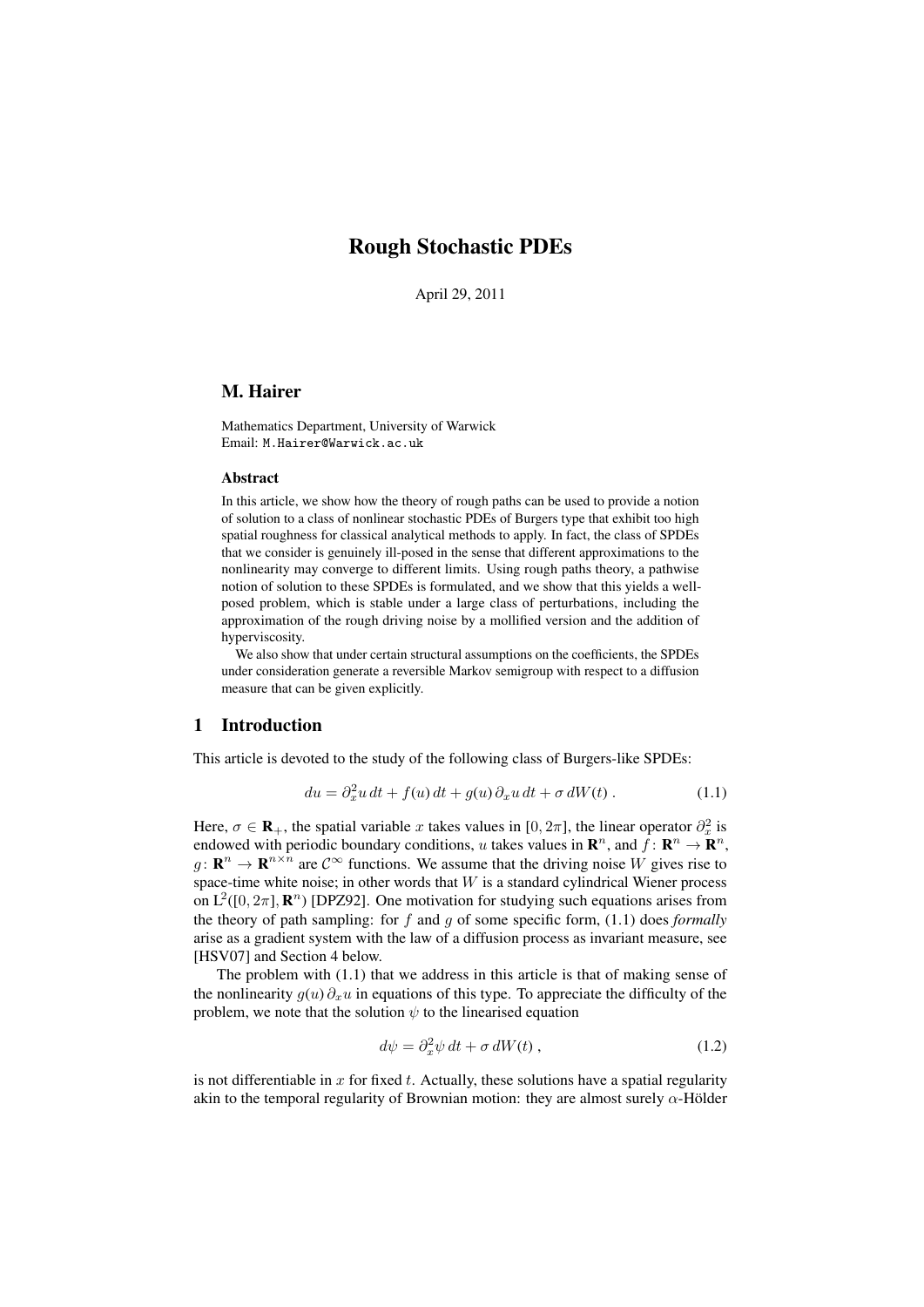continuous for every  $\alpha < \frac{1}{2}$ , but not more in the sense that they are almost surely *not*  $\frac{1}{2}$ -Hölder continuous [Wal86].

This usually doesn't cause any serious problem: the standard procedure in this case is to consider weak (in the PDE sense) solutions of the form

$$
d\langle \varphi, u \rangle = \langle \partial_x^2 \varphi, u \rangle dt + \langle \varphi, f(u) \rangle dt + \langle \varphi, g(u) \partial_x u \rangle dt + \sigma \langle \varphi, dW(t) \rangle,
$$

for sufficiently regular test functions  $\varphi$  and to make sense of the term  $\langle \varphi, g(u) \partial_x u \rangle$  by performing one integration by parts. However, this is only possible if there exists a function  $G: \mathbf{R}^n \to \mathbf{R}^n$  such that  $g = DG$ . Assuming the existence of such a function G would impose non-trivial structural conditions on g as soon as  $n > 1$ , which is not something that we wish to do. Now if it were the case that, for fixed  $t > 0$ , u was  $\alpha$ -Hölder continuous for some exponent  $\alpha$  strictly *greater* than  $\frac{1}{2}$ , then we could rewrite the nonlinearity in the suggestive form

$$
\langle \varphi, g(u) \, \partial_x u \rangle = \int_0^{2\pi} \varphi(x) g(u(x)) \, du(x) \,, \tag{1.3}
$$

for smooth periodic test functions  $\varphi$ , and interpret this integral as a simple Riemann-Stieltjes integral. By Young's theory of integration [You36], this expression would indeed be well-defined in this case. Unfortunately, as already mentioned, we expect our solutions to fall just slightly short of this kind of regularity, so that there is a priori no obvious way in which to make sense of (1.3). From this perspective, the problem at hand is very strongly reminiscent of the problem of making sense of solutions to ordinary stochastic differential equations. Actually, similarly to the case of SDEs, different numerical approximations to (1.1) converge to different solutions, which differ by a correction term similar to the classical Itô-Stratonovich correction term, see [HV11] for a numerical exploration of this phenomenon.

Motivated by this observation, let us try to apply the standard theory of stochastic integration to this problem. For this, we need to first specify what type of stochastic integral we wish to consider. Since we would like to recover the usual concept of weak / mild solutions for the Burgers equations in the case where  $g$  is a total derivative, it is natural to look for a kind of "Stratonovich integral" interpretation of (1.3). Since we expect u to behave like  $\psi$  at "small scales", it is arguably sufficient to make sense of the expression

$$
\langle \varphi, g(u) \, \partial_x \psi \rangle = \int_0^{2\pi} \varphi(x) g(u(x)) \circ d\psi(x) . \tag{1.4}
$$

This seems promising since it can easily be seen that for fixed t, the law of  $\psi$  differs from that of a Brownian bridge only by the addition of some random  $\mathcal{C}^{\infty}$  function. The problems with this approach seem twofold:

- 1. There is no "arrow of time". In particular, the process  $q(u(x))$  is not adapted with respect to the filtration generated by  $\psi$ .
- 2. For any fixed  $t > 0$ , both  $\psi(\cdot, t)$  and  $u(\cdot, t)$  have a very complicated dependence on the driving space-time white noise for times  $s < t$ . This would make it a highly non-trivial task to develop a Malliavin calculus of u with respect to  $\psi$  and to study the dependence of this calculus on the time parameter t.

All of these problems can be solved in an elegant way if the integral in (1.4) can be interpreted in a pathwise sense. The theory of rough paths developed by Lyons [Lyo98]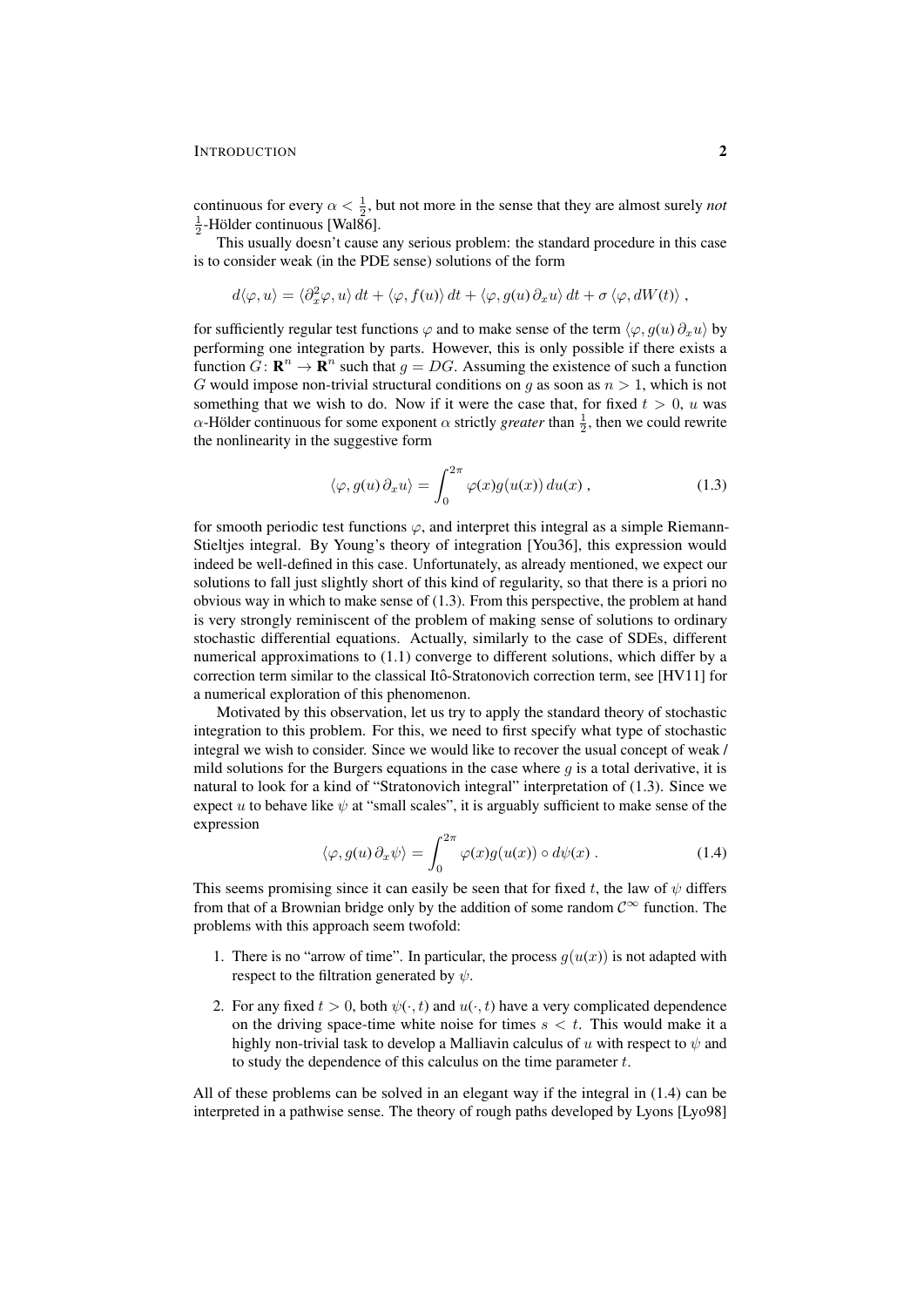provides just such an interpretation! The twist here is that we will use the theory of rough paths in order to make sense of a driving noise that leads to solutions that are rough *in space* rather than in time.

One may wonder at this stage whether the notion of solution to (1.1) given by rough paths theory is in any way natural. This question will be answered by the affirmative in two different ways. First, it is natural to consider a smoothened version of (1.1) where the noise W is hit by a mollifier with lengthscale  $\varepsilon > 0$  and to study the limit  $\varepsilon > 0$ . We will see in Section 3.3 that the stability properties of our solution, together with known approximation results for Gaussian rough paths, imply that the sequence of classical solutions obtained in this way does indeed converge as  $\varepsilon \to 0$  to the solution constructed in this article. Secondly, we will come back to the original motivation for the study of (1.1), which is to provide an SPDE with invariant measure given by a certain diffusion process. We will show in Section 4 that it is indeed the case that if we consider (1.1) with a particular structure for the nonlinearities  $f$  and  $g$  derived formally in [HSV07], then the process constructed in this article is reversible with respect to the expected invariant measure.

It is of course not the first time that the theory of rough paths has been applied to stochastic PDEs. To our knowledge, three groups of authors have considered such problems in quite different contexts. Friz and coauthors showed in [CF09, CFO09] that rough paths theory can be used to provide meaning (and solutions) to a class of nonlinear stochastic PDEs via the method of stochastic characteristics. This is essentially a variant of the type of problems that have been considered by Souganidis and Lions [LS98], and the emphasis in these problems is the treatment of temporally rough driving signals. Concurrently, Gubinelli and Tindel developed a theory of stochastic PDEs driven by rough paths which allows to treat semilinear problems of "Da Prato & Zabczyk type", see [GT10]. There, the emphasis is not just on treating temporally rough driving noise, but also on understanding the interplay between temporal and spatial regularity. This theory is based on the ideas developed in [Gub04], combined with the insights obtained in the more regular case in [GLT06], but it relies on classical Sobolev calculus to treat the spatial roughness of the solutions. Finally, a more recent result was obtained by Teichmann [Tei10], where Szőkefalvi-Nagy's dilation theorem for contraction semigroups is used to provide a simple and elegant way of constructing solutions to a class of semilinear SPDEs when the corresponding linear problem generates a semigroup of contractions on a Hilbert space. We also refer to the works [Gub06, BGN10] for examples of *deterministic* PDEs that can be tackled using rough paths theory.

The main novelty of the present work is the ability to give meaning to a class of stochastic PDEs such that the *deterministic part* of the equation does not have any classical meaning. While this has been achieved in a number of equations using renormalisation techniques [JLM85, BG97, Cha00, DPD03], to the best of our knowledge, this is the first time that rough paths theory is used in such an endeavour. The advantage of rough paths theory in that context is that it allows to treat nonlinearities that do not exhibit a "polynomial" structure, as is required by renormalisation techniques. It is also the first time that rough path theory is used to provide meaning to an equation which is classically ill-posed due to a lack of *spatial* regularity, rather than a lack of temporal regularity.

## 1.1 A motivation: path sampling

Besides its interest from a purely mathematical perspective, one of the original motivations of the present article is to be able to treat the type of stochastic PDEs arising in the context of path sampling, as in [HSV07]. The aim of this work is to construct an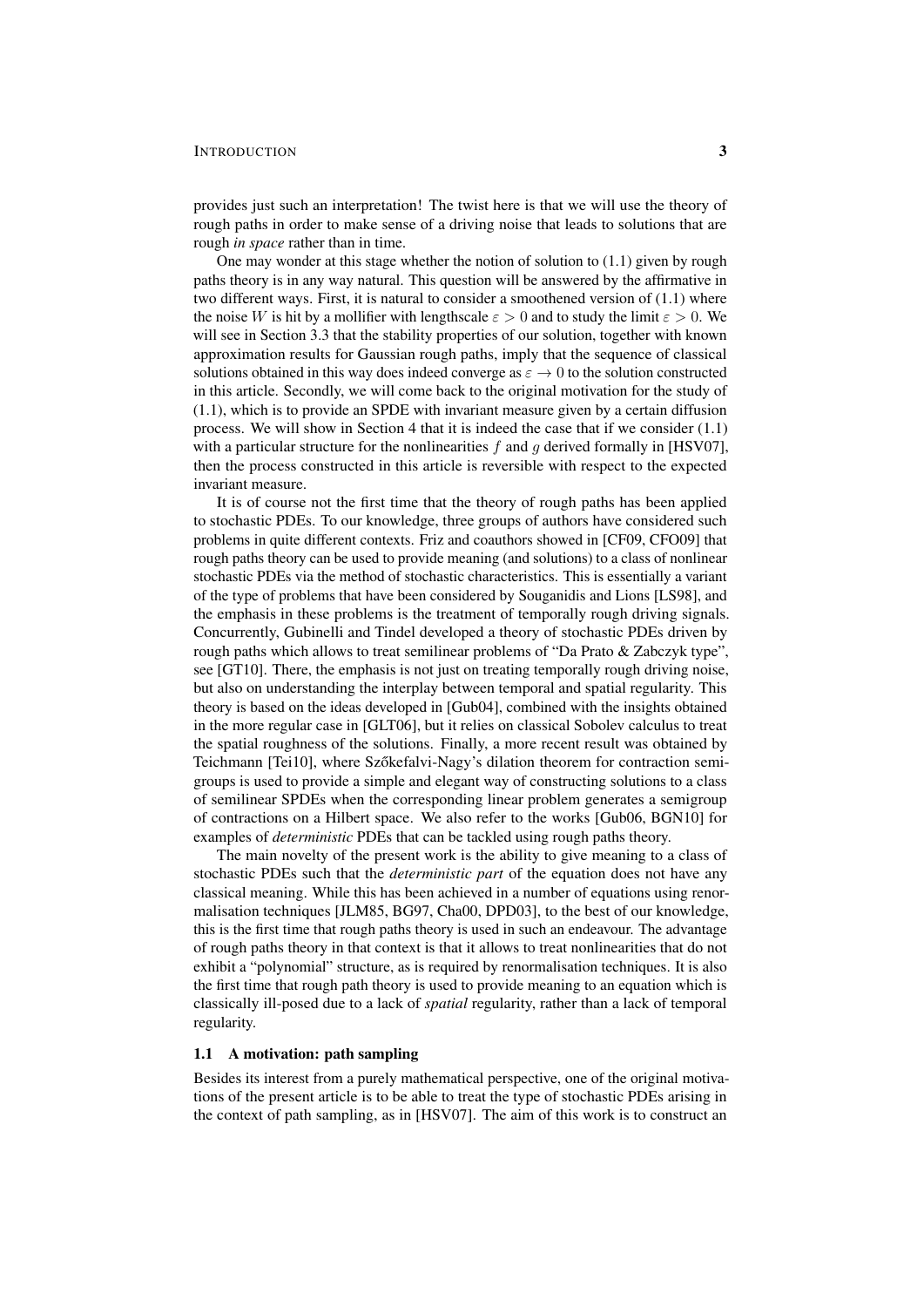algorithm allowing to sample fro the distribution of an elliptic diffusion, conditioned on having not only a fixed initial condition  $x_+$ , but also a prescribed terminal condition  $x_+$ at time 1, say.

The idea is to find a stochastic PDE associated to the problem (with the "time" variable of the original diffusion now being interpreted as a "space" variable for the stochastic PDE) with the property that its invariant measure is precisely given by the conditional law of diffusion that one wishes to sample. It is well-known that if the original diffusion is of gradient type, namely

$$
dX = -\nabla V(X) dt + dB , \quad X(t) \in \mathbf{R}^n ,
$$

with an *n*-dimensional driving noise  $B$ , then the corresponding SPDE is given by

$$
du = \partial_x^2 u \, dt + \Phi(u) \, dt + \sqrt{2} dW(t) \,, \quad \Phi(u) = \frac{1}{2} (|\nabla V(u)|^2 - \Delta V(u))
$$

where  $W$  is space-time white noise as before, endowed with the boundary conditions  $u(0, t) = x_{-}$  and  $u(1, t) = x_{+}$ . The situation gets more complicated when the original diffusion is not of gradient type. In this case, a formal calculation led to the conjecture in [HSV07] that, if the underlying diffusion is given by

$$
dX = f(X) dt + dB , \quad X(t) \in \mathbf{R}^n , \tag{1.5}
$$

then the corresponding stochastic PDE is given by

$$
du = \partial_x^2 u \, dt + \Phi(u) \, dt + \left( Df(u) - \left( Df(u) \right)^T \right) \partial_x u \, dt + \sqrt{2} dW(t) \,, \tag{1.6}
$$

with

$$
\Phi(u) = \frac{1}{2} (|f(u)|^2 + \text{div } f(u)). \tag{1.7}
$$

This equation is precisely of the form (1.1), so that this article yields a way of interpreting it. We will see in Section 4 below that this allows us to verify the conjecture from [HSV07], namely we show in Theorem 4.1 that (1.6) does indeed admit the law of (1.5) as its invariant measure.

Remark 1.1 The last statement is slightly incorrect. Indeed, we will only consider (1.6) with *periodic* boundary conditions instead of the Dirichlet boundary conditions arising from the application to path sampling. We expect this to be a mere technical detail; the technique developed in the present article should carry over to the case of Dirichlet boundary conditions without major changes.

Actually, the periodicity of the solutions were mainly used in Section 5. It should however be possible to simplify those arguments with the help of the results obtained in [FR11, CLL11] after the redaction of the present work was completed.

**Remark 1.2** One may wonder how the invariant measure  $\mu$  of (1.6) with periodic boundary conditions relates to (1.5). The invariant measure for the equation with Dirichlet boundary conditions has an explicit density with respect to the Brownian bridge measure pinned at 0. The invariant measure for the equation with periodic boundary conditions has the *same* density, but with respect to the Brownian bridge measure with endpoint distributed with respect to Lebesgue measure.

As a consequence, we see that  $\mu$  can be constructed in the following way. For an arbitrary probability measure  $\varrho$  on  $\mathbb{R}^n$ , denote by  $\mu_\varrho$  the law of the solutions to (1.5) with initial condition  $X_0 \sim \varrho$  and conditioned to satisfy  $X_1 = X_0$ . Then  $\mu$  is given by  $\mu_{\varrho}$ , where  $\varrho$  is the only measure on  $\mathbf{R}^n$  such that  $\mu_{\varrho}$  is invariant under rotations of the circle.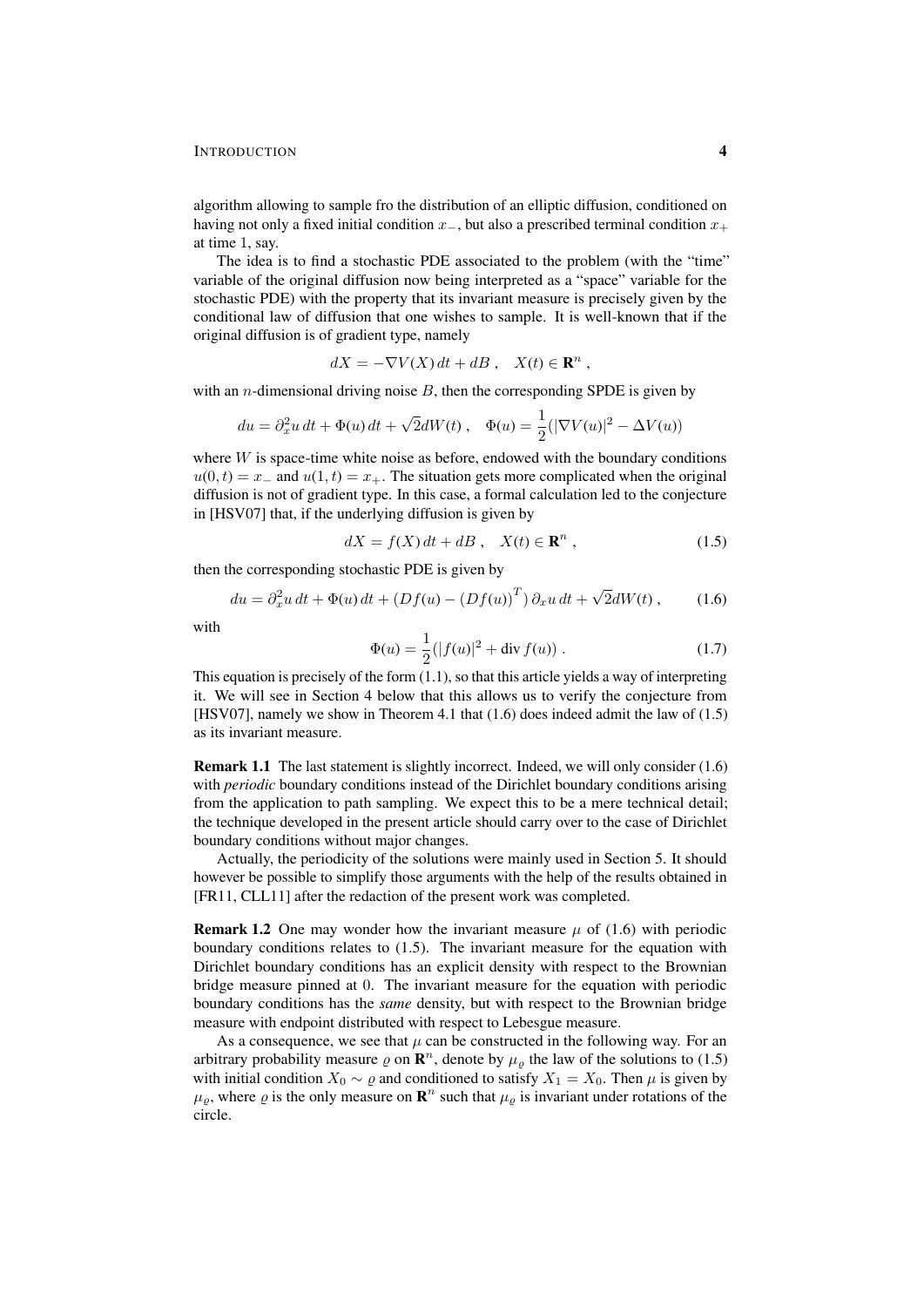Another conjecture was given in [HSV07] regarding the SPDE associated to the problem of data assimilation. This corresponds to the underlying SDE being given by

$$
dX = f(X) dt + dB, \t X(t) \in \mathbf{R}^{n},
$$
  
\n
$$
dY = g(X, Y) dt + d\tilde{B}, \t Y(t) \in \mathbf{R}^{m},
$$
\n(1.8)

where  $B$  and  $\overline{B}$  are independent Brownian motions. The problem now is to sample from the law of X, conditional on a realisation of Y over a fixed time interval, say [0, 1]. In this case, one expects the corresponding SPDE to be given by

$$
du = \partial_x^2 u dt + \Phi(u) dt + (Df(u) - (Df(u))^T) \partial_x u dt
$$
  
+ 2(D\_u g(u, Y))^T (\partial\_x Y + g(u, Y)) dt + \sqrt{2} dW(t), (1.9)

with  $\Phi(u)$  as in (1.7), and where Y denotes the instance of the observation. (Recall that the spatial variable for the stochastic PDE correposnds to the temporal variable of the original problem, this is why Y is a function of x in  $(1.9)$ .) Here, one faces the additional problem of making sense of the term proportional to  $\partial_x Y$ .

While this does not quite fit the framework developed in this article, it can be treated with minor modifications. Indeed, all we need to do to make sense of (1.9) is to incorporate  $\tilde{B}$  into the reference rough path ( $\Psi$ ,  $\Psi$ ) that is used in Section 3 to define our notion of solution. This is not a problem since W and  $\hat{B}$  are independent.

## 1.2 Notations

We denote by  $\mathcal{C}^{\alpha}$  the space of all  $\alpha$ -Hölder continuous functions on [0,  $2\pi$ ] and by  $\|\cdot\|_{\alpha}$ the corresponding seminorm, namely

$$
||u||_{\alpha} \stackrel{\text{def}}{=} \sup_{x \neq y} \frac{|u(x) - u(y)|}{|x - y|^{\alpha}}.
$$

We will also make a slight abuse of notation by writing  $\|\cdot\|_{\infty}$  for the supremum norm and we set  $||u||_{\mathcal{C}^{\alpha}} = ||u||_{\alpha} + ||u||_{\infty}$  which, on bounded intervals, is also equivalent to  $||u||_{\alpha} + |u(0)|$ . For integer values of n, we set  $||u||_{\mathcal{C}^n} = \sum_{k=0}^n ||D^k u||_{\infty}$ , where  $D^k u$ denotes the kth derivative of u.

Our main fixed point argument will take place in the space of space-time functions with norm

$$
||v||_{1,T} \stackrel{\text{def}}{=} \sup_{t \leq T} ||v_t||_{\mathcal{C}^1}.
$$

Note also that throughout this article, we will work with periodic boundary conditions. We will therefore make the usual identification of the interval [0,  $2\pi$ ] with the circle  $S<sup>1</sup>$ without further comment.

# 1.3 Article overview

The remainder of this article is organised as follows. First, in Section 2, we give a short overview of those elements of rough path theory that are being used in this work. While this is of course by no means a general introduction to the theory (we refer for this to the monographs [LQ02, FV10b] and the lecture notes [LCL07]), it is intended to be sufficiently self-contained so that even a reader without prior knowledge of rough paths theory should be able to follow the subsequent arguments. Section 3 provides the definition of a solution to  $(1.1)$ , as well as the proof that this equation is locally well-posed (globally if  $f$  and  $g$  are sufficiently bounded) and that its solutions are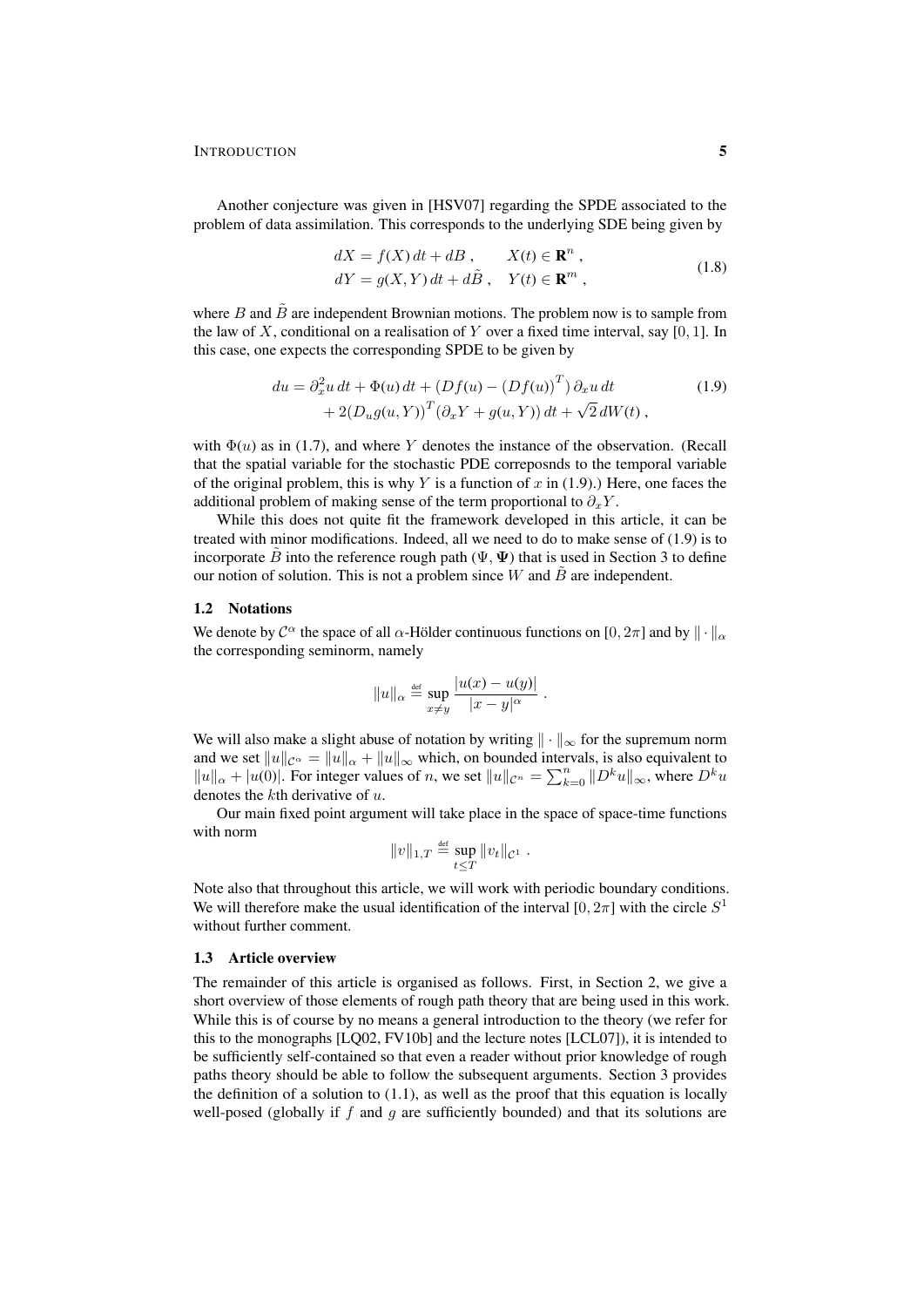stable with respect to perturbations in the initial condition and the driving noise. In Section 4, we then show that under the structural assumptions derived in [HSV07], one can explicitly exhibit an invariant measure for (1.1), and the corresponding Markov process is reversible. Finally, Section 5 contains a uniform exponential integrability result which is essential in the proofs of Section 4.

# Acknowledgements

I am grateful to Peter Friz, Massimilliano Gubinelli, Terry Lyons, and Josef Teichmann for introducing the theory of rough paths to me and for several fruitful discussions about this work. Special thanks are due to Andrew Stuart for introducing me to the path sampling problems that were the original motivation for looking at the equations considered in this article. Finally, I would like to thank Hendrik Weber for his careful reading of a draft version of the manuscript. Financial support was kindly provided by the EPSRC through grants EP/E002269/1 and EP/D071593/1, the Royal Society through a Wolfson Research Merit Award, and by the Leverhulme Trust through a Philip Leverhulme Prize.

I am also indebted to the referee for carefully reading through the original manuscript and making a number of suggestions that greatly improved the presentation.

# 2 Elements of rough path theory

We will mostly make use of the notations introduced by Gubinelli in [Gub04] since the estimates given in that work seem to be the ones that are most suitable for the present undertaking. This is because Gubinelli essentially builds a theory of integration for quite general integrands against a given rough path, whereas Lyons mostly considers integrands that are the composition of a smooth (local!) function with the rough path. This restriction could in principle be overcome by a slight reformulation of the problem (just as it can be overcome when one wishes to use the theory to solve SDEs), but this appears to be more cumbersome in our setting.

We denote by  $C_2([0, T], \mathbb{R}^n)$  the space of continuous functions from  $[0, T]^2$  into  $\mathbb{R}^n$ that vanish on the diagonal. Very often, we will omit the time interval  $[0, T]$  and the target space  $\mathbb{R}^n$  in our notations for the sake of simplicity. We also define a difference operator  $\delta: \mathcal{C} \to \mathcal{C}_2$  by

$$
\delta X_{s,t} = X_t - X_s .
$$

A rough path on an interval  $[0, T]$  then consists of two parts: a continuous function  $X: [0, T] \to \mathbf{R}^n$ , as well as a continuous "area process"  $\mathbf{X}: [0, T]^2 \to \mathbf{R}^{n \times n}$  such that  $X_{t,t} = 0$  for every t and such that the algebraic relations

$$
\mathbf{X}_{s,t}^{ij} - \mathbf{X}_{u,t}^{ij} - \mathbf{X}_{s,u}^{ij} = \delta X_{s,u}^{i} \delta X_{u,t}^{j} , \qquad (2.1)
$$

hold for every triple of times  $(u, s, t)$  and every pair of indices  $(i, j)$ . One should think of  $X$  as "postulating" the value of the quantity

$$
\int_{s}^{t} \delta X_{s,r}^{i} dX_{r}^{j} \stackrel{\text{def}}{=} \mathbf{X}_{s,t}^{ij} , \qquad (2.2)
$$

where we take the right hand side as a *definition* for the left hand side. (And not the other way around!) Note that the algebraic relations (2.1) are by themselves not sufficient to determine  $X$  as a function of  $X$ . Indeed, for any matrix-valued function  $F$ , the substitution  $X_{s,t}^{ij} \mapsto X_{s,t}^{ij} + F_t^{ij} - F_s^{ij}$  leaves the left hand side of (2.1) invariant. The aim of imposing (2.1) is to ensure that (2.2) does indeed behave like an integral when considering it over two adjacent intervals.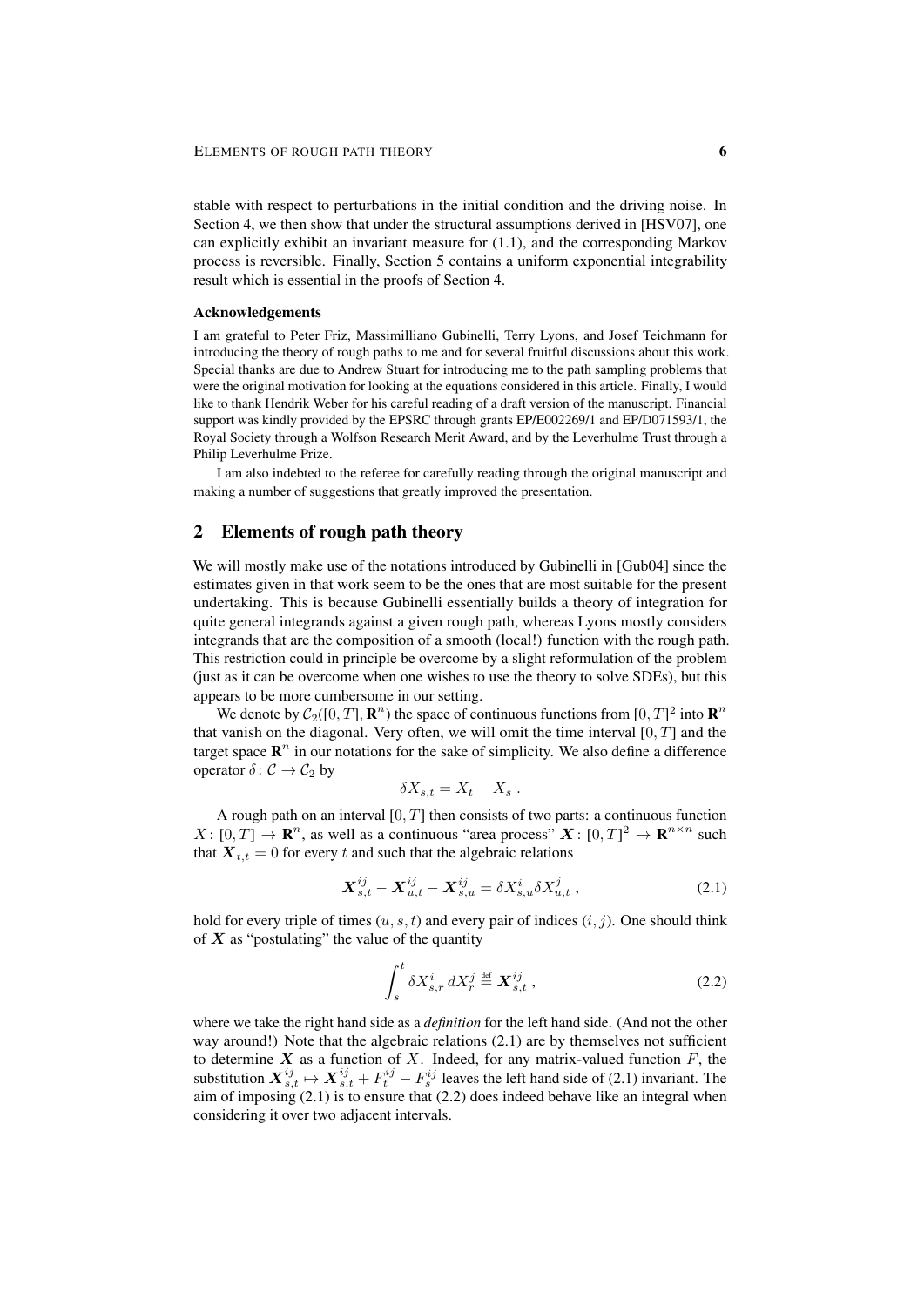For  $\alpha \in (\frac{1}{3}, \frac{1}{2})$ , we will denote by  $\mathcal{D}^{\alpha}$  the space of those rough paths  $(X, \mathbf{X})$  such that  $X \in \mathcal{C}^{\alpha}$  and

$$
\|\mathbf{X}\|_{2\alpha} := \sup_{s \neq t \in [0,T]} \frac{|\mathbf{X}_{s,t}|}{|x - y|^{2\alpha}} < \infty.
$$
 (2.3)

At this stage, it is important to note that while it is a closed subset of a vector space, the space  $\mathcal{D}^{\alpha}$  is *not* itself a vector space because of the nonlinear constraint (2.1). One rather unpleasant consequence of this fact is that the natural norm on  $\mathcal{D}^{\alpha}$  given by  $||X||_{\mathcal{C}^{\alpha}} + ||X||_{2\alpha}$  does not reflect its geometry, since the natural dilatation on  $\mathcal{D}^{\alpha}$  is given by  $(X, X) \mapsto (\lambda X, \lambda^2 X)$ . Note also that the quantities defined in (2.3) are merely seminorms since they vanish for constants.

# 2.1 Controlled rough paths

Another important notion taken from [Gub04] is that of a path Y *controlled* by a rough path X. Given a rough path  $X \in \mathcal{D}^{\alpha}([0,T], \mathbf{R}^{d})$ , we say that a pair of functions  $(Y, Y') \in C_X^{\alpha}([0, T], \mathbf{R}^m)$  is a rough path controlled by X if  $Y \in C^{\alpha}([0, T], \mathbf{R}^m)$ ,  $Y' \in \mathcal{C}^{\alpha}([0, T], \mathbf{R}^{m \times d})$ , and the "remainder term" R given by

$$
R_{s,t} = \delta Y_{s,t} - Y'_s \delta X_{s,t} , \qquad (2.4)
$$

satisfies  $||R||_{2\alpha} < \infty$ . Here,  $R_{s,t} \in \mathbb{R}^m$  and the second term is a matrix-vector multiplication. We endow the space  $\mathcal{C}_X^{\alpha}$  with the norm

$$
||(Y,Y')||_{X,\alpha} = ||Y||_{\mathcal{C}^{\alpha}} + ||Y'||_{\mathcal{C}^{\alpha}} + ||R||_{2\alpha}.
$$
 (2.5)

Note that since we assumed that X is  $\alpha$ -Hölder continuous, it immediately follows from these definitions that the same is true for  $Y$  with

$$
||Y||_{\alpha} \leq C||R||_{2\alpha} + ||Y'||_{\infty}||X||_{\alpha} .
$$

The term  $||Y||_{\mathcal{C}^{\alpha}}$  in (2.5) is therefore used only to control the supremum of Y.

**Remark 2.1** We will sometimes make an abuse of notation and simply write  $||Y||_{X,\alpha}$ instead of the more correct expression  $\|(Y, Y')\|_{X,\alpha}$ . Since Y' will always be constructed from  $X$  and regular functions by using the rules laid out in the next subsections, this will hopefully not cause any confusion.

Note that in general, there could be many "derivative processes"  $Y'$  associated to a given path Y. However, in dimension  $d = 1$ , if for some given  $s \in (0, T)$  there exists a sequence of times  $t_n \to s$  such that  $|X_{t_n} - X_s|/|t_n - s|^{2\alpha} \to \infty$ , then  $Y'_s$  is uniquely determined from Y by (2.4) and the condition that  $||R||_{2\alpha} < \infty$ . A similar condition can also be written down for higher dimensions. In most cases of interest, such as when it is given by the sample path of a (fractional) Brownian motion, the function  $X$  will have such a property at a dense set of points, thus determining  $Y'$  uniquely as a function of  $Y$ .

In the sequel, we will sometimes omit to explicitly mention the derivative process Y'. We hope that this will not cause any ambiguity since all the controlled paths that we are going to consider will be constructed using the following list of operations.

# 2.1.1 Canonical lift of  $X$

It is easy to see that the process  $X$  itself can be interpreted as a process "controlled by X". Indeed, we can identify X with the element  $(X, I) \in C_X^{\alpha}$ , where I is the process which is equal to the identity matrix for all times.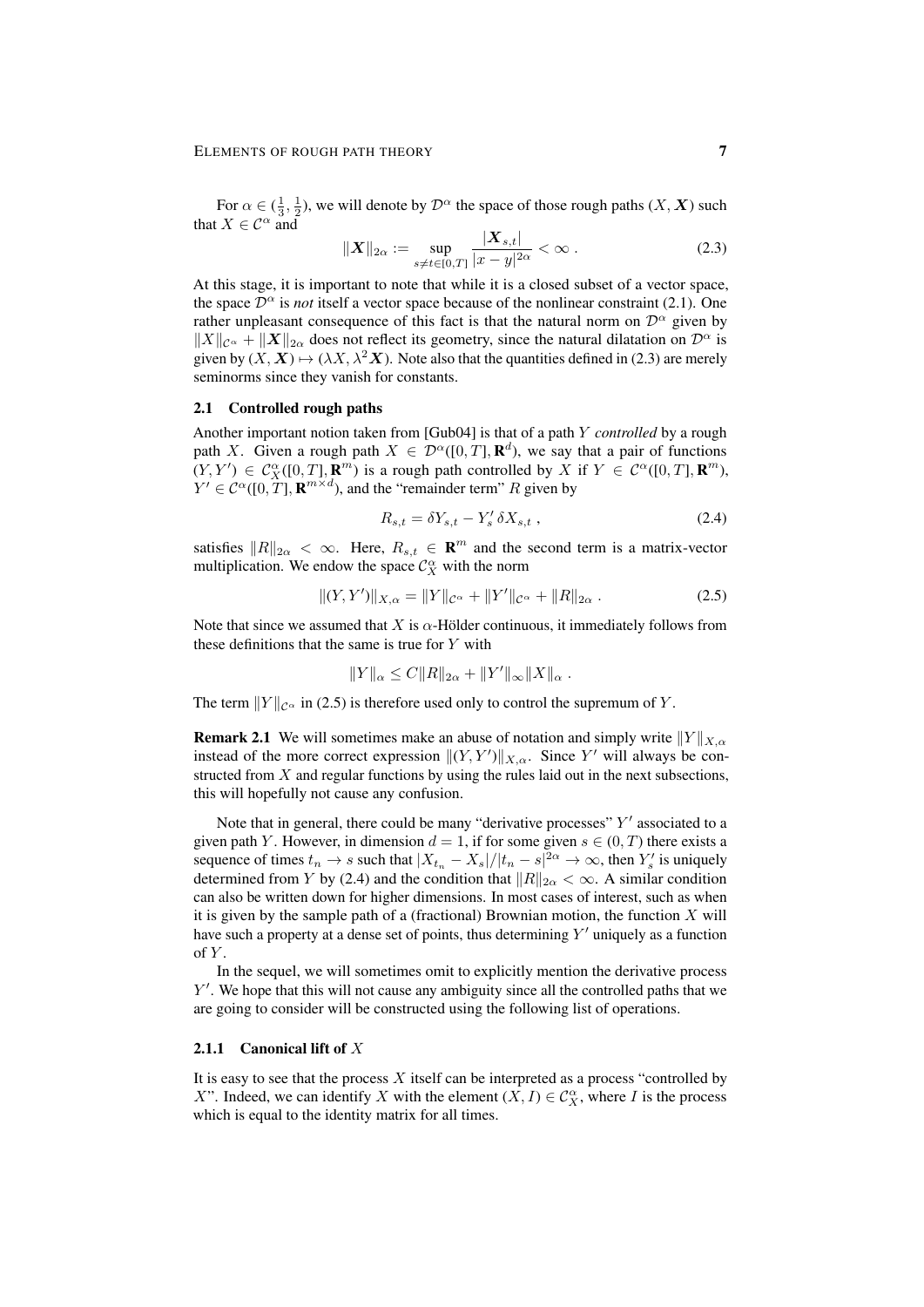#### 2.1.2 Lifting of regular functions.

There is a canonical embedding  $\iota \colon C^{2\alpha} \hookrightarrow C_X^{\alpha}$  given by  $\iota Y = (Y, 0)$ , since in this case  $R = \delta Y$  does indeed satisfy  $||R||_{2\alpha} < \infty$  (recall that we are only interested in the case  $\alpha < \frac{1}{2}$ ). If one actually has  $Y \in \mathcal{C}^1$ , then one can define the integral of Y against X by setting

$$
Z_t = \int_0^t Y_s \otimes dX_s = \dot{Y}_t \otimes X_t - \dot{Y}_0 \otimes X_0 - \int_0^t \dot{Y}_s \otimes X_s ds , \qquad (2.6)
$$

where  $\dot{Y}$  denotes the time derivative of Y. One can check quite easily that this integral has the property that  $(Z, Y \otimes I)$ , where I is the identity matrix, is itself a controlled rough path belonging to  $\mathcal{C}_X^{\alpha}$ .

## 2.1.3 Composition with regular functions.

Let  $\varphi: \mathbf{R}^m \times [0,T] \to \mathbf{R}^n$  be a function which is uniformly  $\mathcal{C}^2$  in its first argument (i.e.  $\varphi$  is bounded and both  $D_y\varphi$  and  $D_y^2\varphi$  are bounded, where  $D_y$  denotes the derivative with respect to the first argument) and uniformly  $C^{2\alpha}$  in its second argument. Let furthermore  $(Y, Y') \in C_X^{\alpha}([0, T], \mathbf{R}^m)$ , then one can define a controlled path  $(\varphi(Y), \varphi(Y')) \in$  $\mathcal{C}_X^{\alpha}([0,T],\mathbf{R}^n)$  by

$$
\varphi(Y)_t = \varphi(Y_t, t) , \qquad \varphi(Y)_t' = D_y \varphi(Y_t, t) Y_t' . \tag{2.7}
$$

(Here, the path  $\varphi'(Y)Y'$  is to be interpreted as the pointwise an  $n \times m$  and an  $m \times d$ matrix-valued path.) It is straightforward to check that the corresponding remainder term does indeed satisfy the required bound. It is also straightforward to check that this definition is consistent in the sense that  $(\varphi \circ \psi)(Y, Y') = \varphi(\psi(Y, Y'))$ . Furthermore, we have the bound:

**Lemma 2.2** Let  $\varphi$  be as above, let  $(Y, Y') \in C_X^{\alpha}([0, T], \mathbf{R}^m)$ , and let  $(\varphi(Y), \varphi(Y')) \in C_X^{\alpha}$  $\mathcal{C}_X^{\alpha}([0,T],\mathbf{R}^n)$  be given by (2.7). Then, there exists a constant C such that one has the *bound*

$$
\|\varphi(Y)\|_{X,\alpha} \le C(\|D_y^2 \varphi\|_{\infty} + \|\varphi\|_{\infty} + \|\varphi\|_{2\alpha,t})(1 + \|Y\|_{X,\alpha})^2,
$$

*where we denote by*  $\|\varphi\|_{2\alpha}$ *t the supremum over y of the*  $2\alpha$ *-Hölder norm of*  $\varphi(y, \cdot)$ *.* 

*Proof.* We start by showing that there exists a constant C such that

$$
||D_y \varphi||_{\alpha;t}^2 \le C ||D^2 \varphi||_{\infty} ||\varphi||_{2\alpha;t} . \tag{2.8}
$$

We consider the case  $m = n = 1$ , the general case follows in a similar way. There are two times  $s \neq t$  and a point x such that

$$
\varphi'(x,s) - \varphi'(x,t) = ||\varphi'||_{\alpha;t}|t-s|^{\alpha} \stackrel{\text{def}}{=} \varepsilon.
$$

Therefore, for y such that  $|y - x| \le \varepsilon/(4||\varphi''||_{\infty})$ , we have

$$
\varphi'(y,s) - \varphi'(y,t) \ge \frac{\varepsilon}{2} .
$$

Integrating this inequality from  $x$  to  $y$ , we obtain

$$
\varphi(y,s) - \varphi(x,s) - \varphi(y,t) + \varphi(x,t) \ge \frac{\varepsilon^2}{8||\varphi''||_{\infty}},
$$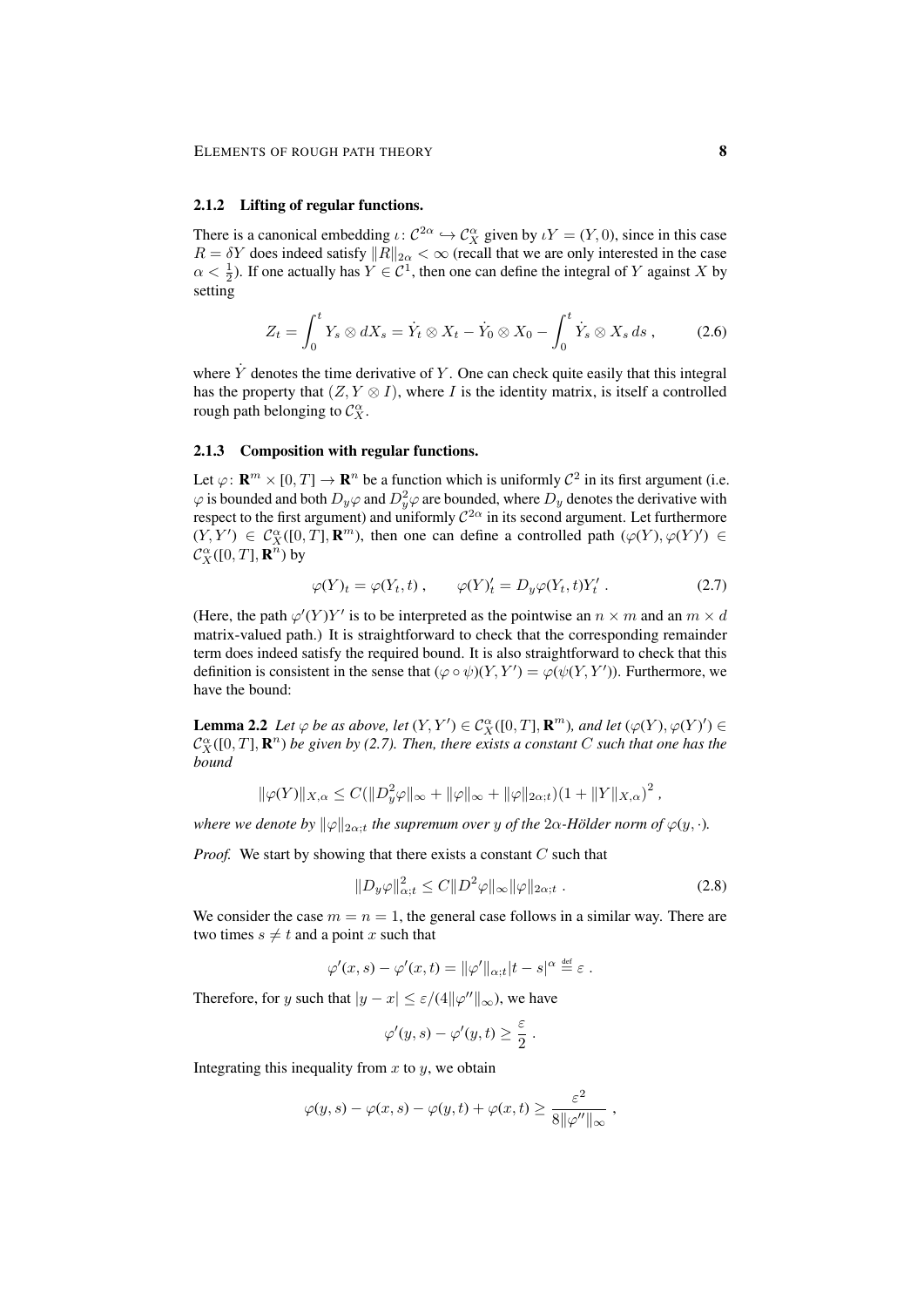so that

$$
\frac{\|\varphi'\|_{\alpha;t}^2|t-s|^{2\alpha}}{8\|\varphi''\|_{\infty}} = \frac{\varepsilon^2}{8\|\varphi''\|_{\infty}} \le 2\|\varphi\|_{2\alpha;t}|t-s|^{2\alpha},
$$

which is precisely the claim  $(2.8)$ .

It follows from  $(2.7)$  and elementary properties of the Hölder norms that

$$
\|\varphi(Y)\|_{\alpha} \le C(\|\varphi\|_{\infty} + \|D_y \varphi\|_{\infty}) \|Y\|_{\mathcal{C}^{\alpha}} + \|\varphi\|_{\alpha; t} \|Y\|_{\infty} ,
$$
  

$$
\|\varphi(Y)'\|_{\alpha} \le C(\|\mathcal{D}\varphi\|_{\infty} + \|\mathcal{D}_y^2 \varphi\|_{\infty}) \|Y\|_{\mathcal{C}^{\alpha}} \|Y'\|_{\mathcal{C}^{\alpha}} + \|D_y \varphi\|_{\alpha; t} \|Y'\|_{\infty} \le C(\|\varphi\|_{\infty} + \|\mathcal{D}_y^2 \varphi\|_{\infty}) \|Y\|_{X,\alpha}^2 + C\sqrt{\|\mathcal{D}^2 \varphi\|_{\infty} \|\varphi\|_{2\alpha; t}} \|Y'\|_{\infty} .
$$

Concerning the remainder, we have the bound

$$
|\varphi(Y_t,t)-\varphi(Y_s,s)-D_y\varphi(Y_s,s)\delta Y_{s,t}|\leq ||\varphi||_{2\alpha;t}|t-s|^{2\alpha}+\frac{1}{2}||D^2_y\varphi||_{\infty}|\delta Y_{s,t}|^2.
$$

Since on the other hand  $|\delta Y_{s,t} - Y_s' \delta X_{s,t}| = R_{s,t}$  by definition, we then have for the remainder term  $R^{\varphi}$  of the controlled rough path  $(\varphi(Y), \varphi(Y'))$  the bound

$$
|R_{s,t}^{\varphi}| \leq ||D_y \varphi||_{\infty} |R_{s,t}| + ||\varphi||_{2\alpha;t}|t-s|^{2\alpha} + \frac{1}{2}||D_y^2 \varphi||_{\infty} ||Y||_{\alpha}^2 |t-s|^{2\alpha}.
$$

The claim now follows from the assumptions on  $\varphi$ .

In particular, this shows that if  $f \in C^{2\alpha}$  and  $(Y, Y') \in C_X^{\alpha}$ , then both  $f \cdot Y$  and  $f + Y$  are well-defined elements of  $C_X^{\alpha}$ . In that case, one can slightly improve over the general bound given in Lemma 2.2, namely one has

$$
||(fY, fY')||_{X,\alpha} \le 2||f||_{\mathcal{C}^{2\alpha}}||(Y, Y')||_{X,\alpha},
$$
  
 
$$
||(f + Y, Y')||_{X,\alpha} \le 2||f||_{\mathcal{C}^{2\alpha}} + ||(Y, Y')||_{X,\alpha}.
$$
 (2.9)

It also shows immediately that  $\mathcal{C}_X^{\alpha}$  is an algebra for every reference rough path X.

#### 2.2 Integration of controlled rough paths.

The aim of this section is to give a meaning to the expression  $\int Y_t \otimes dX_t$ , when  $X \in \mathcal{D}^{\alpha}$ and  $(Y, Y') \in C_X^{\alpha}$ . A natural approach would be to try to define it as a limit of Riemann sums, that is

$$
\int_0^1 Y_t \otimes dX_t = \lim_{|\mathcal{P}| \to 0} \sum_{[s,t] \in \mathcal{P}} Y_s \otimes \delta X_{s,t} , \qquad (2.10)
$$

where  $P$  denotes a partition of [0, 1] (interpreted as a finite collection of intervals) and  $|\mathcal{P}|$  denotes the length of the largest element of  $\mathcal{P}$ . Unfortunately, this does not converge in general. The next best approximation to the integral is given by making use of the approximation  $Y_t \approx Y_s + Y'_s \, \delta X_{s,t}$  suggested by (2.4) and combining this with (2.2). This suggests that instead of (2.10), one should rather define the integral as

$$
\int_0^1 Y_t \otimes dX_t = \lim_{|\mathcal{P}| \to 0} \sum_{[s,t] \in \mathcal{P}} (Y_s \otimes \delta X_{s,t} + Y'_s \mathbf{X}_{s,t}). \tag{2.11}
$$

With these notations at hand, we quote the following result, which is a slight reformulation of [Gub04, Prop 1]:

$$
\qquad \qquad \Box
$$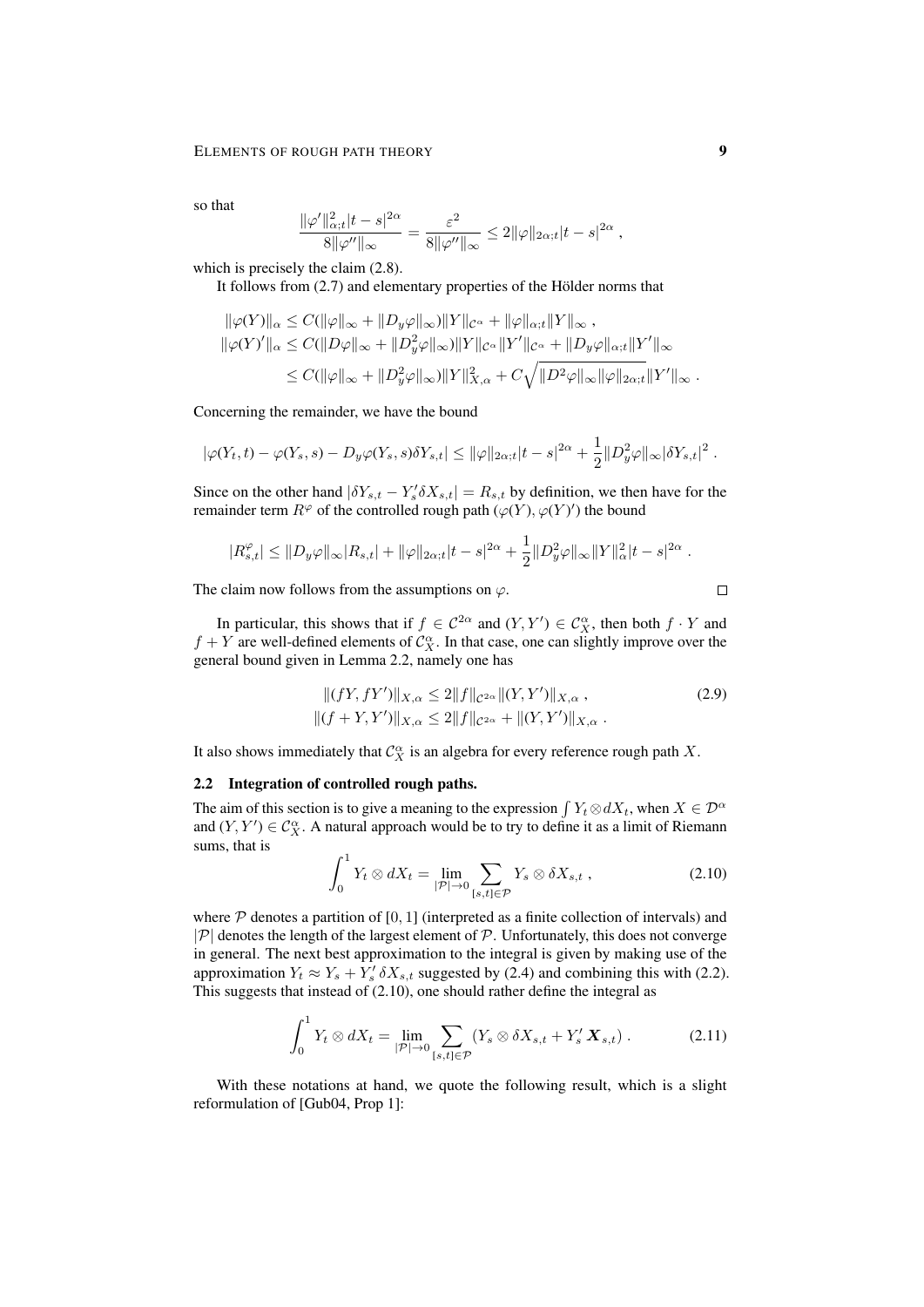**Theorem 2.3** *Let*  $(X, X) \in \mathcal{D}^{\alpha}$  *for some*  $\alpha > \frac{1}{3}$  *and fix*  $T > 0$ *. Then, the map* 

$$
(Y, Y') \mapsto \left( \int_0^{\cdot} Y_t \otimes dX_t, Y \otimes I \right), \tag{2.12}
$$

with the integral defined as in (2.11) is continuous from  $\mathcal{C}^\alpha_X$  to  $\mathcal{C}^\alpha_X$  and one has the bound

$$
\left\| \int_0^{\cdot} \delta Y_{0,t} \otimes dX_t \right\|_{\alpha} \leq C(\|X\|_{\alpha} \|R\|_{2\alpha} + \|X\|_{2\alpha} \|Y'\|_{\mathcal{C}^{\alpha}}), \tag{2.13}
$$

*for some constant*  $C > 0$  *depending only on the final time. If furthermore*  $(\bar{X}, \bar{X}) \in \mathcal{D}^{\alpha}$ and  $(\bar{Y}, \bar{Y}') \in \mathcal{C}^{\alpha}_{\bar{X}}$ , then there exists a constant  $C$  such that the bound

$$
\left\| \int_0^{\cdot} \delta Y_{0,t} \otimes dX_t - \int_0^{\cdot} \delta \bar{Y}_{0,t} \otimes d\bar{X}_t \right\|_{\alpha} \leq C \|X - \bar{X}\|_{\alpha} (\|R\|_{2\alpha} + \|\bar{R}\|_{2\alpha})
$$
  
+  $C \|X - \bar{X}\|_{2\alpha} (\|Y'\|_{\mathcal{C}^{\alpha}} + \|\bar{Y}'\|_{\mathcal{C}^{\alpha}})$   
+  $C \|R - \bar{R}\|_{2\alpha} (\|X\|_{\alpha} + \|\bar{X}\|_{\alpha})$   
+  $C \|Y' - \bar{Y}'\|_{\mathcal{C}^{\alpha}} (\|X\|_{2\alpha} + \|\bar{X}\|_{2\alpha})$  (2.14)

*holds.*

Remark 2.4 The bound (2.13) does behave in a very natural way under dilatations. Indeed, the integral is invariant under the transformation

$$
(Y, X, \mathbf{X}) \mapsto (\lambda^{-1} Y, \lambda X, \lambda^2 \mathbf{X}). \tag{2.15}
$$

The same is true for right hand side of  $(2.13)$ , since under this dilatation, we also have  $(Y', R) \mapsto (\lambda^{-2}Y', \lambda^{-1}R).$ 

#### 2.3 Integration against a scaled function

While the bound (2.13) is well-behaved under (2.15), it is very badly behaved if the integrand is multiplied by a smooth function that is rescaled in its argument. However, when acting onto the nonlinearity of our equation with the heat semigroup, this is precisely the type of expression that we encounter, and sharp bounds are essential in order to obtain the well-posedness of our problem. In this subsection, we give such a bound. Let  $(X, X)$  be a rough path belonging to  $\mathcal{D}^{\alpha}$ , let  $(Y, Y') \in C_X^{\alpha}$  be a rough path controlled by X, and let  $f : \mathbf{R} \to \mathbf{R}$  be a  $\mathcal{C}^1$  function such that

$$
||f||_{1,1} := \sum_{n \in \mathbb{Z}} \sup_{0 \le t \le 1} (|f(n+t)| + |f'(n+t)|) < \infty \,. \tag{2.16}
$$

We then have the following bound, which is crucial in what follows.

**Proposition 2.5** Let  $\alpha > \frac{1}{3}$ . With the same notations as above, there exists a universal *constant*  $C_{\alpha}$  *such that the bound* 

$$
\left| \int_0^1 f(\lambda t) Y(t) \, dX(t) \right| \le C_\alpha \lambda^{-\alpha} \|Y\|_{X,\alpha} \|f\|_{1,1} (\|X\|_\alpha + \|X\|_{2\alpha}), \tag{2.17}
$$

*holds for all*  $\lambda \geq 1$ *.*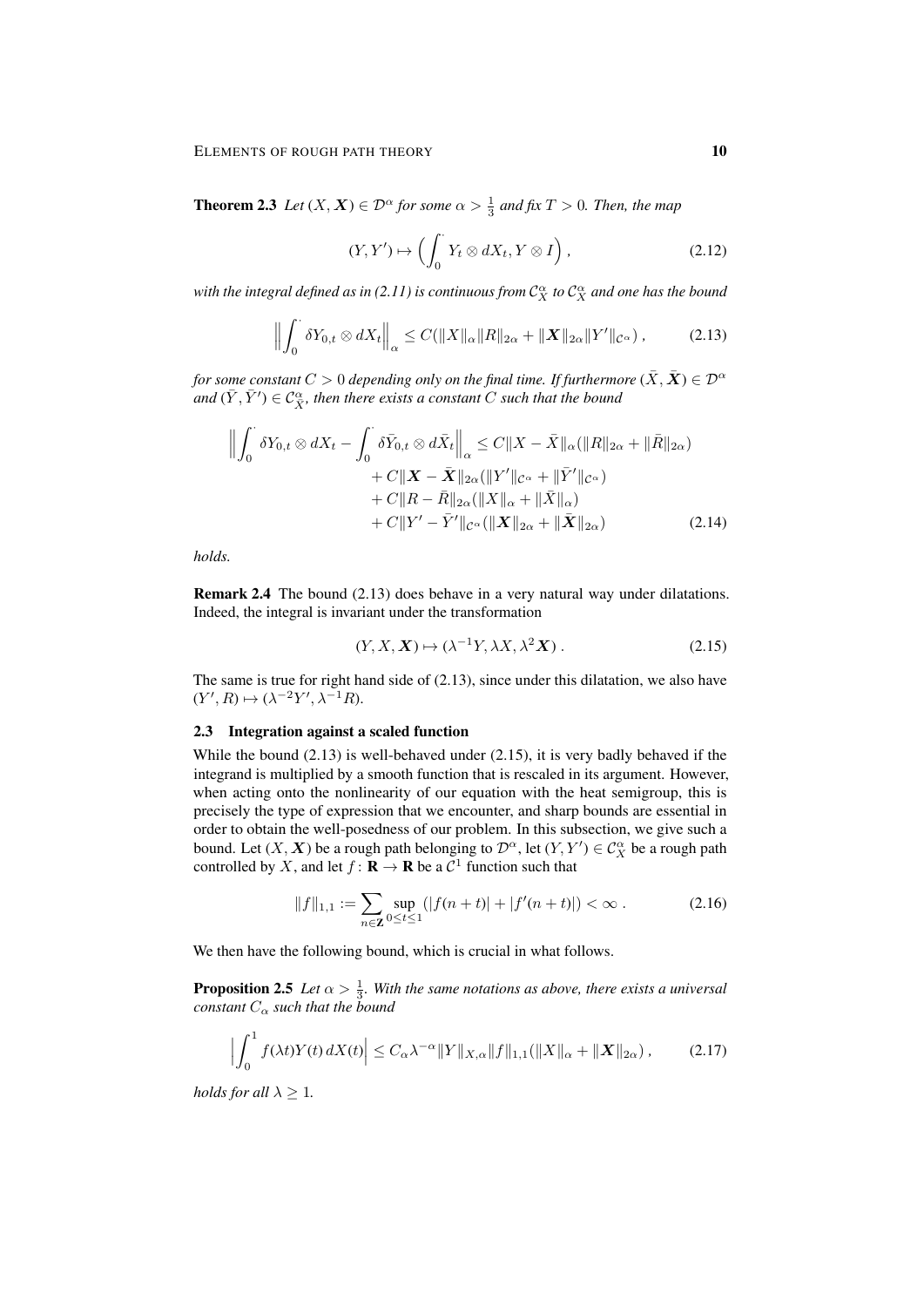**Remark 2.6** Recall that if  $Y \in C_X^{\alpha}$ , then  $t \mapsto f(\lambda t)Y_t$  also belongs to the same space. Therefore, the integral appearing in (2.17) is well-defined in the sense of [Gub04].

*Proof.* We assume without loss of generality that  $\lambda$  is an integer and we write

$$
\int_0^1 f(\lambda t) Y(t) dX(t) = \sum_{k=0}^{\lambda-1} \int_0^1 f(t+k) Y_{\lambda,k}(t) dX_{\lambda,k}(t) ,
$$

where we have set

$$
X_{\lambda,k}(t) = X((t+k)/\lambda), \qquad \mathbf{X}_{\lambda,k}(s,t) = \mathbf{X}((s+k)/\lambda, (t+k)/\lambda).
$$

Similarly, the path  $Y_{\lambda,k}$  is considered to be controlled by  $X_{\lambda,k}$  with  $Y'_{\lambda,k}(t) = Y'(t +$  $k/\lambda$ ). With these notations, it is straightforward to check from the definitions that one has the bounds  $||X_{\lambda,k}||_{\alpha} \leq \lambda^{-\alpha} ||X||_{\alpha}$  and  $||\mathbf{X}_{\lambda,k}||_{2\alpha} \leq \lambda^{-2\alpha} ||\mathbf{X}||_{2\alpha}$ , and that furthermore

$$
||Y_{\lambda,k}||_{X_{\lambda,k},\alpha} \leq ||Y||_{X,\alpha} .
$$

Finally, setting  $f_k(t) = f(t+k)$  with  $t \in [0,1]$ , we can view  $f_k$  as a path  $F_k \in C_X^{\alpha}$  just as in Section 2.1.2. Setting

$$
\alpha_k = ||F_k||_{\mathcal{C}^{2\alpha}},
$$

it follows from (2.16) that there exists a constant  $C$  such that  $\sum_{k\geq 0} \alpha_k \leq C \|f\|_{1,1} < \infty.$ Combining these bounds, it follows from Theorem 2.3 and  $(2.\overline{9})$  that

$$
\left| \int_0^1 f(t+k) Y_{\lambda,k}(t) dX_{\lambda,k}(t) \right| \leq C \alpha_k \|Y_{\lambda,k}\|_{X_{\lambda,k},\alpha} (\|X_{\lambda,k}\|_{\alpha} + \|X_{\lambda,k}\|_{2\alpha})
$$
  

$$
\leq C \lambda^{-\alpha} \alpha_k \|Y\|_{X,\alpha} (\|X\|_{\alpha} + \|X\|_{2\alpha}),
$$

so that the requested bound follows at once by summing over  $k$ .

## 2.4 Gaussian rough paths

Finally, let us conclude this introductory section by a short discussion of rough paths constructed from Gaussian processes. In the context of this article, Gaussian rough paths are relevant because our solution will turn out to be sufficiently "close" to the solution to the linearised equation (the one with  $f = g = 0$ ), which is indeed a Gaussian process. In the wider context of rough paths theory, Gaussian processes provide one of the rare examples where, under some regularity assumptions that are considerably weaker than those required for Young's theory of integration to be applicable, there exists a canonical choice for X.

Note at this point that this is where probability theory enters the game. So far, the theory of rough paths appeared like a purely deterministic theory. However, an abstract theory is only as useful as the examples to which it applies, and besides some rare examples like [Gub06], the theory of rough paths really shines when applied to problems that have Gaussian processes as basic building blocks.

It turns out that the "correct" way of measuring the regularity of the covariance function for a Gaussian process that ensures the existence of an associated rough path is that of two-dimensional  $\varrho$ -variation. Following [FV10a], for  $K: [0,1]^2 \to \mathbf{R}$ the covariance of a Gaussian process  $X$ , we define its  $\rho$ -variation on the rectangle  $[s, \bar{s}] \times [t, \bar{t}] \subseteq [0, 1]^2$  by

$$
|K|_{\varrho}([s,\bar{s}] \times [t,\bar{t}]) = \left(\sup \sum_{i,j} |\mathbf{E} \delta X_{s_i,s_{i+1}} \delta X_{t_j,t_{j+1}}|^{\varrho}\right)^{\frac{1}{\varrho}},\tag{2.18}
$$

 $\Box$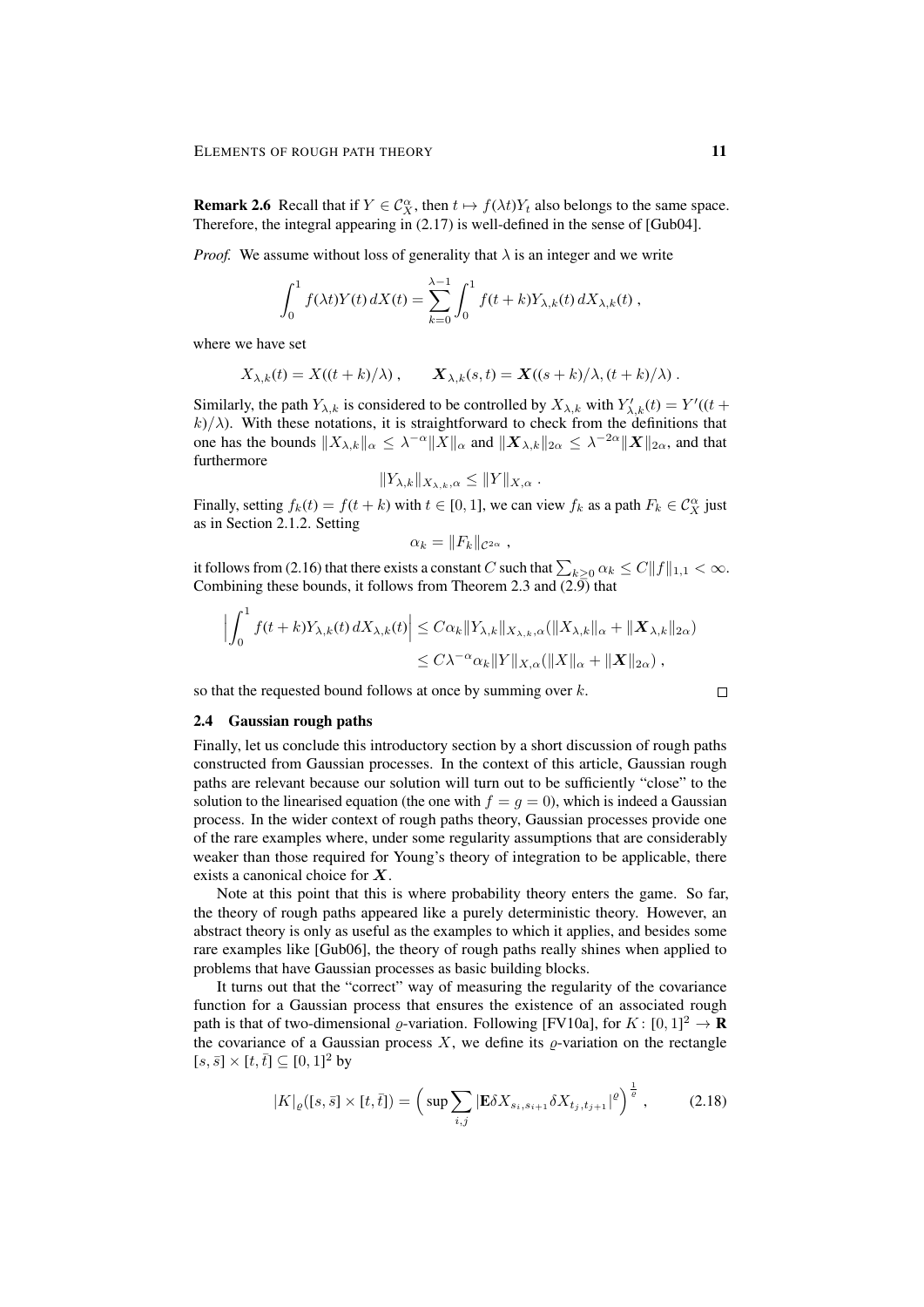where the supremum is taken over all finite partitions  $s = s_1 \leq \ldots \leq s_m = \overline{s}$  and  $t = t_1 \leq \ldots \leq t_n = \overline{t}.$ 

Remark 2.7 The notion of finite two-dimensional 1-variation does *not* coincide with the classical concept of being of bounded variation (BV). Actually a function is BV if its gradient is a vector-valued measure, whereas  $K$  is of finite 2-dimensional 1-variation if  $\partial_x \partial_y K$  is a measure.

The following lemma is a slightly modified version of the existence and continuity results from [FV10a, Thm 35] and [FV10b, Cor. 15.31].

**Lemma 2.8** Assume that  $X = (X_t^1, \ldots, X_t^n)$ ,  $t \in [0, 1]$  is a centred Gaussian process with mutually independent components and denote by  $K_i$  the covariance function of the i*-th component.*

*Assume that for every*  $0 \leq s \leq t \leq 1$ 

$$
|K_i^X|_{\varrho}([s,t]^2) \le M|t-s|^{\frac{1}{\varrho}}.
$$
\n(2.19)

*Then for every*  $\alpha < \frac{1}{2\varrho}$ , the process X can be lifted canonically to an $\alpha$  rough path  $(X, X)$  and for every  $p \geq 1$  there exists a constant  $C_p$  such that

$$
\mathbf{E}(\|X\|_{\alpha}^{2p} + \|X\|_{2\alpha}^p) < C_p M^p \tag{2.20}
$$

**Remark 2.9** Given a Gaussian process  $X_t$ , the area process  $X_{s,t}$  that is canonically associated to it is given by

$$
\mathbf{X}_{s,t} = \lim_{\varepsilon \to 0} \int_s^t \delta X_{s,r}^\varepsilon \dot{X}_r^\varepsilon dr ,
$$

where  $X^{\varepsilon}$  is any suitable sequence of smooth approximations to X. It follows from the results in [FV10a, Theorem 35] that if the covariance of X has finite two-dimensional p-variation for  $p < 2$ , then this limit exists and is independent of the choice of approximation for a large class of approximations (mollification, piecewise linear approximation, Karhunen-Loève expansion).

Note also that the condition (2.19) implies that the classical Kolmogorov criterion

$$
\mathbf{E}|X_t - X_s|^2 \le C|t - s|^{\frac{1}{\varrho}}, \tag{2.21}
$$

for  $\alpha$ -Hölder continuous sample paths is satisfied. However, (2.19) is a stronger condition in general.

# 3 Definition of solutions and well-posedness

In this section, we show that it is possible to give a meaning to  $(1.1)$  by using rough path theory. For this, we first denote by  $\psi$  the *stationary* solution to the linearised SPDE

$$
d\psi = (\partial_x^2 - 1)\psi + \sigma dW \tag{3.1}
$$

We then have the following result, which is a straightforward consequence of the results in [CQ02, FV10a]: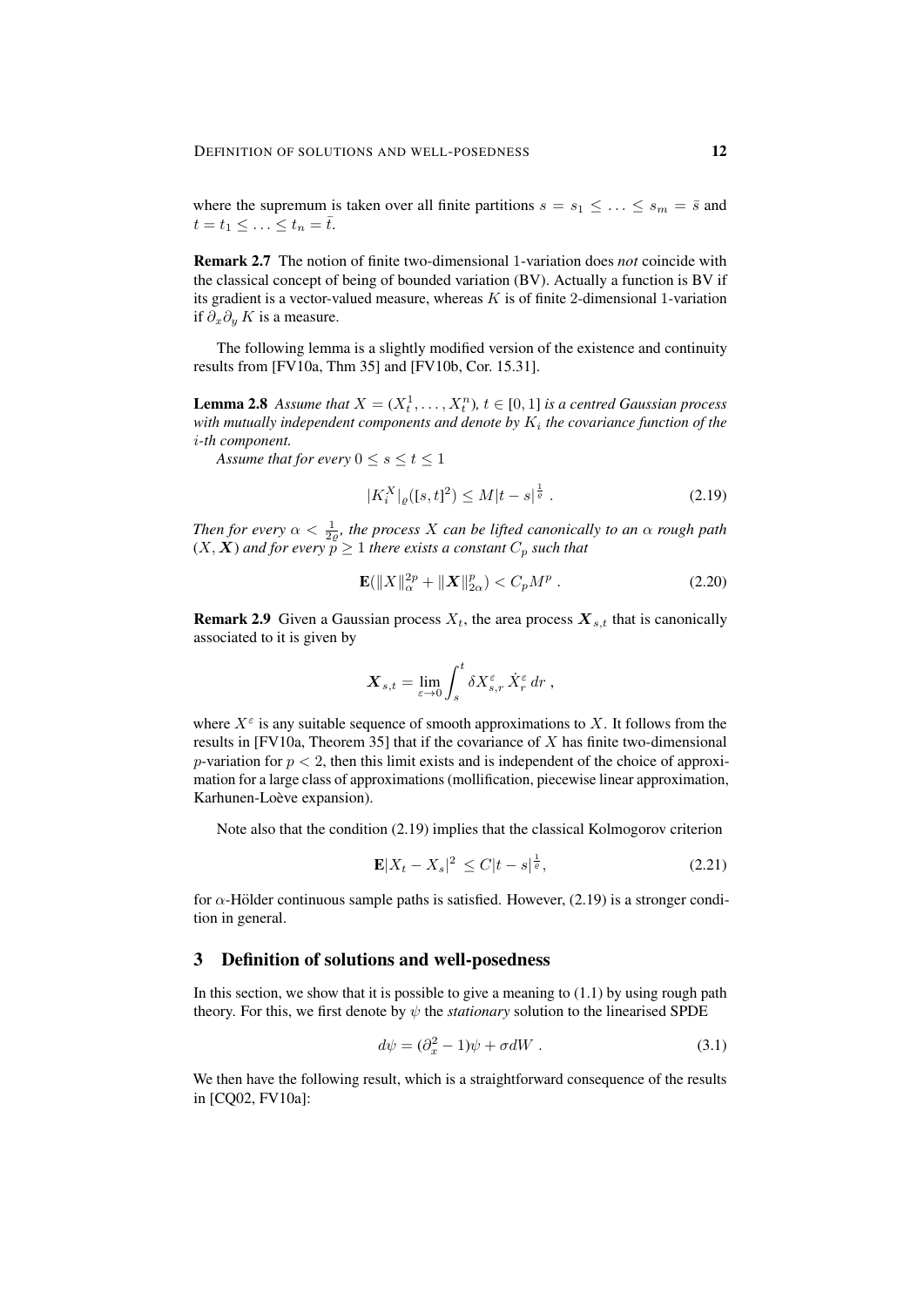**Lemma 3.1** *For every*  $\alpha < \frac{1}{2}$ *, the stochastic process*  $\psi$  *given by (3.1) can be lifted canonically to a process*  $\Psi: \mathbf{R}_{+} \to \mathcal{D}^{\alpha}$  *which has almost surely Hölder continuous sample paths.*

*Proof.* The process  $\psi$  is a centred Gaussian process with covariance function given, for fixed  $t$ , by

$$
\mathbf{E}\psi(x,t)\psi(y,t) = K(x-y),
$$

where  $K$  is given by

$$
K(x) = \frac{\sigma^2}{2\pi} \sum_{k \in \mathbf{Z}} \frac{\cos kx}{1 + k^2} = \frac{\sigma^2}{2} \frac{\cosh(|x| - \pi)}{\sinh \pi} ,
$$

for  $x \in [-\pi, \pi]$ . It is then extended periodically for the remaining values of x. In particular, K is  $\mathcal{C}^{\infty}$  away from the origin, with a jump discontinuity in its first derivative at the origin.

By Lemma 2.8, we conclude that for every fixed  $t > 0$ , the Gaussian process  $\psi(\cdot, t)$ can be lifted canonically to a rough path  $\Psi_t$ . (See Remark 2.9 below on the meaning of "canonical" in this context.) We stress once again that the spatial variable  $x$  plays the rôle of "time" here, while  $t$  remains fixed!

Furthermore, there exists a constant  $C > 0$  such that, given any two times  $s, t > 0$ , we have

$$
\mathbf{E} |\psi(x,t) - \psi(x,s)|^2 \le C|t-s|^{1/2}.
$$

This can be seen from the bound

$$
\mathbf{E} |\psi(x,t)-\psi(x,s)|^2 = \frac{\sigma^2}{2\pi} \sum_{k\in\mathbf{Z}} \frac{1-e^{-(1+k^2)|t-s|}}{1+k^2} \leq C \sum_{k\geq 1} |t-s|\wedge k^{-2} ,
$$

and bounding this sum by an integral. By Lemma 2.8, this shows that there exists an exponent  $\theta > 0$  and constants  $C_q$  such that

$$
\mathbf{E}(\|\Psi_s - \Psi_t\|_{\alpha}^{2q} + \|\Psi_s - \Psi_t\|_{2\alpha}^q) \leq C_q |t - s|^{\theta q} ,
$$

for every  $q \ge 1$  and every  $s, t \in [0, 1]$ , say. The claim then follows at once from Kolmogorov's continuity criterion, as for example in [RY91, p. 26].  $\Box$ 

We are now finally in a position to formulate what we mean exactly by a solution  $u$ to (1.1):

**Definition 3.2** A continuous stochastic process  $u$  is a solution to (1.1) if the process  $v_t = u_t - \psi_t$  belongs to  $\mathcal{C}([0,T], \mathcal{C}) \cap L^1([0,T], \mathcal{C}^1)$  and is such that the identity

$$
\langle v_t, \varphi \rangle = \langle u_0 - \psi_0, \varphi \rangle + \int_0^t \langle (\partial_x^2 - 1)\varphi, v_s \rangle ds + \int_0^t \langle \varphi, g(u_s) \partial_x v_s \rangle ds \qquad (3.2)
$$

$$
+ \int_0^t \int_0^{2\pi} \varphi(x)g(v_s(x) + \Psi_s(x)) d\Psi_s(x) ds + \int_0^t \langle \varphi, \hat{f}(u_s) \rangle ds,
$$

holds almost surely for every smooth periodic test function  $\varphi: [0, 2\pi] \to \mathbf{R}$ . Here, we have set  $\hat{f}(u) = f(u) + u$ .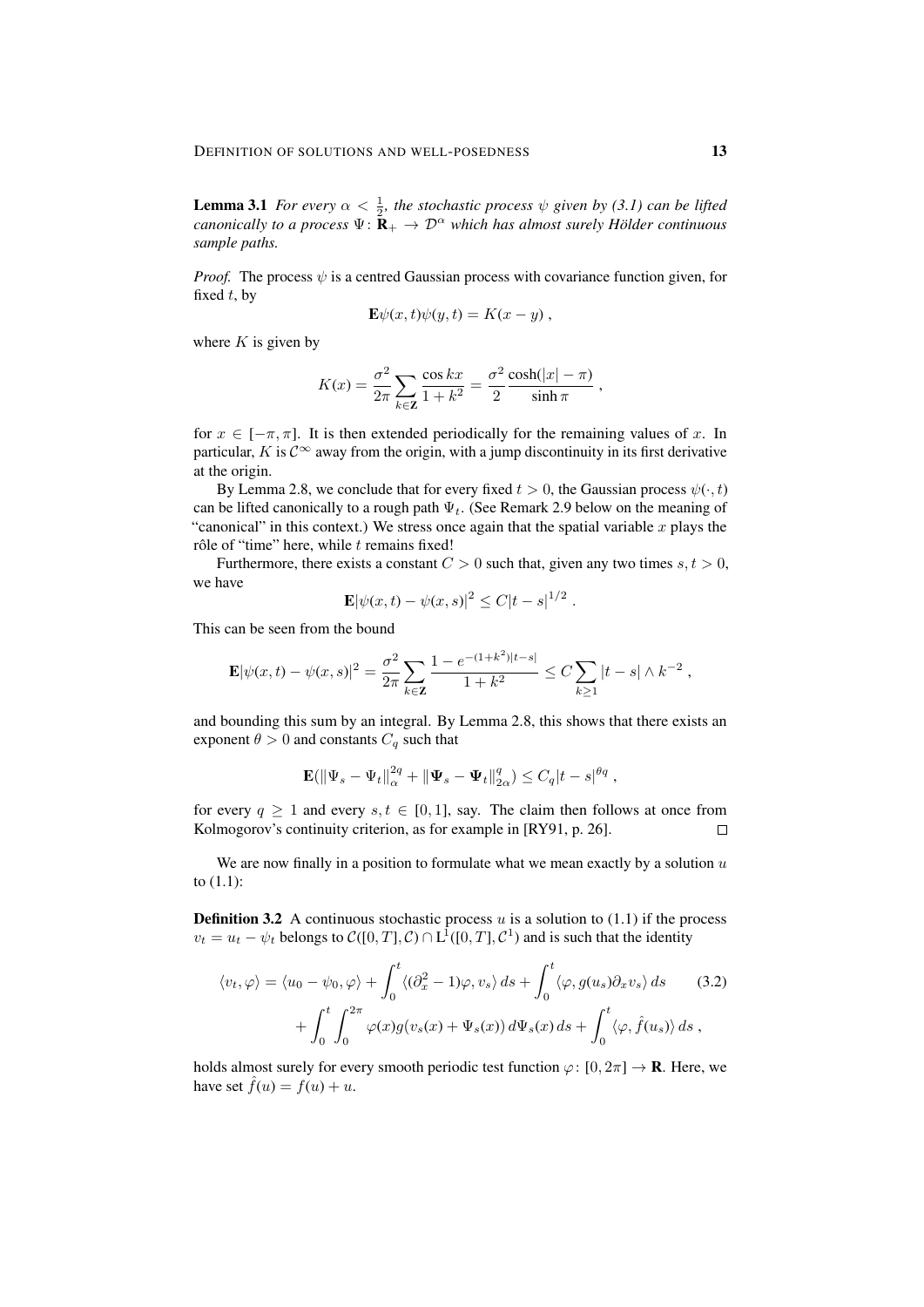**Remark 3.3** Since we assume that  $v_s \in C^1$ , the path  $x \mapsto \varphi(x)g(v_s(x) + \Psi_s(x))$  is controlled by  $\Psi_s$ , so that the inner integral on the second line is well-defined as a rough integral in the sense of [Gub04]. Furthermore, it yields a measurable function of s, being the pointwise limit of measurable functions. Its value is bounded by a constant depending on  $\|\Psi_s\|_{\alpha}$  and  $\|\varphi\|_{\mathcal{C}^1}$ , and depending linearly on  $\|v_s\|_{\mathcal{C}^1}$  (by (2.13) and Lemma 2.2), so that the outer integral always makes sense as well.

Remark 3.4 At first sight, one could think that this notion of solution is dependent on the arbitrary choice of the constant "1" in (3.1), which in turn accounts for the presence of the function  $f$  in (3.2). This constant is present for the sole purpose of actually having a stationary solution to (3.1). It is however a straightforward exercise to check that the notion of a weak solution (with the obvious modifications in (3.2)) is independent of this choice.

#### 3.1 Mild solutions

It is clear that the notion of a "weak solution" given in Definition 3.2 has a "mild solution" counterpart. We denote by  $S_t$  the heat semigroup generated by  $\partial_x^2$  endowed with periodic boundary conditions and we define the heat kernel  $p_t$  as being the periodic function such that

$$
(S_t u)(x) = \int_0^{2\pi} p_t(x - y)u(y) dy,
$$

holds for every continuous function u.

With these notations in place, we say that v is a "mild solution" to  $(1.1)$  if it satisfies the same conditions as in Definition 3.2, but with (3.2) replaced by the requirement that the identity

$$
v_t(x) = (S_t(u_0 - \psi_0))(x) + \int_0^t (S_{t-s}(g(u_s)\partial_x v_s + \hat{f}(u_s)))(x) ds
$$
  
+ 
$$
\int_0^t \int_0^{2\pi} p_{t-s}(x-y)g(u(y,s)) d\Psi_s(y) ds,
$$
 (3.3)

holds almost surely for every  $x \in [0, 2\pi]$  and  $t \in (0, T]$ .

Before we show that mild solutions exist, we show that (as expected) the concepts of mild and weak solutions do agree.

Proposition 3.5 *Every mild solution is a weak solution and vice-versa.*

*Proof.* For fixed t, the rough integral provides a way of interpreting

$$
F_s(v) = g(v_s + \Psi_s)\partial_x\Psi_s
$$

as an element of the space  $S'$  of Schwartz distributions. Furthermore, it follows from Lemma 2.2 that the map  $v \mapsto g(v + \Psi_s)\partial_x\Psi_s$  is continuous as a map from  $\mathcal{C}^1$  to  $\mathcal{S}'$ . The claim then follows by standard techniques.  $\Box$ 

From now on, we will only use the concept of a mild solution.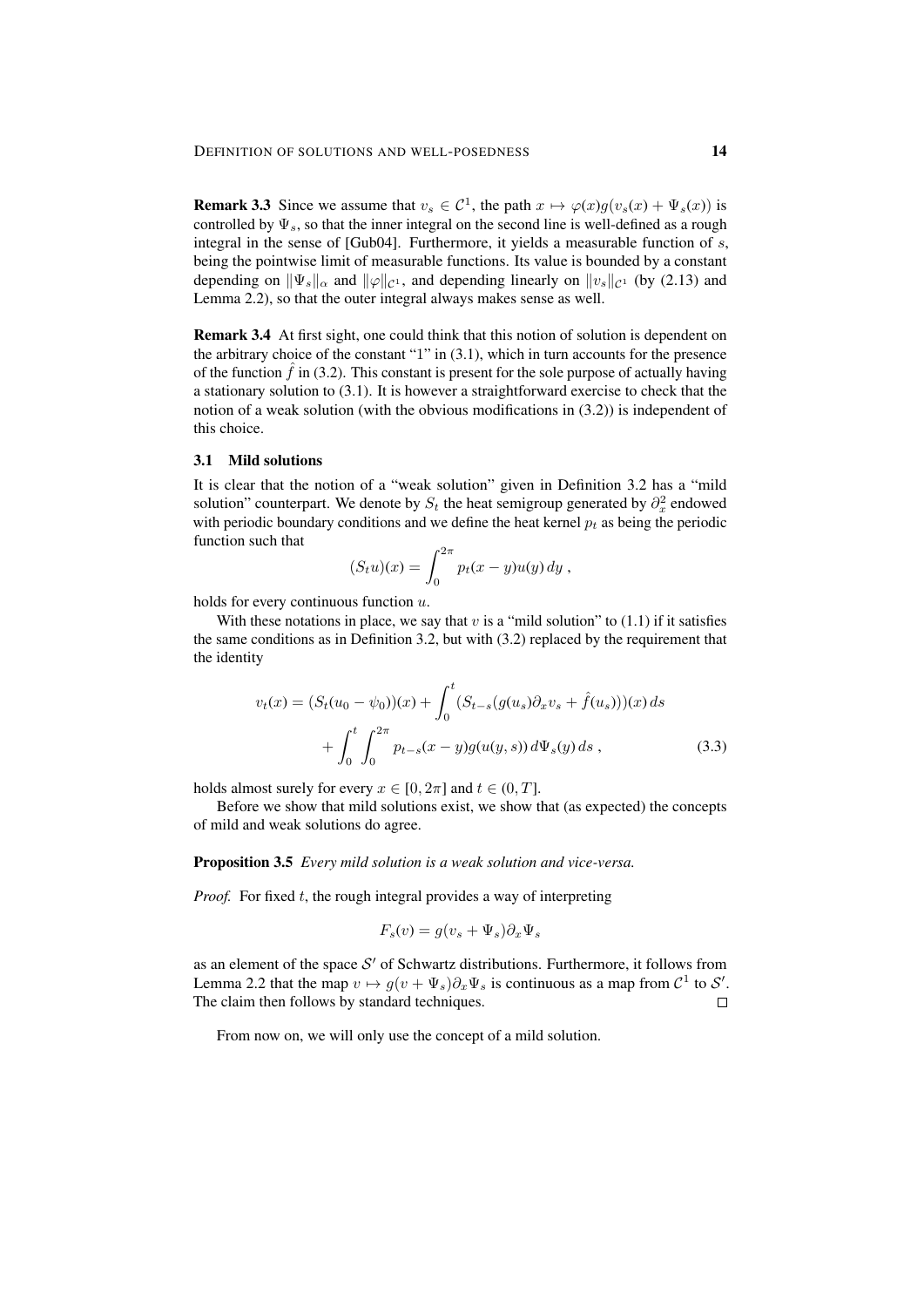## 3.2 Existence and uniqueness

Our main result in this section is the following well-posedness result:

**Theorem 3.6** Let  $\beta \in (\frac{1}{3}, \frac{1}{2})$  and let  $u_0 \in C^{\beta}$ . Then, for almost every realisation of *the driving process* Ψ*, there exists* T > 0 *such that equation (1.1) has a unique mild solution taking values in* C([0, T], C β )*. If furthermore* g *is bounded and all derivatives of* f *and* g *are bounded, then this solution is global (i.e. one can choose* T *arbitrary, independently of* Ψ*).*

**Remark 3.7** Once  $\Psi: \mathbf{R}_{+} \to \mathcal{D}^{\alpha}$  is fixed, our construction is completely deterministic. The ill-posedness of the equation (1.1) is then a consequence of the fact that the area process  $\Psi_t$  is not uniquely determined by  $\Psi_t$ . Care needs to be taken since different numerical approximations to (1.1) may converge to solutions corresponding to different choices of the area process. However, the canonical choice given by Lemma 3.1 is natural, as we will see in Section 4.

Before we turn to the proof of this result, we show that:

**Lemma 3.8** *Let*  $\alpha \in (\frac{1}{3}, \frac{1}{2})$ *, let*  $\Psi \in \mathcal{D}^{\alpha}([0, 2\pi], \mathbf{R}^d)$  *and let*  $(Y, Y') \in C_{\Psi}^{\alpha}$ *. Then, there exists a constant* C *independent of* Ψ *and* Y *such that*

$$
\left|\int_0^{2\pi} \partial_x p_t(x-y) Y_y d\Psi(y)\right| \leq C t^{\frac{\alpha}{2}-1} \|Y\|_{\Psi,\alpha} (\|\Psi\|_{\alpha} + \|\Psi\|_{2\alpha}),
$$

*uniformly for*  $x \in [0, 2\pi]$ *.* 

*Proof.* From the identity

$$
\partial_x p_t(x) = -\sum_{n \in \mathbf{Z}} \frac{x}{\sqrt{2\pi}t^{\frac{3}{2}}} \exp\left(-\frac{(x - 2\pi n)^2}{2t}\right),
$$

it is a simple exercise to check that for  $t \in (0,1]$  there exist functions  $f_t$  such that  $\sup_{t\in(0,1]}\|f_t\|_{1,1}\leq\infty$  and such that, for  $x\in[-\pi,\pi]$ , one has the identity

$$
\partial_x p_t(x) = \frac{1}{t} f_t\left(\frac{x}{\sqrt{t}}\right).
$$

The result then follows at once from Proposition 2.5.

With this bound in hand, we can now turn to the

*Proof of Theorem 3.6.* We perform a classical Picard iteration scheme for the fixed point equation (3.3). Fix  $\alpha \in (\frac{1}{3}, \beta)$ , and let the process  $\Psi : [0, 1] \to \mathcal{D}^{\alpha}([0, 2\pi], \mathbf{R}^d)$ be given as in Lemma 3.1.

We then consider a Picard iteration in the space of continuous functions from  $[0, T]$ to  $C^1([0, 2\pi], \mathbf{R}^d)$  (with  $T \leq 1$  to be determined), endowed with the norm

$$
||v||_{1,T} = \sup_{t \leq T} ||v_t||_{\mathcal{C}^1}.
$$

Denote this space by  $C_T^1$  for the sake of conciseness. We also fix an initial condition  $u_0 \in C^{\beta}$  and we use the shorthand notation  $U_t = S_t(u_0 - \psi_0)$ .

 $\Box$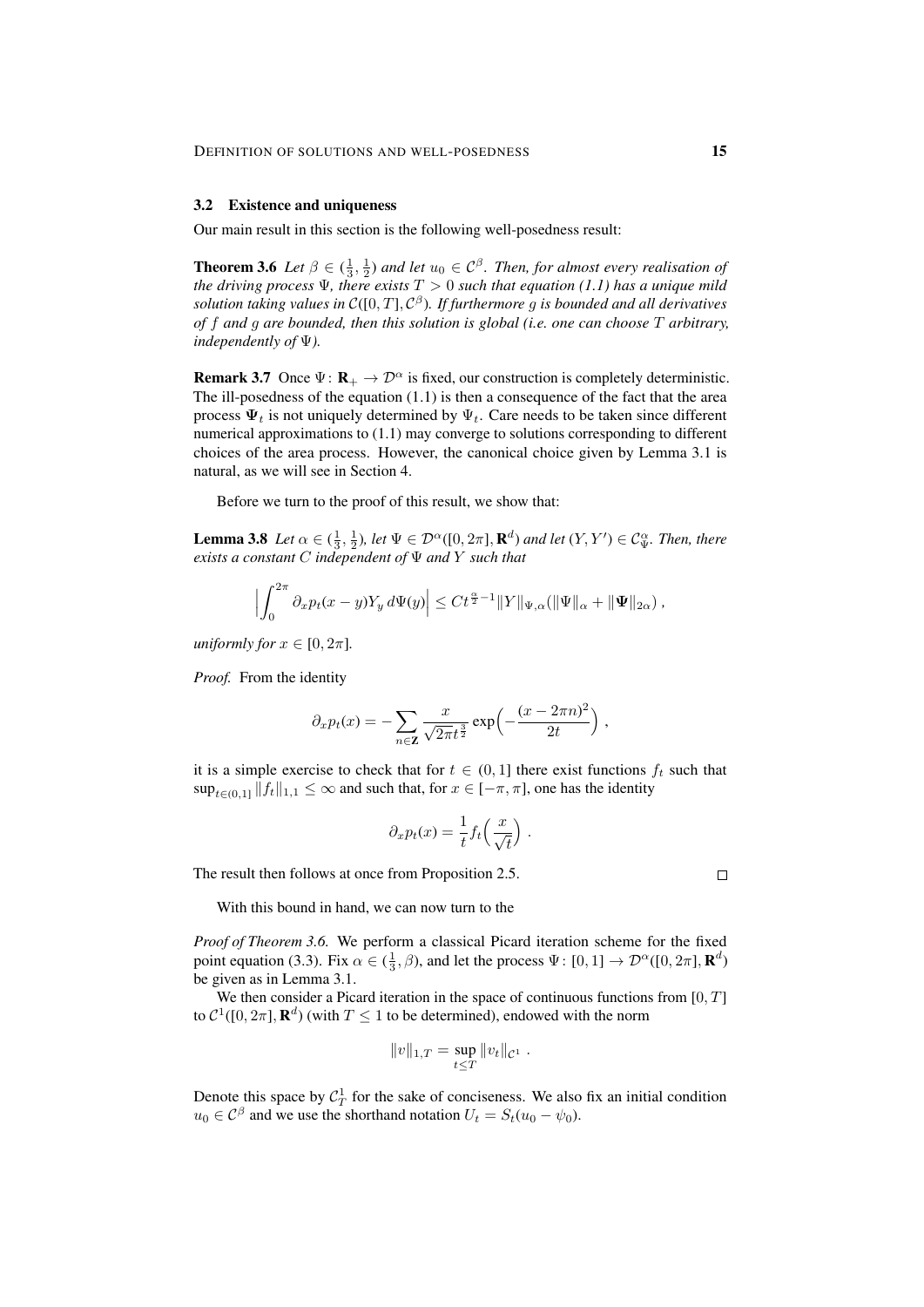It turns out to be advantageous to subtract the contribution of the initial condition so that we set  $v_t = u_t - \Psi_t - U_t$ . With this definition, we have  $v_0 = 0$  and we solve for the obvious modification of (3.3). Note also that even though we consider  $\Psi$  as a process with values in  $\mathcal{D}^{\alpha}$ , one actually has  $\psi_0 \in \mathcal{C}^{\beta}$  almost surely, and we will make use of the additional leeway that this provides. Given  $\Psi$ ,  $u_0$  and T, we then consider the map

$$
\mathcal{M}_{T,\Psi} \colon \mathcal{C}^1_T \to \mathcal{C}^1_T \;,
$$

given by

$$
(\mathcal{M}_{T,\Psi}v)(x,t) = \int_0^t (S_{t-s}(g(u_s)(\partial_x v_s + \partial_x U_s) + \hat{f}(u_s)))(x) ds
$$
(3.4)  
+ 
$$
\int_0^t \int_0^{2\pi} p_{t-s}(x-y)g(v(y,s) + \Psi_s(y) + U_s(y)) d\Psi_s(y) ds
$$
  

$$
\stackrel{\text{def}}{=} (\mathcal{M}_{T,\Psi}^{(1)}v)(x,t) + (\mathcal{M}_{T,\Psi}^{(2)}v)(x,t),
$$

where we use the shorthand notation  $u_s = v_s + \psi_s + U_s$ . We now fix a realisation of  $\Psi$ and we set  $K > 1$  such that

$$
||u_0||_{\mathcal{C}^\beta}\leq K\ ,\quad ||\psi_0||_{\mathcal{C}^\beta}\leq K\ .
$$

We also consider  $v, \bar{v}$  such that

$$
||v||_{1,T} < K \,, \qquad ||\bar{v}||_{1,T} < K \,,
$$

and we set  $\|\Psi\| = \sup_{t \leq 1} (\|\Psi_t\|_{\mathcal{C}^{\alpha}} + \|\Psi_t\|_{2\alpha}).$ 

We then have a constant c such that  $||u_s||_{\infty} \leq cK$  for  $s \leq T$  and such that  $||U_s||_{\mathcal{C}^1} \leq cKs^{\frac{\beta-1}{2}}$ . Since furthermore  $S_t$  is bounded by  $Ct^{-\frac{1}{2}}$  as a linear operator from L<sup>∞</sup> into  $C^1$ , this immediately implies that  $\mathcal{M}_{T,\Psi}^{(1)}v$  belongs to  $C_T^1$  and that

$$
\|\mathcal{M}_{T,\Psi}^{(1)}v\|_{1,T} \le C_K(1 + \|\Psi\|)T^{\frac{\beta}{2}},\tag{3.5}
$$

for some constant  $C_K$ . Note that if g and  $Df$  are bounded, then we can take  $C_K$ proportional to K.

Regarding the modulus of continuity of the map  $\mathcal{M}_{T,\Psi}^{(1)}$ , we have the identity

$$
\begin{aligned} \left(\mathcal{M}_{T,\Psi}^{(1)}v - \mathcal{M}_{T,\Psi}^{(1)}\bar{v}\right)_t &= \int_0^t S_{t-s}(g(u_s)(\partial_x v_s - \partial_x \bar{v}_s) + \hat{f}(u_s) - \hat{f}(\bar{u}_s)) \, ds \\ &+ \int_0^t S_{t-s}(g(u_s) - g(\bar{u}_s))(\partial_x \bar{v}_s + \partial_x U_s) \, ds \; . \end{aligned}
$$

Since  $||g(u_s) - g(\bar{u}_s)||_{\infty} \leq C_K ||v_s - \bar{v}_s||_{\infty} \leq C_K ||v_s - \bar{v}_s||_{\mathcal{C}^1}$ , and similarly for f, we obtain as before the bound

$$
\|\mathcal{M}_{T,\Psi}^{(1)}v - \mathcal{M}_{T,\Psi}^{(1)}\bar{v}\|_{1,T} \leq C_K(1 + \|\Psi\|) \|v - \bar{v}\|_{1,T} T^{\frac{\beta}{2}},
$$

where  $C_K \propto K$  if g, Dg, and Df are bounded. Let us now turn to the second term. Here, the integrand of the inner integral should be interpreted as a rough path controlled by  $\Psi_s$ , which is built from  $\Psi_s$ ,  $v_s$ , and  $U_s$  by making use of Lemma 2.2.

More explicitly, the integrand (without the prefactor  $p_{t-s}(x - y)$ ) is the controlled rough path  $(Y_s, Y'_s) \in C_{\Psi_s}^{\alpha}$  given by

$$
Y_s(x) = g(v(x, s) + \psi(x, s) + U_s(x)),
$$
\n(3.6)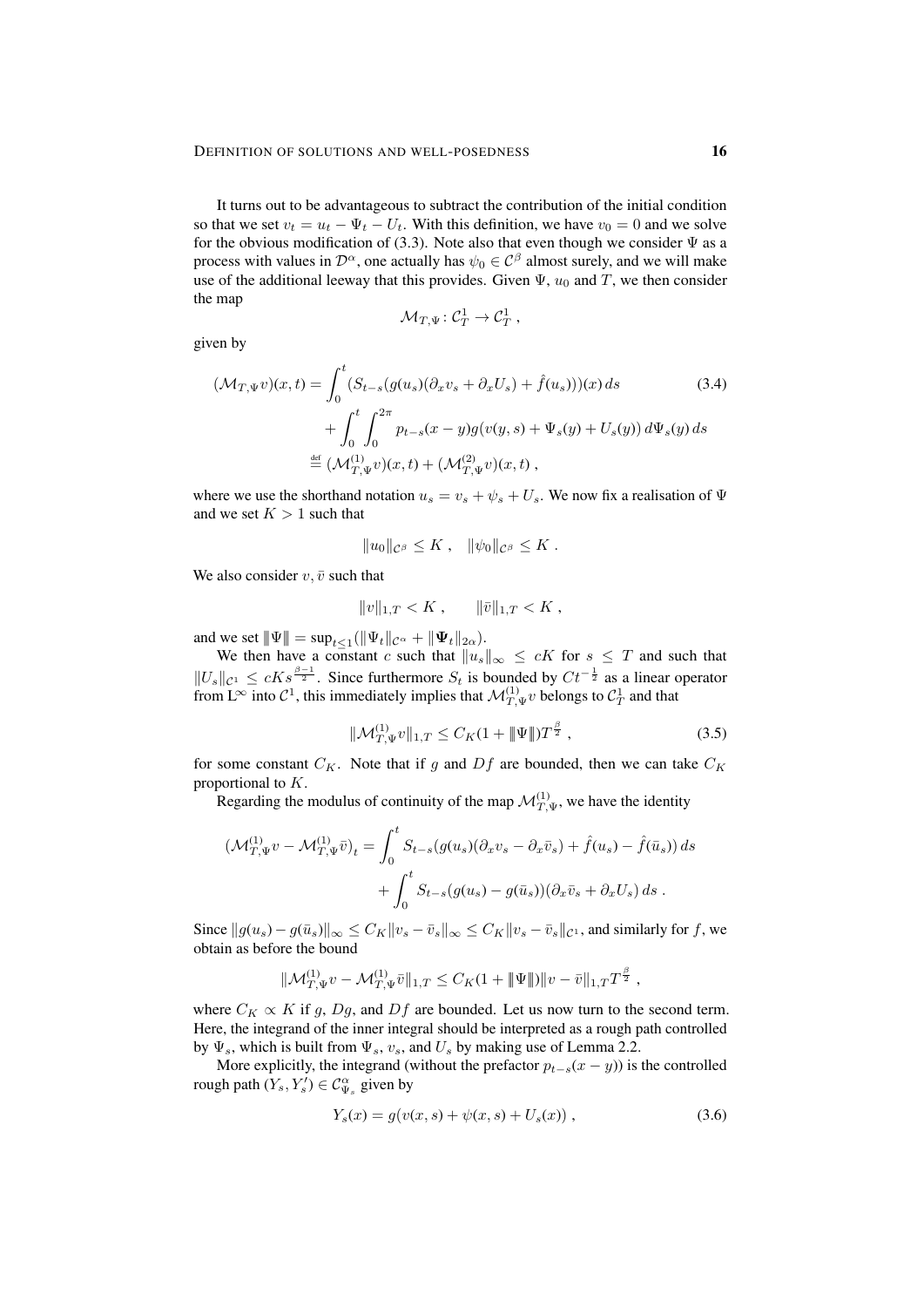$$
Y'_{s}(x) = Dg(v(x, s) + \psi(x, s) + U_{s}(x)).
$$

(We stress again that we view  $s$  here simply as an index, with the "temporal" variable of our controlled rough path being given by  $x$ .) It then follows from Lemma 2.2 that there exists a constant  $\ddot{C}_K$  such that

$$
||Y_s||_{\Psi_s,\alpha} \leq \hat{C}_K(||v_s||_{2\alpha} + ||U_s||_{2\alpha})(1 + ||\Psi||)^2.
$$

Since  $||U_s||_{2\alpha} \leq Cs^{-\frac{2\alpha-\beta}{2}}$  by standard properties of the heat semigroup, we have the bound

$$
||Y_s||_{\Psi_s,\alpha} \leq C_K(1+\|\Psi\|)^2(1+s^{-\frac{2\alpha-\beta}{2}}),
$$

Again, it is straightforward to check that if the first two derivatives of  $g$  are bounded, then we can take  $\tilde{C}_K$  independent of K, and therefore we have  $C_K$  proportional to K.

It now immediately follows from Lemma 3.8 there exists a constant  $C_K$  such that

$$
\left|\partial_x \int_0^{2\pi} p_{t-s}(x-y)Y_s(y)\,d\Psi_s(y)\right| \leq C_K(1+\|\Psi\|)^3(1+s^{-\frac{2\alpha-\beta}{2}})(t-s)^{\frac{\alpha}{2}-1},
$$

so that one has the bound

$$
\|\mathcal{M}_{T,\Psi}^{(2)}v\|_{1,T} \le C_K (1 + \|\Psi\|)^3 T^{\frac{\beta-\alpha}{2}}, \qquad (3.7)
$$

where  $C_K$  is proportional to K if  $Dg$  and  $D^2g$  are bounded.

In order to obtain control over the modulus of continuity of  $\mathcal{M}_{T,\Psi}^{(2)}$ , we denote by  $(\bar{Y}_s, \bar{Y}'_s)$  the controlled rough path associated to  $\bar{v}_s$ , so that

$$
\bar{Y}_s(x) - Y_s(x) = \int_0^1 Dg(\psi_s(x) + U_s(x) + v_s(x) + \lambda \delta v_s(x))(\bar{v}_s(x) - v_s(x)) d\lambda
$$
 (3.8)

Applying Lemma 2.2 to the integrand of this expression, we obtain as before the bound

$$
\|\bar{Y}_s - Y_s\|_{\Psi_s, \alpha} \leq \hat{C}_K (1 + \|\Psi\|)^2 (1 + s^{-\frac{2\alpha - \beta}{2}}) \|\bar{v}_s - v_s\|_{\mathcal{C}^{2\alpha}},
$$

so that there exists a constant  $C_K$  such that

$$
\|\mathcal{M}_{T,\Psi}^{(2)}v - \mathcal{M}_{T,\Psi}^{(2)}\bar{v}\|_{1,T} \leq C_K(1 + \|\Psi\|)T^{\frac{\beta-\alpha}{2}}\|v - \bar{v}\|_{1,T}.
$$

Note that even if the derivatives of  $g$  are all bounded, this constant this time actually grows quadratically in  $K$ , but this turns out not to be a problem. Combining these bounds and using the fact that  $\beta > \alpha$  by assumption, it follows immediately that for T sufficiently small,  $\mathcal{M}_{T,\Psi}$  maps the ball of radius K in  $\mathcal{C}_T^1$  into itself and satisfies  $\|\mathcal{M}_{T,\Psi}v - \mathcal{M}_{T,\Psi}\bar{v}\|_{1,T} \leq \frac{1}{2} \|v - \bar{v}\|_{1,T}$ , so that it admits a unique fixed point in this space. Iterating this argument in the usual way, we construct a local solution up to some blow-up time  $\tau$  with  $\lim_{t\to\tau}||u_t||_{\mathcal{C}^{\beta}} = +\infty$ .

It remains to show that the solution constructed in this way is global if g,  $Dg$ ,  $D^2g$ , and  $Df$  are bounded. This only uses the fact that in this case, as a consequence of (3.5) and (3.7), there exists  $T_{\star} > 0$  depending on  $\|\Psi\|$  but *independent of* K such that

$$
\|\mathcal{M}_{T,\Psi}v\|_{1,T} \le \frac{K}{2},\tag{3.9}
$$

for every  $T \leq T_{\star}$ , provided that  $||u_0||_{C^{\beta}} \leq K$ ,  $||\psi_0||_{C^{\beta}} \leq K$ , and  $||v||_{1,T} \leq K$ . Let now  $\hat{T} = \inf\{t > 0 : ||v_t||_1 > K\}$ . If  $\hat{T} < T_*$ , then the assumptions for (3.9) to hold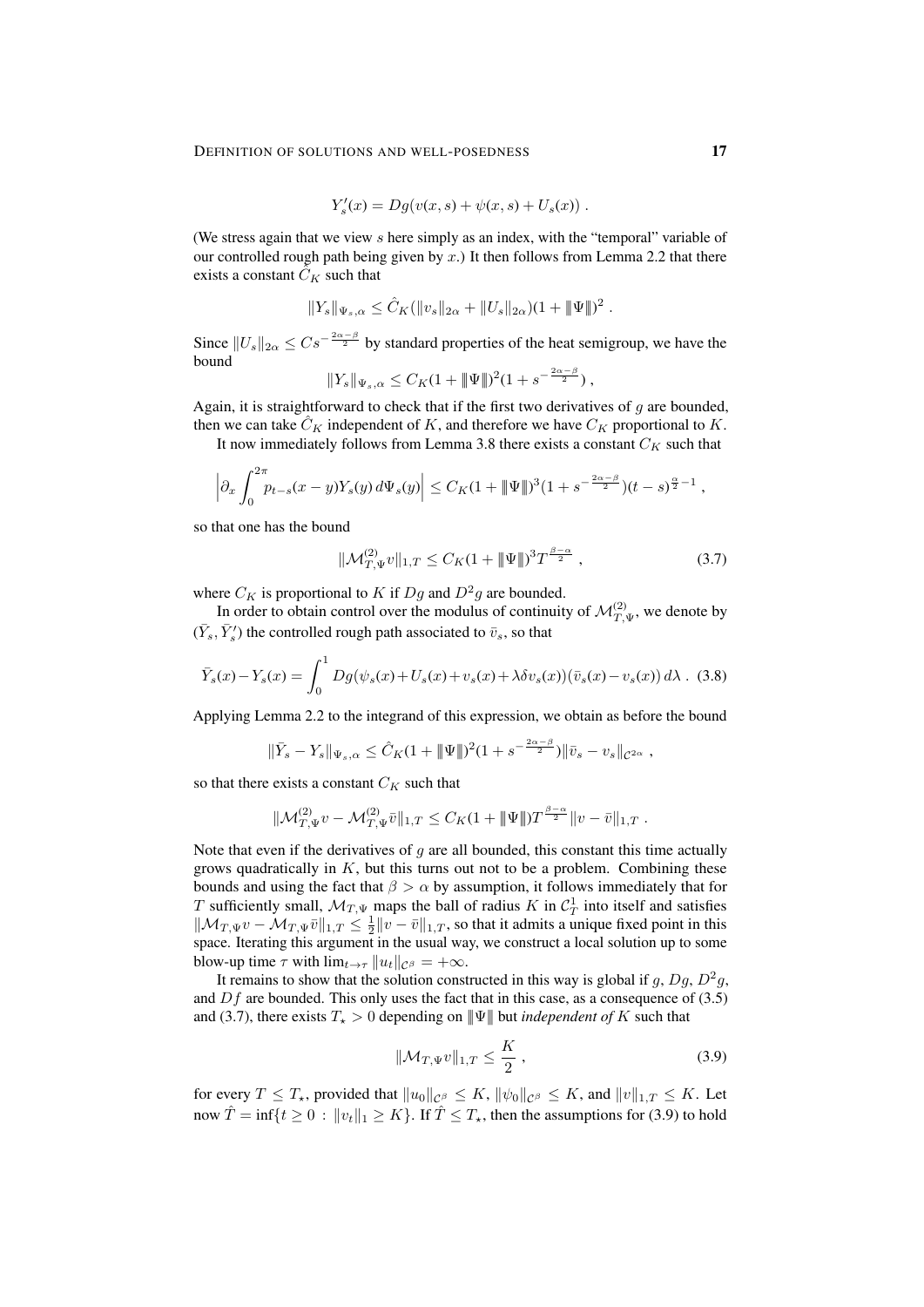are satisfied by construction so that, since v is a fixed point of  $\mathcal{M}_{T,\Psi}$ , we conclude that  $||v_{\hat{T}}||_1 \leq K/2$ , a contradiction. Therefore, we must have  $\hat{T} > T_{\star}$ , from which we conclude that  $\tau > T_{\star}$ . Since  $T_{\star}$  is independent of the initial condition  $u_0$ , this argument can be iterated up to arbitrarily long times, thus yielding the existence and uniqueness of global solutions.  $\Box$ 

**Remark 3.9** Inspection of the proof reveals that we actually only need  $g \in C^3$  and  $f \in \mathcal{C}^1$  for the existence and uniqueness of local solutions.

## 3.3 Stability of the solution

As an almost immediate corollary of the results obtained in the previous section, we obtain the stability of the solutions under perturbations of the driving noise and of the initial condition. We have the following result:

**Corollary 3.10** *Let* f and g be smooth and let  $u_0, \bar{u}_0 \in C^\beta$  and  $\Psi, \bar{\Psi} \in C(\mathbf{R}_+, \mathcal{D}^\alpha) \cap C$  $\mathcal{C}(\mathbf{R}_+,\mathcal{C}^\beta)$  with  $\frac{1}{3}<\alpha<\beta<\frac{1}{2}$ . Denote the corresponding local solutions by u,  $\bar{u}$ *and the blow-up times by*  $\tau$ ,  $\bar{\tau}$ *. Then, for every such*  $u_0$  *and*  $\Psi$ *, every*  $T < \tau$ *, and every*  $\varepsilon > 0$ , there exists  $\delta > 0$  such that  $\bar{\tau} \geq T$  and

$$
\sup_{t\leq T} \|u_t - \bar{u}_t\|_{\mathcal{C}^\beta} \leq \varepsilon,
$$

*for all*  $\bar{u}_0$  *and*  $\bar{\Psi}$  *such that* 

$$
\Delta_{u,\Psi}\stackrel{\text{\tiny def}}{=} \|u_0-\bar{u}_0\|_{\mathcal{C}^\beta}+\sup_{t\leq T}\|\Psi_t-\bar{\Psi}_t\|_\beta+\sup_{t\leq T}\|\Psi_t-\bar{\Psi}_t\|_{2\alpha}\leq \delta,
$$

*where*  $\Psi_t$  *denotes the area process of*  $\Psi_t$  *as before.* 

*Proof.* Denote by  $\mathcal{M}_{u_0,\Psi}$  the same map as in (3.4), but where we change notation in order to suppress the dependency on  $T$  (which is not relevant here), and show instead the dependency on the initial condition  $u_0$ . The claim then follows from standard arguments if we can show that, for every  $K > 0$ , there exists a constant  $C_K$  such that the bound

$$
\|\mathcal{M}_{u_0,\Psi}v - \mathcal{M}_{\bar{u}_0,\Psi}v\|_{1,T} \leq C_K\Delta_{u,\Psi},
$$

holds provided that  $\Delta_{u,\Psi} \leq 1$ , and that

$$
||u_0||_{\mathcal{C}^\beta} + ||\Psi|| + ||v||_{1,T} \leq K.
$$

This in turn follows immediately from considerations similar to those in the proof of Theorem 3.6.  $\Box$ 

In particular, it follows from this that the notion of a solution given by Definition 3.2 coincides with those solutions that are obtained by molllifying the noise in (1.1) and passing to the limit. We can formulate this more precisely as:

**Corollary 3.11** *Let*  $\varphi$ :  $\mathbf{R} \to \mathbf{R}$  *be a smooth compactly supported function such that*  $\int_{\mathbf{R}} \varphi(x) dx = 1$  and set  $\varphi_{\varepsilon}(x) = \varphi(x/\varepsilon)/\varepsilon$ . Define the operator  $Q_{\varepsilon} : L^{2}(S^{1}) \to L^{2}(S^{1})$  $b\bar{y}$   $(Q_\varepsilon u)(x) = \int_{S^1} \varphi_\varepsilon(x-y) u(y) dy$  and consider the solution  $u_\varepsilon$  to

$$
du_{\varepsilon} = \partial_x^2 u_{\varepsilon} dt + f(u_{\varepsilon}) dt + g(u_{\varepsilon}) \partial_x u_{\varepsilon} dt + \sigma Q_{\varepsilon} dW(t),
$$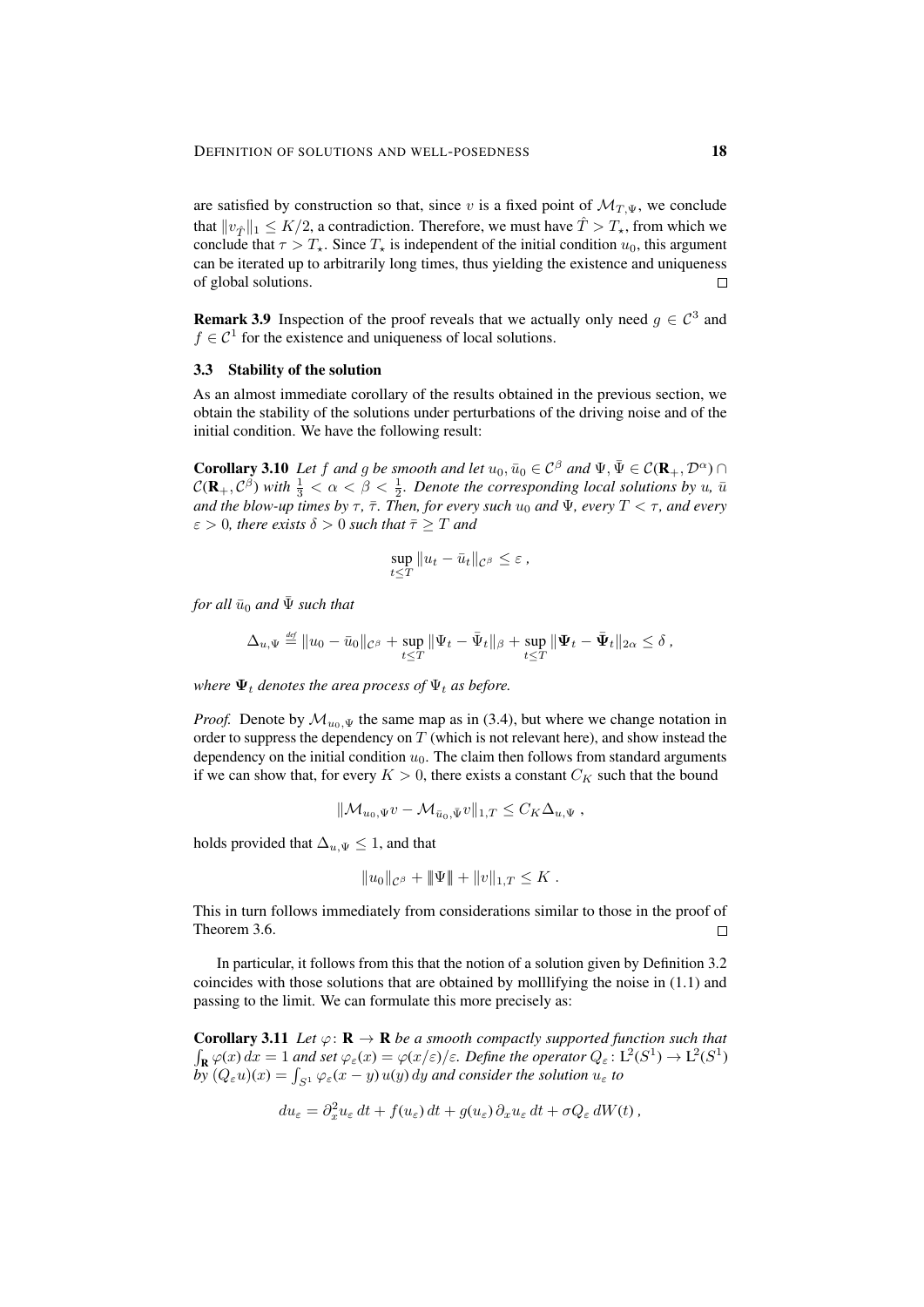*with blow-up time*  $τ_ε$ *. Then, there exists a sequence*  $\hat{τ}_ε$  *of stopping times converging almost surely to* τ *such that*

$$
\lim_{\varepsilon \to 0} \sup_{t \le \tau_{\varepsilon}} ||u_{\varepsilon}(t) - u(t)||_{\mathcal{C}^{\beta}} = 0,
$$

*where* u *is the solution to (1.1) as given by Theorem 3.6.*

*Proof.* We first note that in the particular case where  $\Psi_t$  is a smooth function of x for every t and  $\Psi_t$  is given by (2.2) (this time reading it from right to left as a definition for  $\Psi$ ), then the rough integral against  $\Psi_t$  coincides with the usual Riemann integral, so that the notion of a solution given by Definition 3.2 coincides with the usual notions of solution as given in [DPZ92, Hai09] for example.

The claim then follows from Corollary 3.10, noting that  $\Psi^{\varepsilon} \to \Psi$  uniformly in  $\mathcal{C}([0,T],\mathcal{D}^{\alpha})\cap\mathcal{C}([0,T],\mathcal{C}^{\beta})$  as a consequence of [FV10a, Theorem 37].  $\Box$ 

# 4 Invariant measures

In this section, we show that in some cases, the invariant measure for equations of the type studied above can be exhibited explicitly, due to the fact that the equation has a type of gradient structure. Indeed, let  $\nu$  be the Gaussian probability measure on  $\mathcal{C}([0, 2\pi], \mathbf{R}^n)$  with covariance operator given by

$$
K_{\nu} = (I - \partial_x^2)^{-1}, \tag{4.1}
$$

where I is the identity matrix and  $\partial_x^2$  acts independently on every component. Since, when restricted to any strict subinterval of  $[0, 2\pi]$ , this covariance differs from that of an Ornstein-Uhlenbeck process only by a smooth function, we see that on such subintervals it is equivalent to Wiener measure (provided that we start the Wiener process with a Gaussian initial condition). In particular, the expression

$$
\int_0^{2\pi} G(w_x) \circ dw_x ,
$$

is well-defined as a Stratonovich integral for every smooth function  $G \colon \mathbf{R}^n \to \mathbf{R}^n$  and  $\nu$ -almost every w. If the function G has sublinear growth and a bounded derivative, then this quantity actually has exponential moments (see Section 5 below), so that we can define a probability measure  $\mu$  as a change of measure from  $\nu$  by

$$
\frac{d\mu}{d\nu}(w) = Z^{-1} \exp\left(\int_0^{2\pi} G(w_x) \circ dw_x + \int_0^{2\pi} F(w_x) \, dx\right) \stackrel{\text{def}}{=} Z^{-1} \exp(\Xi(w)), \tag{4.2}
$$

where Z is a normalisation constant that ensures that  $\mu$  is a probability measure. Here, F could be any measurable function with subquadratic growth to ensure that this expression is integrable with respect to  $\nu$ . Were it not for the periodic boundary conditions, the particular choice  $F = -\frac{1}{2}$ (div  $G + |G|^2$ ) would yield for  $\mu$  the law of a, not necessarily reversible, diffusion with drift G.

If G happens to be a gradient, so that the underlying diffusion is reversible, the stochastic integral is reduced to a boundary term, and these equations were treated in [HSV07]. The main contribution of the present article is to be able to treat the non-gradient case.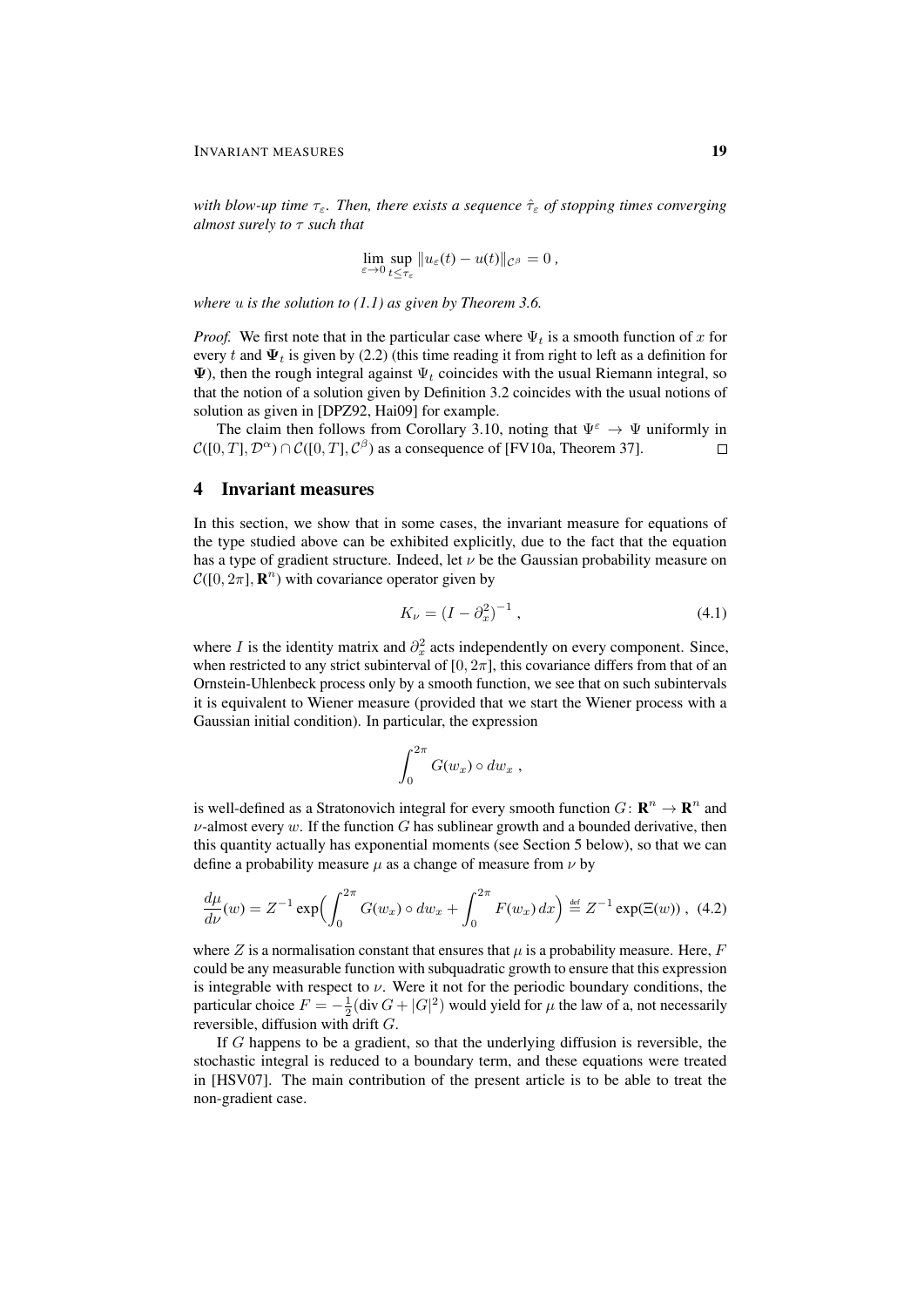Let us now suspend our disbelief for a moment and pretend just for the sake of the argument that  $\Xi$  is differentiable as a function from  $L^2([0, 2\pi], \mathbb{R}^n)$  into **R** (which of course it is not!). Formally, we can then compute the  $L^2$ -derivative of  $\Xi$ , which yields

$$
(D\Xi(w))_i(x) = \partial_i G_j(w(x)) \frac{dw_j(x)}{dx} - \partial_j G_i(w(x)) \frac{dw_j(x)}{dx} + \partial_i F(w(x)).
$$

Since on the other hand, the reference measure  $\nu$  is invariant for the damped stochastic heat equation √

$$
du = \partial_x^2 u \, dt - u \, dt + \sqrt{2} dW(t) \,,
$$

this suggests that the measure  $\mu$  given by (4.2) is invariant for the equation

$$
du = \partial_x^2 u \, dt + g(u) \, \partial_x u \, dt + f(u) \, dt + \sqrt{2} dW(t) \,, \tag{4.3}
$$

where  $f$  and  $g$  are given by

$$
f_i(u) = \partial_i F(u) - u , \qquad g_{ij}(u) = \partial_i G_j(u) - \partial_j G_i(u) , \qquad (4.4)
$$

and where  $W$  is an  $L^2$ -cylindrical Wiener process. (Which is just another way of stating that the driving noise is space-time white noise, see [DPZ92].) The aim of this section is to give a rigorous justification of this fact, which we encompass in the following theorem:

**Theorem 4.1** Let F and G be  $C^{\infty}$  functions with bounded derivatives of all orders such *that* G *is bounded and define* f *and* g *by (4.4). Then, the mild solution to (4.3) generates a Markov process that is reversible with respect to the measure* µ *defined in (4.2).*

We postpone the proof of this result to the end of the section and we first lay out the technique and prove a number of intermediate results. Our technique will be to first consider the smoother problem with reference measure  $\nu_{\varepsilon}$  having covariance operator  $K^{\varepsilon}_{\nu}$  given by

$$
K_{\nu}^{\varepsilon} = (I - \partial_x^2 + \varepsilon^2 \partial_x^4)^{-1} . \tag{4.5}
$$

One can check that the measure  $\nu_{\varepsilon}$  charges paths that are  $\mathcal{C}^1$ . Furthermore, the map  $\Xi$  is continuous from  $C^1$  to **R** (with the "stochastic integral" now being a simple Riemann integral), so that we can define a sequence of probability measures  $\mu_{\varepsilon}$  by

$$
\frac{d\mu_{\varepsilon}}{d\nu_{\varepsilon}}(w) = Z_{\varepsilon}^{-1} \exp(\Xi(w)), \qquad (4.6)
$$

where  $Z_{\varepsilon}$  is a suitable normalisation constant. One then has the following result:

Proposition 4.2 *Let* F *and* G *have bounded derivatives of all orders and let* f *and* g *be defined as in (4.4). Then, for every fixed value*  $\varepsilon > 0$ *, the stochastic PDE* 

$$
du_{\varepsilon} = -\varepsilon^2 \partial_x^4 u_{\varepsilon} dt + \partial_x^2 u_{\varepsilon} dt + g(u_{\varepsilon}) \partial_x u_{\varepsilon} dt + f(u_{\varepsilon}) dt + \sqrt{2} dW(t), \qquad (4.7)
$$

*has unique global solutions in* C 1 *. Furthermore, it admits the measure* µ<sup>ε</sup> *as an invariant measure and the corresponding Markov process is reversible.*

*Proof.* The local well-posedness of solutions is standard and follows for example from [Hai09]. The global well-posedness and the invariance of  $\mu_{\varepsilon}$  then follow as in [HSV11, Prop. 26], see also [Zab88]. $\Box$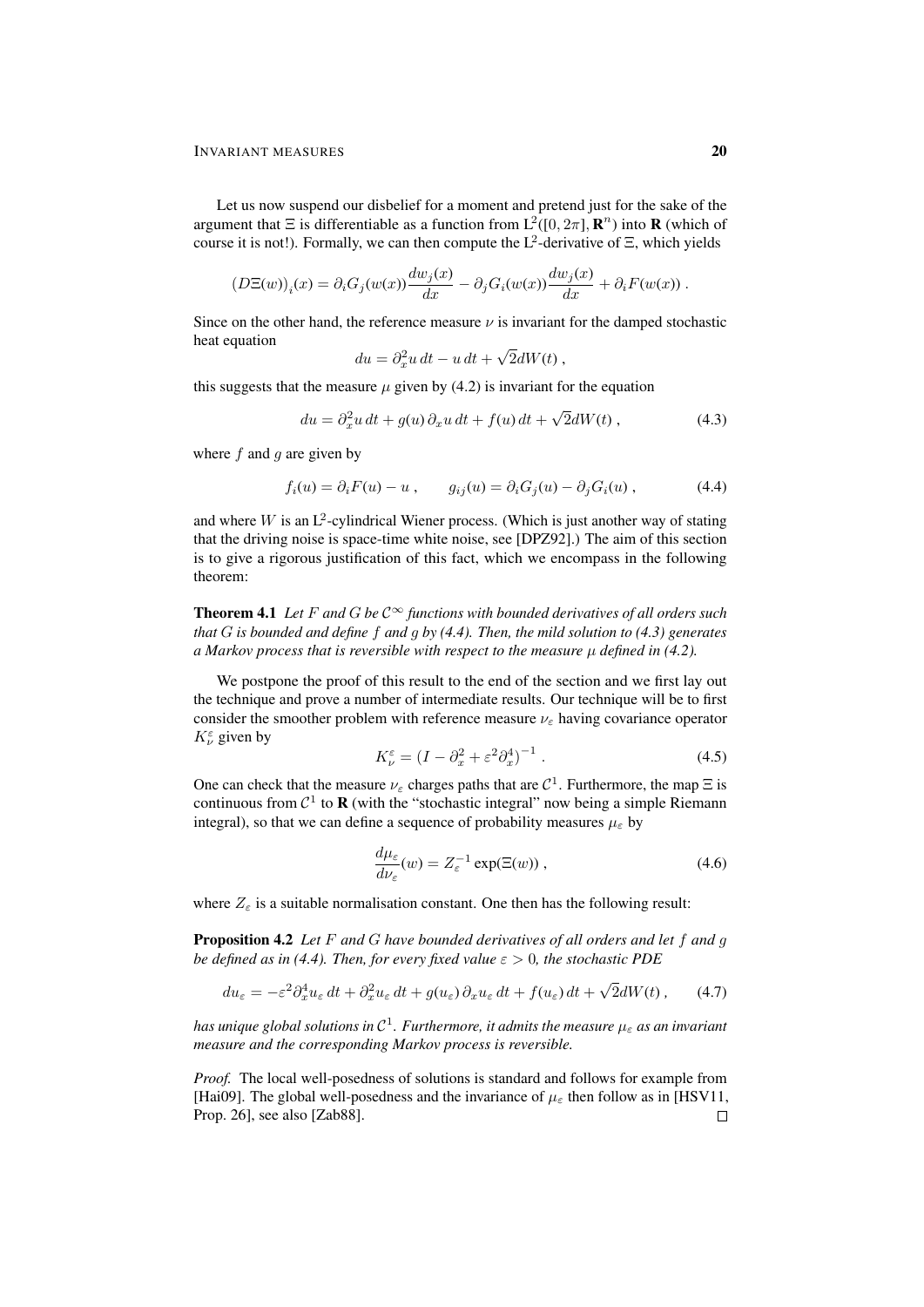Furthermore, one has the following convergence result:

# **Proposition 4.3** One has  $\mu_{\varepsilon} \to \mu$  weakly in the space  $\mathcal{C}^{\alpha}$  for every  $\alpha < \frac{1}{2}$ .

*Proof.* Denote by  $\tilde{\nu}_{\varepsilon}$  the lift of  $\nu_{\varepsilon}$  to a measure on  $\mathcal{D}^{\alpha}$ . Since  $\nu_{\varepsilon}$  charges  $\mathcal{C}^1$  functions, this lift is performed by simply associating to each element its "area process" given by a standard Riemann integral. On the other hand, we can lift  $\nu$  to a measure  $\tilde{\nu}$  on  $\mathcal{D}^{\alpha}$  in a canonical way as in Lemma 3.1. (Note that this yields the same measure as if we were to construct the area process by Stratonovich integration.) It then follows from [FV10a, Theorem 35] that  $\tilde{\nu}_{\varepsilon} \to \tilde{\nu}$  weakly in  $\mathcal{D}^{\alpha}$  as  $\varepsilon \to 0$ .

Since  $\Xi$  is continuous as a map from  $\mathcal{D}^{\alpha}$  to **R**, the claim then follows from the uniform exponential integrability of  $\Xi$  with respect to  $\tilde{\nu}_{\epsilon}$ . Unfortunately, this uniform exponential integrability turns out to be a highly non-trivial fact, the proof of which is postponed to Theorem 5.1 below.

Our final ingredient is the convergence of solutions to (4.7) to those of (4.3). Note that this is not a completely straightforward application of the approximation result given in Corollary 3.10, since we change the linear part of the equation, rather than the noise. However, the statement is quite similar:

**Proposition 4.4** Let f and g be as in the statement of Theorem 4.1, let  $u_0 \in C^{\beta}$  for *some*  $\beta \in (\frac{1}{3}, \frac{1}{2})$  and let  $\{u_0^{\varepsilon}\}\$  be a sequence such that  $u_0^{\varepsilon} \to u_0$  in  $\mathcal{C}^{\beta}$ . Then, for every  $T > 0$  and every  $\alpha < \beta$ , we have

$$
\lim_{\varepsilon \to 0} \sup_{t \le T} \|u_t - u_t^{\varepsilon}\|_{\mathcal{C}^{\alpha}} = 0, \tag{4.8}
$$

where  $u_t^{\varepsilon}$  *is the solution to (4.7) and*  $u_t$  *is the solution to (4.3), driven by the same realisation of* W*.*

*Proof.* It follows from the assumptions on f and g that both (4.3) and (4.7) have unique global solutions by Theorem 3.6. Denote by  $S_t^{\varepsilon}$  the semigroup generated by the operator  $\partial_x^2 - 1 - \varepsilon^2 \partial_x^4$ , and denote by  $\psi^{\varepsilon}$  the solution to the corresponding linear equation, namely

$$
\psi^{\varepsilon}(t) = \int_{-\infty}^{t} S_{t-s}^{\varepsilon} dW(s) .
$$

We can lift this canonically to a rough-path valued process  $\Psi_t^{\varepsilon}$  as before. It is straightforward to show that the two-dimensional *p*-variation (for any  $p > 1$ ) of the covariance of  $\psi_t^{\varepsilon}$  is bounded, uniformly in  $\varepsilon$ , and that  $\mathbf{E}|\psi^{\varepsilon}(t,x) - \psi(t,x)|^2 \leq C\varepsilon$  for some C, uniformly in  $x$  and  $t$  (see for example [Hai11, Prop 3.10]). It then follows as before that  $\Psi^{\varepsilon} \to \Psi$  uniformly over bounded intervals in the rough path topology.

We set as before  $v_t = u_t - \psi_t - S_t(u_0 - \psi_0)$  and  $v_t^{\varepsilon} = u_t^{\varepsilon} - \psi_t^{\varepsilon} - S_t^{\varepsilon}(u_0^{\varepsilon} - \psi_0^{\varepsilon})$ . It follows from Corollary A.2, [Hai11, Prop 3.10], and standard interpolation inequalities that there exists some constant  $C$  and an exponent  $\kappa$  such that

$$
\mathbf{E} \sup_{t \leq T} \|\psi_t - \psi_t^{\varepsilon} + S_t^{\varepsilon} (u_0^{\varepsilon} - \psi_0^{\varepsilon}) - S_t (u_0 - \psi_0) \|_{\mathcal{C}^{\alpha}} \leq C (\varepsilon^{\kappa} (1 + \|u_0\|_{\mathcal{C}^{\beta}}) + \|u_0^{\varepsilon} - u_0\|_{\mathcal{C}^{\beta}}),
$$

so that it suffices to show (4.8) with  $u_t$  and  $u_t^{\epsilon}$  replaced by  $v_t$  and  $v_t^{\epsilon}$  respectively.

This then follows like in the proof of Corollary 3.10 once we can show that

$$
\|\mathcal{M}_{u_0,\Psi}v - \mathcal{M}_{u_0,\Psi}^{\varepsilon}v\|_{1,T} \to 0 ,\qquad (4.9)
$$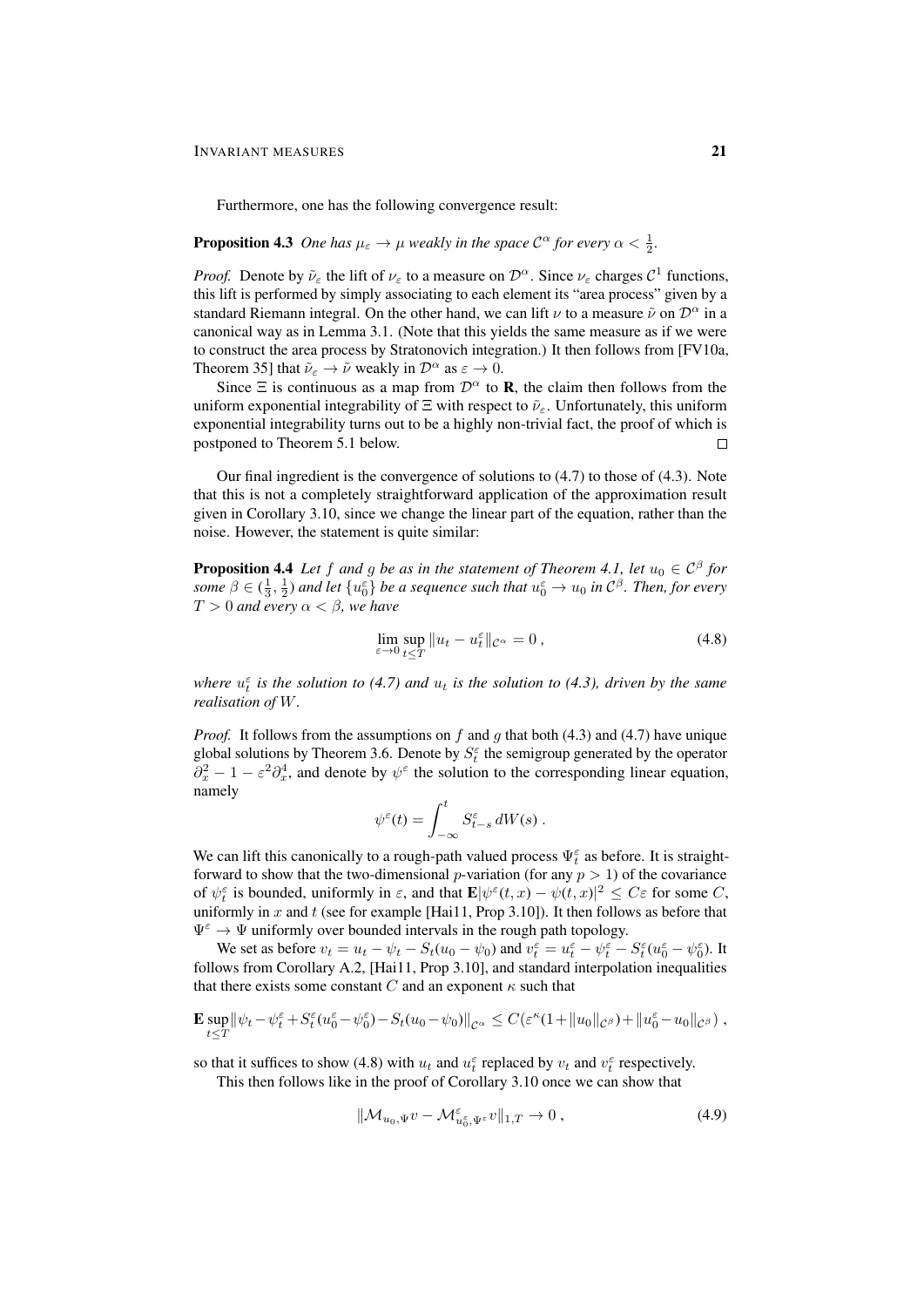uniformly over bounded sets, where  $\mathcal{M}^{\varepsilon}$  is the map defined like  $\mathcal{M}$ , but with  $S_t$  replaced by  $S_t^{\varepsilon}$ . Since we already have a bound on  $\|\mathcal{M}_{u_0,\Psi}v - \mathcal{M}_{u_0^{\varepsilon},\Psi^{\varepsilon}}v\|_{1,T}$  from the proof of Corollary 3.10, it suffices to bound  $||\mathcal{M}_{u_0,\Psi}v - \mathcal{M}_{u_0,\Psi}^{\varepsilon}v||_{1,T}$ . We break this into two terms as in (3.4). For the first term, we note that for  $t \leq T$ , we have from (A.1) and (A.3) that

$$
||S_t^{\varepsilon}u - S_t u||_{\mathcal{C}^1} = ||S_{t/2}(\hat{S}_{\varepsilon^2 t} - 1)S_{t/2}u||_{\mathcal{C}^1} \le Ct^{-1/2} ||(\hat{S}_{\varepsilon^2 t} - 1)S_{t/2}u||_{\infty}
$$
  

$$
\le C\varepsilon^{\frac{\alpha}{2}}t^{-1/2}||S_{t/2}u||_{\mathcal{C}^{\alpha}} \le C\varepsilon^{\frac{\alpha}{2}}t^{-(1+\alpha)/2}||u||_{\infty}.
$$

Since this singularity is integrable, the requested bound follows.

In order to bound the term involving the rough integral, we need to perform a preliminary computation. Recall that we can write  $(S_t^{\varepsilon} u)(x) = \int p_t^{\varepsilon} (x - y) u(y) dy$ , where  $p_t^{\varepsilon}$  is given by

$$
p_t^{\varepsilon}(x) = \sum_{k \in \mathbf{Z}} \exp(-t - k^2 t - \varepsilon^2 k^4 t) f_k(x) ,
$$

where  $f_k(x) = (2\pi)^{-1} e^{ikx}$ . Let now  $\delta p_t^{\epsilon}(x) = p_t(x) - p_t^{\epsilon}(x)$ . With this notation, it then follows from the bound  $|f_k(x) - f_k(y)| \leq 2(1 \wedge k|x - y|)$  that

$$
|\delta p_t^{\varepsilon}(x) - \delta p_t^{\varepsilon}(y)| \le 2 \sum_{k \in \mathbb{Z}} e^{-k^2 t} (1 \wedge \varepsilon^2 k^4 t)(1 \wedge k |x - y|)
$$
  
 
$$
\le 2 \sum_{k \in \mathbb{Z}} e^{-k^2 t} (1 \wedge \varepsilon^2 k^4 t \wedge k |x - y|) . \tag{4.10}
$$

Note now that, by bounding the sum by an integral, one obtains the bound

$$
\sum_{k\in\mathbf{Z}}e^{-k^2t}k^n\leq Ct^{-(n+1)/2}
$$

valid for every  $n > 0$ . Combining this bound with (4.10), we obtain

$$
|\delta p_t^{\varepsilon}(x) - \delta p_t^{\varepsilon}(y)| \le \frac{C}{\sqrt{t}} (1 \wedge |x - y|t^{-1/2} \wedge \varepsilon^2 t^{-1})
$$

so that, for any pair of exponents  $\alpha, \kappa \geq 0$  such that  $2\alpha + \kappa \leq 1$ , we have

$$
|\delta p_t^{\varepsilon}(x) - \delta p_t^{\varepsilon}(y)| \le C|x - y|^{2\alpha} \varepsilon^{2\kappa} t^{-\frac{1}{2} - \alpha - \kappa} \tag{4.11}
$$

,

It then follows from (2.9) and (4.11) that for  $w_s = v_s + U_s \in C^{2\alpha}$ , we have

$$
\int_0^{2\pi} \delta p_{t-s}^\varepsilon(x-y) g(w_s + \Psi_s(y)) d\Psi_s(y) \leq C \varepsilon^{2\kappa} (t-s)^{-\frac{1}{2}-\alpha-\kappa} (1+\|w_s\|_{\mathcal{C}^{2\alpha}}),
$$

where C depends on the size of  $\Psi$ . Since  $\alpha < \frac{1}{2}$  and the 2 $\alpha$ -Hölder norm of  $w_s$  =  $v_s + U_s$  behaves like  $s^{-\alpha + \frac{\beta}{2}}$ , the right hand side of the above expression is integrable for every fixed  $T > 0$ , provided that  $\kappa$  is made sufficiently small. (However the value of the integral diverges in general as  $T \to 0$ !) Combining all these bounds, we conclude that (4.9) holds, which then implies the result.  $\Box$ 

It is now rather straightforward to combine all of these ingredients in order to prove Theorem 4.1: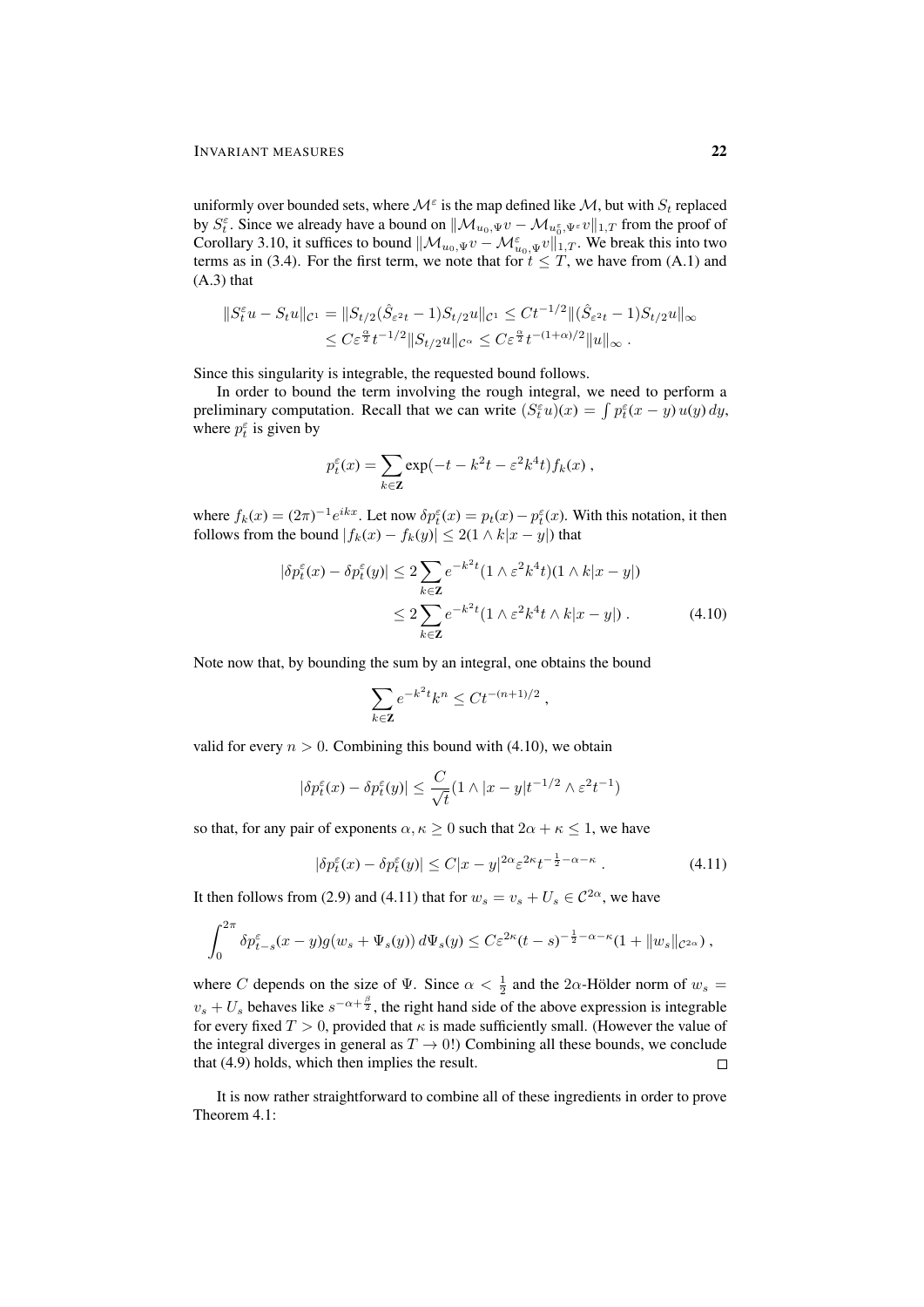*Proof of Theorem 4.1.* It follows from Proposition 4.3 and Skorokhod's representation theorem [Bil99] that one can construct a sequence of random variables  $u_0^{\varepsilon}$  with law  $\mu_{\varepsilon}$ and a random variable  $u_0$  with law  $\mu$  such that  $u_0^{\varepsilon} \to u_0$  in  $\mathcal{C}^{\beta}$  almost surely.

Denoting by  $u_t^{\varepsilon}$  the solution to (4.7) with initial condition  $u_0^{\varepsilon}$  and similarly for  $u_t$ , it then follows from Proposition 4.4 that  $u_t^{\varepsilon} \to u_t$  almost surely for every  $t \geq 0$ . Since, by Proposition 4.2, the law of  $u_t^{\varepsilon}$  is given by  $\mu_{\varepsilon}$  for every  $t > 0$ , we conclude from Proposition 4.3 that the law of  $u_t$  is given by  $\mu$  for all t. The reversibility of  $u_t$  follows in the same way from the reversibility of the  $u_t^{\varepsilon}$  by considering the joint distributions at any two times.  $\Box$ 

# 5 Weak convergence of approximating measures

The aim of this section is to prove the following uniform exponential integrability result, which is essential for the convergence result of the previous section:

**Theorem 5.1** Let  $G: \mathbb{R}^n \to \mathbb{R}^n$  be a  $\mathcal{C}^3$  function which is bounded, with bounded first *and second derivatives. Then,*

$$
\sup_{\varepsilon < 1} \mathbf{E}_{\varepsilon} \exp \left( \int_0^{2\pi} G(w) \, \dot{w} \, dx \right) < \infty \, ,
$$

*where*  $\mathbf{E}_{\varepsilon}$  *is a shorthand notation for the expectation with respect to the Gaussian measure*  $\nu_{\varepsilon}$  *with covariance given by (4.5).* 

*Proof.* Since  $\nu_{\varepsilon}$  charges the set of  $C^1$  functions for every  $\varepsilon > 0$ , the quantity under the expectation is defined for  $\nu_{\varepsilon}$ -almost every w. Furthermore, the argument of the exponential is bounded by  $C||\dot{w}||_{L^{\infty}}$  for some  $C > 0$ , so that it follows from Fernique's theorem that

$$
\sup_{\varepsilon\in[\varepsilon_0,1]} \mathbf{E}_{\varepsilon} \exp\Bigl(\int_0^{2\pi} G(w)\,\dot{w}\,dx\Bigr) < \infty ,
$$

for every  $\varepsilon_0 > 0$ , implying that it suffices to obtain a uniform bound for small values of ε.

Note now that it follows from Cauchy-Schwarz and the translation invariance of  $\nu_{\varepsilon}$ that

$$
\mathbf{E}_{\varepsilon} \exp \Bigl( \int_0^{2\pi} G(w) \, \dot{w} \, dx \Bigr) \leq \mathbf{E}_{\varepsilon} \exp \Bigl( 2 \int_0^{\pi} G(w) \, \dot{w} \, dx \Bigr) < \infty ,
$$

so that it suffices to bound exponential moments of the integral up to time  $\pi$ .

Our proof then proceeds by constructing a sequence of measures  $\bar{\nu}_{\varepsilon}$  that are equivalent to  $\nu_{\varepsilon}$  and such that there exists  $\alpha > 1$  and  $\varepsilon_0 > 0$  with

$$
\sup_{\varepsilon < \varepsilon_0} \int \left( \frac{d\nu_{\varepsilon}}{d\bar{\nu}_{\varepsilon}} \right)^{\alpha} d\bar{\nu}_{\varepsilon} < \infty \tag{5.1}
$$

These measures will furthermore have the property that

$$
\sup_{\varepsilon < \varepsilon_0} \int \exp\Bigl(\int_0^\pi G(w) \, \dot{w} \, dx\Bigr) \, \bar{\nu}_{\varepsilon}(dw) < \infty \,, \tag{5.2}
$$

for every function G as in the statement of the result. The construction of  $\bar{\nu}_{\varepsilon}$  together with the uniform bound  $(5.1)$  is the content of Lemma 5.9 and Corollary 5.5 below.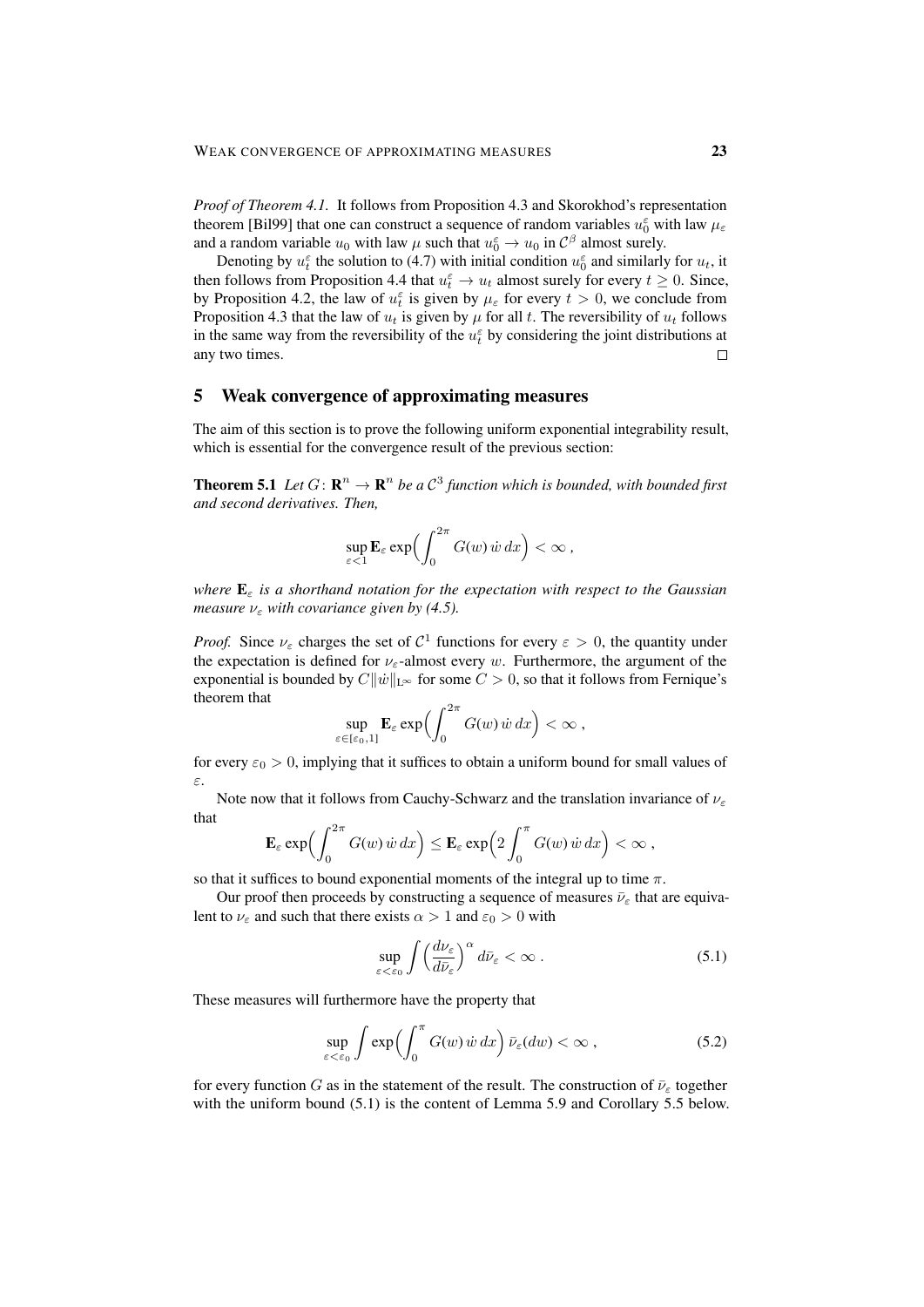The uniform exponential integrability with respect to  $\bar{\nu}_{\varepsilon}$ , namely (5.2), is the content of Proposition 5.10.

Setting  $\mathcal{E}(w) = \exp(\int_0^{\pi} G(w) \dot{w} dx)$ , we now use Hölder's inequality to write

$$
\int \mathcal{E}(w) \nu_{\varepsilon}(dw) = \int \mathcal{E}(w) \Big(\frac{d\nu_{\varepsilon}}{d\bar{\nu}_{\varepsilon}}\Big)(w) \,\bar{\nu}_{\varepsilon}(dw) \leq \Big(\int \Big(\frac{d\nu_{\varepsilon}}{d\bar{\nu}_{\varepsilon}}\Big)^{\alpha} d\bar{\nu}_{\varepsilon}\Big)^{1/\alpha} \Big(\int \mathcal{E}^{p}(w) \,\bar{\nu}_{\varepsilon}(dw)\Big)^{1/p},
$$

where p is the exponent conjugate to  $\alpha$ . The claim then follows from (5.1) and (5.2) by noting that  $\mathcal{E}^p$  is again of the same form as  $\mathcal{E}$ . The remainder of this section is devoted to the construction of  $\bar{\nu}_{\varepsilon}$  and to the proof that (5.1) and (5.2) do indeed hold.  $\Box$ 

Remark 5.2 Retracing the steps of the proof, it is not difficult to check that Theorem 5.1 still holds if, in addition to having bounded first and second derivatives,  $G$  is only assumed to have sublinear growth, namely  $|G(u)| \leq C(1+|u|)^{\alpha}$  for some  $\alpha < 1$ .

#### **5.1** Construction of  $\bar{\nu}_{\varepsilon}$

Essentially, we will construct  $\bar{\nu}_{\varepsilon}$  as the law of the integral of an Ornstein-Uhlenbeck process with timescale  $\varepsilon$ , which is reflected in a suitable way around  $t = \pi$ . Once we know that two Gaussian measures are mutually equivalent, it is easy to show that a bound of the type (5.1) holds for some  $\alpha > 1$ . The difficult part is to show that it holds uniformly in  $\varepsilon$  with the same value  $\alpha$ . Our main tool in this endeavour is the following standard result from Gaussian measure theory:

**Proposition 5.3** Let  $\bar{\nu}$  be a centred Gaussian measure on a separable Banach space  $\beta$ with covariance operator  $\bar{C}\colon \mathcal{B}^* \to \mathcal{B}$  and let  $\nu$  be a centred Gaussian measure on  $\mathcal B$ *with covariance operator* C*. We assume that both measures have full support, so that the range of both*  $C$  *and*  $\overline{C}$  *is dense in*  $\mathcal{B}$ *.* 

Let  $H$  *be a separable Hilbert space and let*  $A: B \rightarrow H$  *be an unbounded operator such that*  $C^{-1} = A^*A$ *. Then,*  $\bar{\nu}$  *and*  $\nu$  *are equivalent if and only if the operator* Λ = 1 − AC¯A<sup>∗</sup> *is Hilbert-Schmidt as an operator from* H *to* H *and has no eigenvalue* 1*.*

*In that case, denoting by*  $\{\lambda_n\}_{n\geq 0}$  *the eigenvalues of*  $\Lambda$ *, one has the identity* 

$$
\int_{\mathcal{B}} \left(\frac{d\nu}{d\bar{\nu}}\right)^{\alpha} d\bar{\nu} = \prod_{n\geq 0} \frac{(1 - \lambda_n)^{\frac{\alpha}{2}}}{\sqrt{1 - \alpha \lambda_n}},
$$
\n(5.3)

*for all values*  $\alpha > 1$  *such that*  $\lambda_n \leq 1/\alpha$  *for all n.* 

*Proof.* The first statement is the content of the Feldman-Hajek theorem. The identity (5.3) is straightforward to check in the case  $\mathcal{B} = \mathbb{R}^n$  by using the fact that the left hand side is invariant under changes of coordinates, so that we can reduce ourselves to the case  $C = 1$ . The general case then follows by approximation.  $\Box$ 

**Remark 5.4** A canonical choice of  $A$  and  $H$  is to take for  $H$  the Cameron-Martin space  $\mathcal{H}_{\nu}$  of  $\nu$  and for A the restriction operator (with domain  $\mathcal{H}_{\nu} \in \mathcal{B}$ ). This operator can however be multiplied from the left by an arbitrary unitary operator without changing the statement, a fact that we will use in the sequel.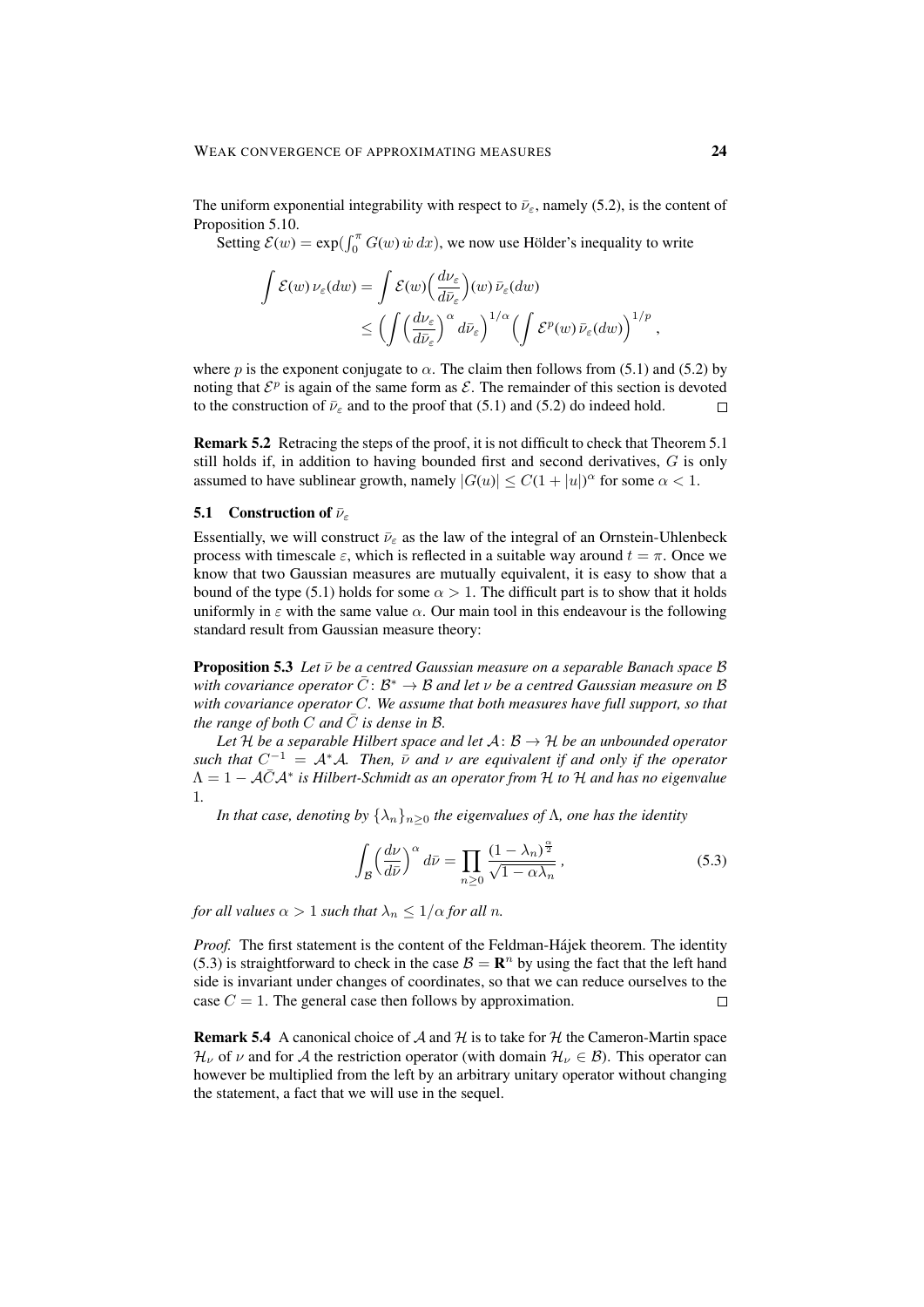An important remark is that the right hand side of (5.3) is continuous in the Hilbert-Schmidt topology on the set of operators  $\Lambda$  for which the expression makes sense. As a consequence, we have the following:

**Corollary 5.5** Let  $v_{\varepsilon}$  and  $\bar{v}_{\varepsilon}$  be a sequence of centred Gaussian measures with co $variances C_\varepsilon$  and  $\bar{C}_\varepsilon$  such that  $C_\varepsilon^{-1} = A_\varepsilon A_\varepsilon^*$  and such that the range of  $A_\varepsilon$  is some *common Hilbert space* H. Let  $\Lambda_{\varepsilon} = 1 - A_{\varepsilon} \overline{C}_{\varepsilon} A_{\varepsilon}^*$  as before and assume that  $\Lambda_{\varepsilon} \to \Lambda$ *in the Hilbert-Schmidt operator topology, where* Λ *is a Hilbert-Schmidt operator with*  $\lambda_n < 1$  *for all n.* 

*Then, there exist*  $\alpha > 1$  *and*  $\varepsilon_0 > 0$  *such that*  $\sup_{\varepsilon < \varepsilon_0} \int_{\mathcal{B}} \left( \frac{d\nu_{\varepsilon}}{d\bar{\nu}_{\varepsilon}} \right)^{\alpha} d\bar{\nu}_{\varepsilon} < \infty$ .

*Proof.* Set  $1/\alpha = (1 + \sup_n \lambda_n)/2 < 1$ , so that the right hand side of (5.3) is finite. The claim then follows from the continuity of that expression in the Hilbert-Schmidt operator topology.  $\Box$ 

A final remark is that as an immediate consequence of Proposition 5.3, one has the following result, where we identify  $H$  with its dual in the usual way in order to consider the covariance operators as self-adjoint Hilbert-Schmidt operators on  $\mathcal{H}$ :

**Corollary 5.6** Let v and  $\bar{\nu}$  be two centred Gaussian measures with covariance op*erators* C and  $\overline{C}$  *on a common Hilbert space* H. If C and  $\overline{C}$  *are simultaneously diagonalisable with respective eigenvalues*  $a_n > 0$  *and*  $\bar{a}_n > 0$ *, then*  $\nu \sim \bar{\nu}$  *provided that*  $\sum_{n\geq 1} (1 - \frac{a_n}{\bar{a}_n}) < \infty$ .  $\Box$ 

Before we proceed with the construction of the sequence of measures  $\bar{\nu}_{\varepsilon}$ , we construct their limit  $\bar{\nu}$ , which is equivalent to the measure  $\nu$  given by (4.1).

**Lemma 5.7** Let  $\nu$  be the Gaussian measure on  $L^2(S^1, \mathbf{R})$  with covariance given by  $(1 - \partial_t^2)^{-1}$ , and let  $\bar{\nu}$  be the Gaussian measure with covariance

$$
\bar{C}(x,y) = \begin{cases}\n1 + (x \wedge y) & \text{if } x \le \pi \text{ and } y \le \pi, \\
1 + 2\pi - (x \vee y) & \text{if } x \ge \pi \text{ and } y \ge \pi, \\
1 + 2(x \wedge y) - \frac{xy}{\pi} & \text{otherwise.} \n\end{cases}
$$
\n(5.4)

*Then, we have*  $\bar{\nu} \sim \nu$ *.* 

*Proof.* In principle, the easiest way to check that the operator Λ satisfies the assumptions of Proposition 5.3 is to show that it is Hilbert-Schmidt and has norm strictly less than 1. Unfortunately, it turns out that in our case, this operator does have negative eigenvalues close to  $-1$ , so we use the trick of considering instead a rank one perturbation of C, which does gives rise to a measure which is obviously equivalent to that given by  $C$ . By tuning the parameter of that perturbation, we will see that  $\Lambda$  can be made arbitrarily close to an operator which is explicitly diagonalisable.

Let  $\eta_{\kappa}$  be the Gaussian measure on  $L^2(S^1, \mathbf{R})$  with covariance given by  $(\kappa^2 - \partial_t^2)^{-1}$ , and let  $\bar{\eta}_{\kappa}$  be the Gaussian measure with covariance

$$
\bar{C}_{\kappa}(x,y) = \begin{cases}\n\kappa^{-2} + (x \wedge y) & \text{if } x \le \pi \text{ and } y \le \pi, \\
\kappa^{-2} + 2\pi - (x \vee y) & \text{if } x \ge \pi \text{ and } y \ge \pi, \\
\kappa^{-2} + 2(x \wedge y) - \frac{xy}{\pi} & \text{otherwise.} \n\end{cases}
$$

Then, we will show that  $\eta_{\kappa} \sim \bar{\eta}_{\kappa}$  for  $\kappa$  sufficiently large. Since one obviously has  $\bar{\eta}_{\kappa} \sim$  $\eta_{\kappa'}$  for every  $\kappa, \kappa' > 0$  (the two covariance operators differ by a rank 1 perturbation) and since it follows easily from Corollary 5.6 that  $\eta_{\kappa} \sim \eta_{\kappa'}$ , the claim then follows.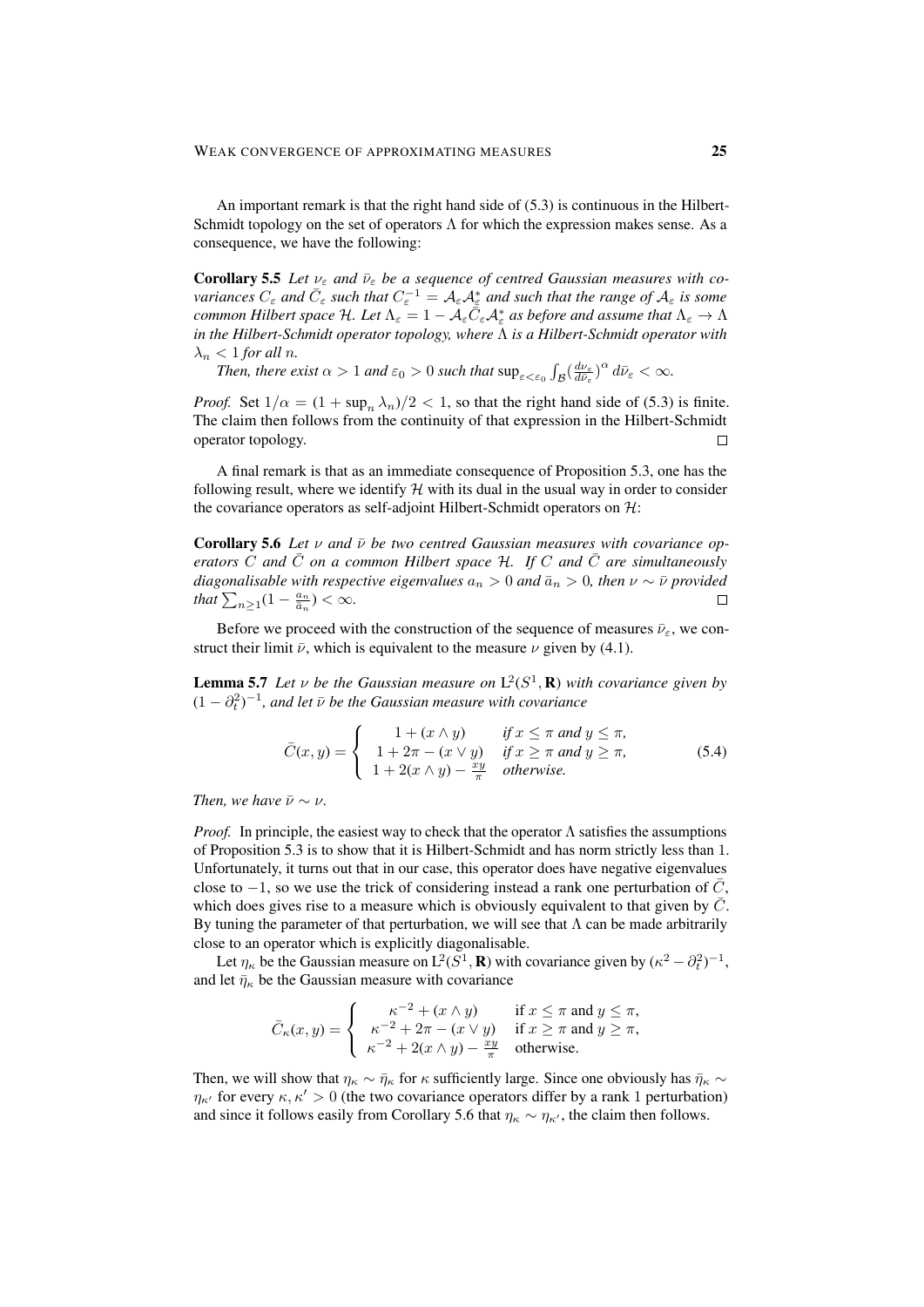Setting  $B = H = L^2(S^1, \mathbf{R})$  and  $A = \kappa - \partial_t$ , we see that A has the required property since  $A^* \tilde{A} = \kappa^2 - \partial_t^2$ . Furthermore, the corresponding operator  $\Lambda_{\kappa} = 1 - A \tilde{C}_{\kappa} A^*$  is an integral operator with kernel given in the sense of distributions by

$$
\Lambda_{\kappa}(x,y) = \delta(y-x) - (\kappa - \partial_t)(\kappa - \partial_s)\overline{C}_{\kappa}(x,y) .
$$

An explicit calculation shows that

$$
\Lambda_{\kappa}(x,y) = \Lambda_0(x,t) + \mathcal{O}(\kappa) ,
$$

where  $\mathcal{O}(\kappa)$  means that the remainder term is uniformly bounded by some constant times  $\kappa$ . The kernel  $\Lambda_0$  is given by

$$
\Lambda_0(x, y) = \begin{cases}\n-\pi^{-1} & \text{if } (x, y) \in [0, \pi]^2 \cup [\pi, 2\pi]^2, \\
0 & \text{otherwise.} \n\end{cases}
$$

It is straightforward to check that the operator  $\Lambda_0$  (we identify an operator with the corresponding integral kernel) is negative definite, since it can be diagonalised by considering linear combinations of step functions. The claim then follows at once, since the Hilbert-Schmidt norm of the remainder term is of order  $\kappa$ .  $\Box$ 

**Remark 5.8** The covariance  $\overline{C}$  is realised by the following construction. Take a standard Wiener process  $\hat{W}$ , an independent Brownian bridge B, and an independent normal random variable  $\xi$ . Then, the process X defined by

$$
X_x = \xi + \hat{W}_x
$$
,  $x \in [0, \pi]$ ,  $X_x = \xi + (2\pi - x)\hat{W}_\pi + B_{2\pi - x}$ ,  $x \in [\pi, 2\pi]$ ,

does have  $\overline{C}$  as its covariance operator.

We now make the following construction for  $\varepsilon > 0$ . Let  $Z^{\varepsilon}$  be a stationary Ornstein-Uhlenbeck process with characteristic time  $\varepsilon$  and variance  $\frac{1}{2\varepsilon}$ , so that its covariance is given by

$$
\mathbf{E} Z_x^{\varepsilon} Z_y^{\varepsilon} = \frac{1}{2\varepsilon} \exp\left(-\frac{|x-y|}{\varepsilon}\right).
$$

We then define  $X^{\varepsilon}$  as the integral of  $Z^{\varepsilon}$ , so that  $X^{\varepsilon}$  =  $\int_0^x Z^{\varepsilon}_y dy$ . The covariance of  $X^{\varepsilon}$ is then given by

$$
\mathbf{E} X_x^{\varepsilon} X_y^{\varepsilon} = (x \wedge y) - \frac{\varepsilon}{2} (1 + e^{-|x-y|/\varepsilon} - e^{-x/\varepsilon} - e^{-y/\varepsilon}) \stackrel{\text{def}}{=} K^{\varepsilon}(x, y) . \tag{5.5}
$$

Denote now by  $A^{\varepsilon}$  the vector consisting of the "boundary data" ( $\sqrt{2\varepsilon}Z_{0}^{\varepsilon}$ ),  $\sqrt{2\varepsilon}Z_{\pi}^{\varepsilon},X_{\pi}^{\varepsilon}$ ), so that the covariance of  $A^{\varepsilon}$  is given by

$$
Q_{\varepsilon} = \begin{pmatrix} 1 & \delta & \sqrt{\frac{\varepsilon}{2}}(1-\delta) \\ \delta & 1 & \sqrt{\frac{\varepsilon}{2}}(1-\delta) \\ \sqrt{\frac{\varepsilon}{2}}(1-\delta) & \sqrt{\frac{\varepsilon}{2}}(1-\delta) & \pi - \varepsilon(1-\delta) \end{pmatrix}, \quad \delta = e^{-\pi/\varepsilon}
$$

.

Here, we have normalised  $Z^{\varepsilon}$  in such a way that it is of order one. We also note that the covariance of  $X_t^{\varepsilon}$  with  $A^{\varepsilon}$  is given by

$$
v_x^{\varepsilon} := \mathbf{E} X_x^{\varepsilon} A^{\varepsilon} = \left( \sqrt{\frac{\varepsilon}{2}} (1 - e^{-x/\varepsilon}), \sqrt{\frac{\varepsilon}{2}} (e^{-(\pi - x)/\varepsilon} - \delta), K^{\varepsilon}(x, \pi) \right), \tag{5.6}
$$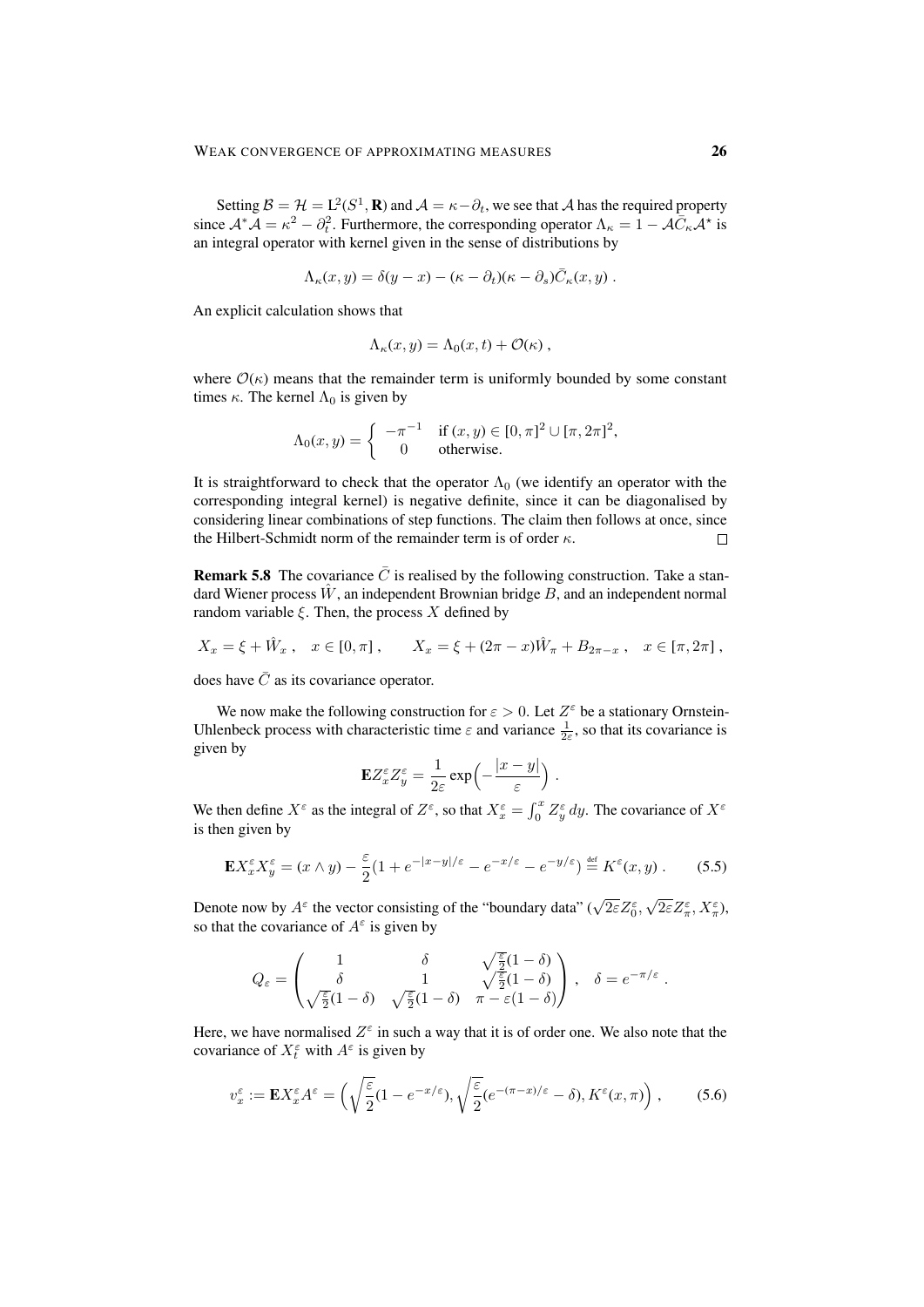so that there exists a process  $Y^{\varepsilon}$  independent of  $A^{\varepsilon}$  such that

$$
X_x^{\varepsilon} = Y_x^{\varepsilon} + \langle Q_{\varepsilon}^{-1} v_x^{\varepsilon}, A^{\varepsilon} \rangle \,. \tag{5.7}
$$

The covariance of the process  $Y^{\varepsilon}$  is then given by

$$
\mathbf{E} Y_x^{\varepsilon} Y_y^{\varepsilon} = K^{\varepsilon}(x, y) - \langle Q_{\varepsilon}^{-1} v_y^{\varepsilon}, v_x^{\varepsilon} \rangle.
$$

Let now  $\tilde{Y}^{\varepsilon}$  be a process independent of  $Y^{\varepsilon}$  and  $A^{\varepsilon}$ , but identical in law to  $Y^{\varepsilon}$ , and define  $\tilde{X}^{\varepsilon}$  to be the stochastic process given by

$$
\tilde{X}_x^{\varepsilon} = \tilde{Y}_x^{\varepsilon} + \langle Q_{\varepsilon}^{-1} v_x^{\varepsilon}, J A^{\varepsilon} \rangle , \qquad (5.8)
$$

where *J* is the matrix given by  $J = diag(-1, -1, 1)$ . Note that  $\tilde{X}^{\varepsilon}$  is *not* identical in law to  $X^{\varepsilon}$  because, while we force the identity  $\tilde{X}^{\varepsilon}(\pi) = X^{\varepsilon}(\pi)$ , we force the derivatives at the boundary points to satisfy the relations

$$
\partial_x \tilde{X}^{\varepsilon}(x) = -\partial_x X^{\varepsilon}(x) , \qquad x \in \{0, \pi\} . \tag{5.9}
$$

Actually, it follows from (5.7) and (5.8) that the covariance of  $\tilde{X}$  can be written as

$$
\mathbf{E}\tilde{X}_{x}^{\varepsilon}\tilde{X}_{y}^{\varepsilon} = \mathbf{E}X_{x}^{\varepsilon}X_{y}^{\varepsilon} + \langle Q_{\varepsilon}^{-1}v_{y}^{\varepsilon}, (JQ_{\varepsilon}J - Q_{\varepsilon})Q_{\varepsilon}^{-1}v_{x}^{\varepsilon} \rangle. \tag{5.10}
$$

With all of these notations at hand, we let  $\xi$  be a  $\mathcal{N}(0, 1)$  distributed random variable independent of  $X^{\varepsilon}$  and  $\tilde{X}^{\varepsilon}$ , and we define a process  $W^{\varepsilon}$  by

$$
W_x^{\varepsilon} = \begin{cases} \xi + X_x^{\varepsilon} & \text{if } x \le \pi, \\ \xi + \tilde{X}_{2\pi - x}^{\varepsilon} & \text{otherwise.} \end{cases}
$$

We denote by  $\bar{C}_{\varepsilon}$  the covariance of  $W^{\varepsilon}$  and we let  $\bar{\nu}_{\varepsilon}$  be the law of  $W^{\varepsilon}$ . Our aim now is to show that the sequence  $(\bar{\nu}_{\varepsilon}, \nu_{\varepsilon})$ , where  $\nu_{\varepsilon}$  has covariance operator  $(1 - \partial_x^2 + \varepsilon^2 \partial_x^4)^{-1}$ , satisfies the assumptions of Corollary 5.5. To this end, we note that we can write

$$
1 - \partial_x^2 + \varepsilon^2 \partial_x^4 = \mathcal{A}_{\varepsilon} \mathcal{A}_{\varepsilon}^*, \qquad \mathcal{A}_{\varepsilon} = 1 + \sqrt{1 - 2\varepsilon} \, \partial_x - \varepsilon \partial_x^2,
$$

so that the integral operator  $\Lambda^{\varepsilon} = 1 - A_{\varepsilon} \bar{C}_{\varepsilon} A_{\varepsilon}^{*}$  associated to the pair  $(\nu_{\varepsilon}, \bar{\nu}_{\varepsilon})$  is given by the integral kernel

$$
\Lambda^{\varepsilon}(x,y) = \delta(y-x) - \mathcal{A}_{\varepsilon;y} \mathcal{A}_{\varepsilon;x} \overline{C}_{\varepsilon}(x,y) ,
$$

where we denote by  $A_{\varepsilon;x}$  the differential operator  $A_{\varepsilon}$  acting on the x variable and similarly for y. Recall that on the other hand, the operator  $\Lambda$  associated in the same way to  $(\nu, \bar{\nu})$  is given by

$$
\Lambda(x,y) = \delta(y-x) - \mathcal{A}_{0,y} \mathcal{A}_{0,x} \overline{C}(x,y) ,
$$

with  $\overline{C}$  defined as in (5.4). With these notations at hand, we then have

**Lemma 5.9** *We have*  $\|\Lambda - \Lambda^{\varepsilon}\| = \mathcal{O}(\sqrt{\varepsilon})$ *, where*  $\|\cdot\|$  *denotes the*  $L^2$ -norm on  $[0, 2\pi]^2$ *, which is identical to the Hilbert-Schmidt norm when identifying kernels with the corresponding integral operators.*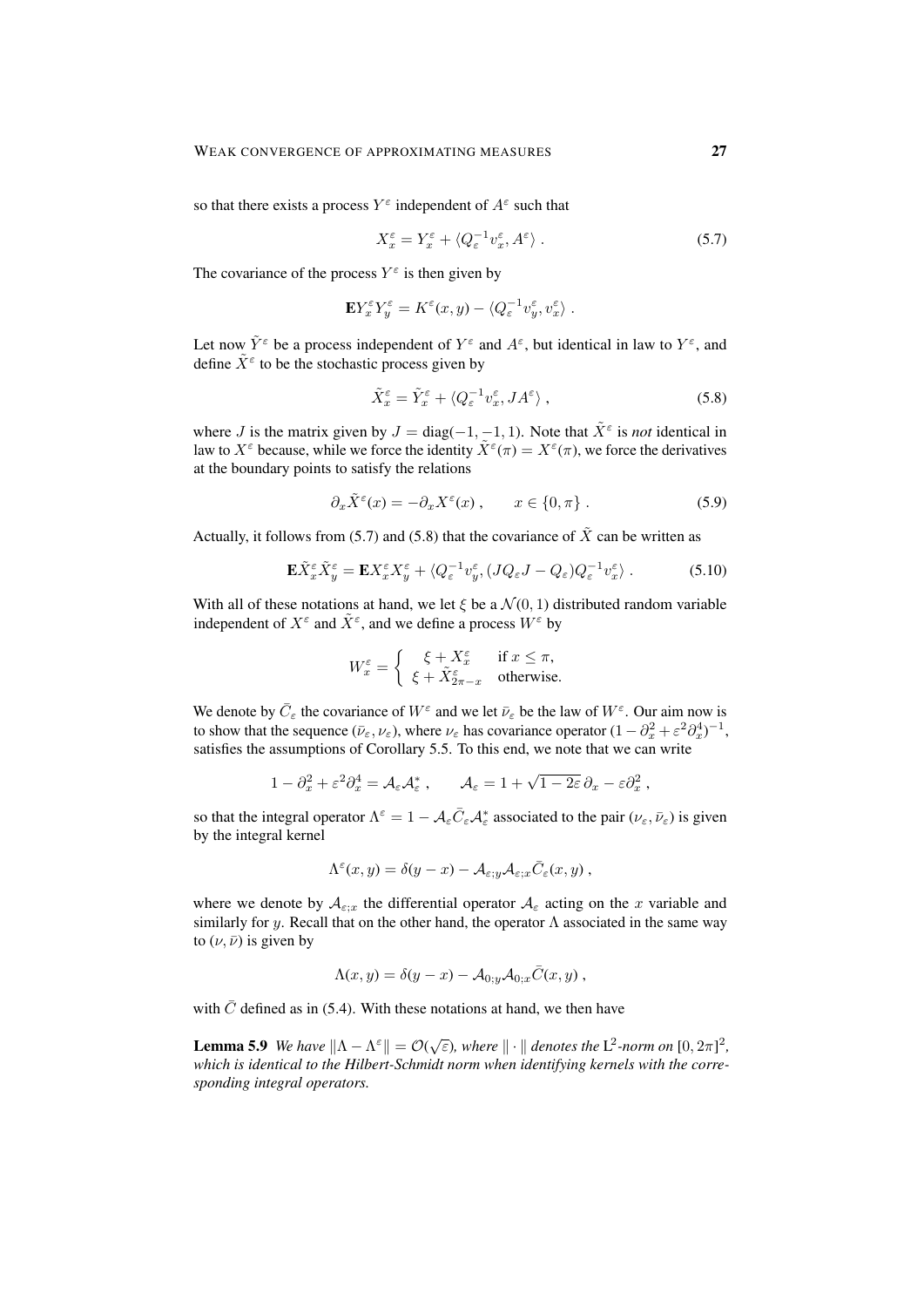*Proof.* Note first that  $\overline{C}_{\varepsilon}$ , viewed as a  $2\pi$ -periodic function in both arguments, is smooth everywhere, except at  $x = y$  and at  $x, y \in \{0, \pi\}$ . We first analyse the singularities and then proceed to the proof of the bound on  $\Lambda - \Lambda^{\epsilon}$ .

We argue that the singularities at  $\{0, \pi\}$  are harmless. Indeed, it follows from the gluing condition (5.9) that  $\bar{C}_{\varepsilon}$  is globally  $\mathcal{C}^1$ , with possible jump-discontinuities in its second derivatives. Considering the singularity  $x = \pi$  for example, it then follows that  $\mathcal{A}_{\varepsilon,y}\bar{C}_{\varepsilon}$  is still  $\mathcal{C}^1$  in the vicinity of this discontinuity line, so that  $\mathcal{A}_{\varepsilon,x}\mathcal{A}_{\varepsilon,y}\bar{C}_{\varepsilon}$  has at most a jump discontinuity.

Let us now turn to the singularity at  $x = y$ . It follows immediately from (5.5) that one has

$$
\bar{C}_{\varepsilon}(x,y) = \frac{|y-x|^3}{12\varepsilon^2} + R_{\varepsilon}^1(x,y) ,
$$

where  $R^1_\varepsilon$  is  $C^4$  in a vicinity of this singularity. It follows immediately that

$$
\mathcal{A}_{\varepsilon;y}\overline{C}_{\varepsilon}(x,y)=-\frac{|y-x|}{2\varepsilon}+R_{\varepsilon}^2(x,y),
$$

where  $R_{\varepsilon}^2$  is  $C^1$  with a jump discontinuity in its second derivative in a vicinity of the singularity. It follows from these considerations that we do indeed have  $A_{\varepsilon;x}A_{\varepsilon;y}\overline{C}_{\varepsilon}$  $\delta(y-x)$ , up to a smooth function with jump discontinuities along the singularity lines, so that it suffices to bound  $\Lambda - \Lambda^{\epsilon}$  away from the singularities.

In order to do so, we first introduce the vector-valued function  $\Psi$  given by

$$
\Psi_x = (1, t, \sqrt{\varepsilon} e^{-x/\varepsilon}, \sqrt{\varepsilon} e^{-(\pi - x)/\varepsilon}).
$$

With this notation, it follows from (5.5), (5.10), and (5.6) that there exist matrices  $K^{\epsilon}$ and  $\mathcal{K}_{**}^{\varepsilon}$  such that, for  $s, t \in [0, \pi]$ ,

$$
\begin{split} \mathbf{E} X_y X_x&=(x\wedge y)-\frac{\varepsilon}{2}e^{-|x-y|/\varepsilon}+\sqrt{\varepsilon}\langle\Psi_y,\mathcal{K}^\varepsilon\Psi_x\rangle\;,\\ \mathbf{E} \tilde{X}_y \tilde{X}_x&=(x\wedge y)-\frac{\varepsilon}{2}e^{-|x-y|/\varepsilon}+\sqrt{\varepsilon}\langle\Psi_y,\mathcal{K}^\varepsilon_{\star\star}\Psi_x\rangle\;, \end{split}
$$

where  $K^{\varepsilon}$  and  $K^{\varepsilon}_{**}$  both have all of their entries bounded by some constant independent of  $\varepsilon$ . For X, this is obvious by inspection, and for  $\tilde{X}$  it follows from the fact that  $JQ_{\varepsilon}J=Q_{\varepsilon}+\mathcal{O}(\sqrt{\varepsilon}).$ 

In order to obtain a similar expression for  $\mathbf{E} X_y \tilde{X}_x$ , we note from (5.6) that there exists a vector  $V^{\varepsilon}$  with all entries bounded by a constant independent of  $\varepsilon$  such that

$$
v_x^{\varepsilon} = \left(-\sqrt{\frac{\varepsilon}{2}}e^{-x/\varepsilon}, \sqrt{\frac{\varepsilon}{2}}e^{-(\pi-x)/\varepsilon}, t\right) + \sqrt{\varepsilon}\langle V^{\varepsilon}, \Psi_x \rangle.
$$

Since furthermore  $JQ_{\varepsilon}^{-1} = \text{diag}(-1, -1, \pi^{-1}) + \mathcal{O}(\sqrt{\varepsilon})$ , we conclude that there exist a matrix  $\mathcal{K}_{\star}^{\varepsilon}$  with uniformly bounded entries such that

$$
\mathbf{E} X_y \tilde{X}_x = \langle v_y^{\varepsilon}, JQ_{\varepsilon}^{-1} v_x^{\varepsilon} \rangle = \frac{xy}{\pi} - \frac{\varepsilon}{2} (e^{-\frac{y+x}{\varepsilon}} + e^{-\frac{2\pi - y - x}{\varepsilon}}) + \sqrt{\varepsilon} \langle \Psi_y, \mathcal{K}_\star^{\varepsilon} \Psi_x \rangle.
$$

Combining these expressions, we conclude that there exists a matrix  $\overline{\mathcal{K}}^{\varepsilon}$  uniformly bounded in  $\varepsilon$  such that

$$
\bar{C}_{\varepsilon}(x,y) = \bar{C}(x,y) - \frac{\varepsilon}{2} \left( e^{-|x-y|/\varepsilon} + e^{-|y-x+2\pi|/\varepsilon} + e^{-|y-x-2\pi|/\varepsilon} \right) + \sqrt{\varepsilon} \langle \bar{\Psi}_y, \bar{\mathcal{K}}^{\varepsilon} \bar{\Psi}_x \rangle ,
$$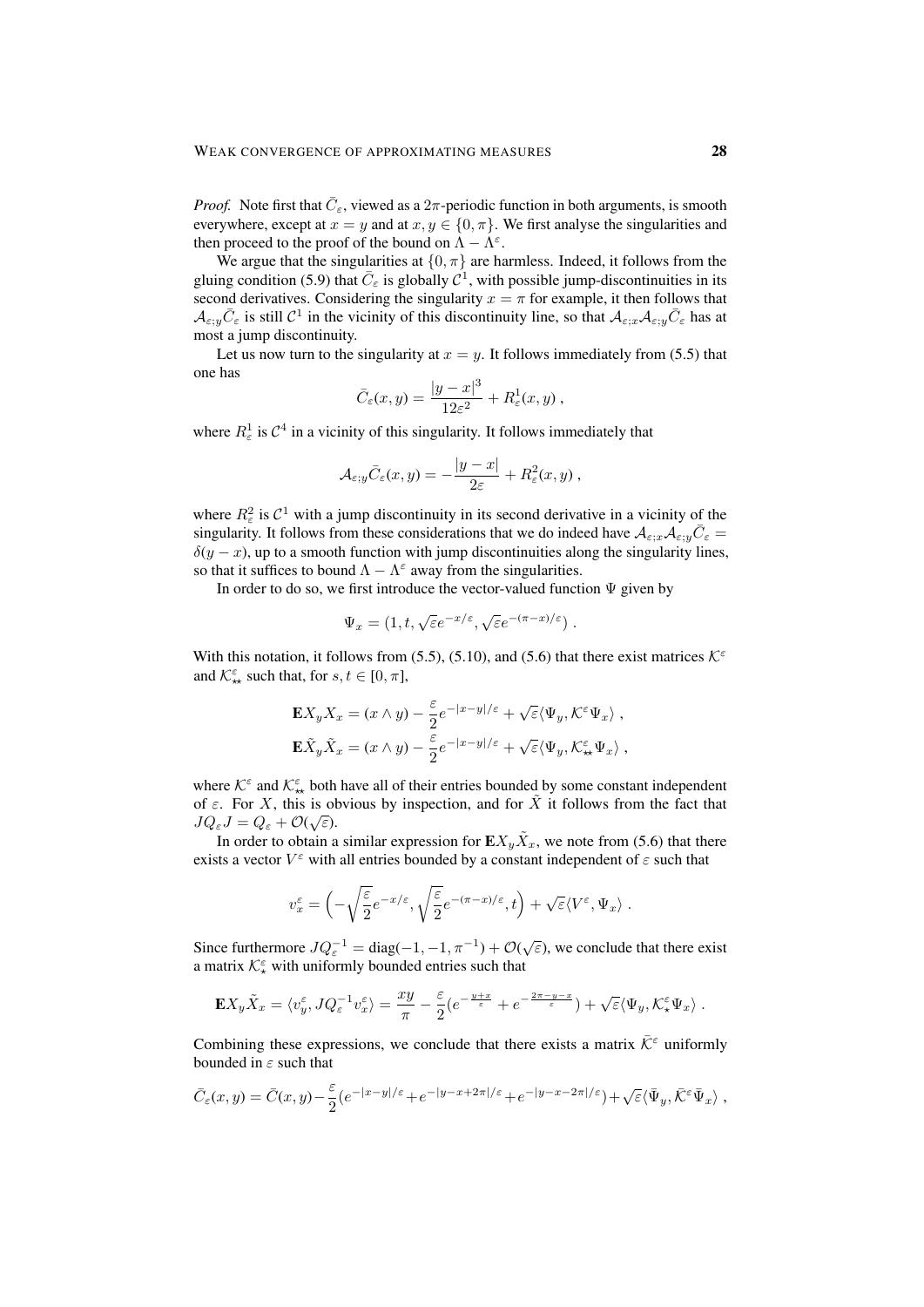where  $\bar{\Psi}_x$  consists of  $\Psi_x$  restricted to [0,  $\pi$ ], as well as its translate to [ $\pi$ ,  $2\pi$ ]. Writing  $A_{\varepsilon} = A_0 + \delta A_{\varepsilon}$ , we conclude that

$$
\Lambda - \Lambda_{\varepsilon} = (\mathcal{A}_{0;y}\delta\mathcal{A}_{\varepsilon;x} + \mathcal{A}_{0;y}\delta\mathcal{A}_{\varepsilon;x} + \delta\mathcal{A}_{\varepsilon;y}\delta\mathcal{A}_{\varepsilon;x})\bar{C}(x,y) \n- \frac{\varepsilon}{2}\mathcal{A}_{\varepsilon;x}\mathcal{A}_{\varepsilon;y}(e^{-|x-y|/\varepsilon} + e^{-|y-x+2\pi|/\varepsilon} + e^{-|y-x-2\pi|/\varepsilon}) \n+ \sqrt{\varepsilon}\langle(\mathcal{A}_{\varepsilon}\bar{\Psi})_{y},\bar{\mathcal{K}}^{\varepsilon}(\mathcal{A}_{\varepsilon}\bar{\Psi})_{x}\rangle.
$$
\n(5.11)

Since  $\bar{C}$  is smooth outside of the singular set and since  $\delta A_{\varepsilon}$  is a differential operator with coefficients of order  $\varepsilon$ , the first term is bounded by  $\mathcal{O}(\varepsilon)$  uniformly in x, y. In order to bound the third term, we can check by inspection that the L<sup>2</sup>-norm of  $A_\varepsilon \Psi$  is bounded, uniformly in  $\varepsilon$  (this is how the scaling of the various terms was chosen in the first place), so that this term has L<sup>2</sup>-norm bounded by  $\mathcal{O}(\sqrt{\varepsilon})$ . It therefore remains to bound the terms appearing on the second line in (5.11). Since these terms are just translates of each other, it is sufficient to bound the first one and, by symmetry, it suffices to consider the region  $s \leq t$ , so that the term in question is given by a constant multiple of

$$
\varepsilon \mathcal{A}_{\varepsilon;x} e^{x/\varepsilon} \mathcal{A}_{\varepsilon;y} e^{-y/\varepsilon} = \varepsilon \left( 1 + \frac{\sqrt{1 - 2\varepsilon}}{\varepsilon} - \frac{1}{\varepsilon} \right) \left( 1 - \frac{\sqrt{1 - 2\varepsilon}}{\varepsilon} - \frac{1}{\varepsilon} \right) e^{(x-y)/\varepsilon}
$$

$$
= \varepsilon e^{(x-y)/\varepsilon}.
$$

This term has an L<sup>2</sup>-norm of order  $\mathcal{O}(\varepsilon^{3/2})$ , so that the claim follows.

#### $\Box$

# 5.2 Exponential moment bounds for  $\mu_{\varepsilon}$

Let  $Z^{\varepsilon}$  be an *n*-dimensional Ornstein-Uhlenbeck process with time-scale  $\varepsilon$ , that is

$$
Z_y^{\varepsilon} = \int_{-\infty}^y f_{\varepsilon}(y-x) \, dw(x) , \qquad f_{\varepsilon}(y) = \varepsilon^{-1} e^{-y/\varepsilon} ,
$$

where w is a standard *n*-dimensional Wiener process. Note that  $f_{\varepsilon}$  is an approximation to the Dirac  $\delta$ -function, so that for small values of  $\varepsilon$ ,  $Z^{\varepsilon}$  is an approximation to white noise. We will also use the shorthand notation  $F_{\varepsilon}(x) = 1 - \exp(-x/\varepsilon)$  in the sequel, so that  $F_{\varepsilon}(x) = \int_0^x f_{\varepsilon}(y) dy$ . We then define

$$
w_x^{\varepsilon} = \int_0^x Z_y^{\varepsilon} \, dy \; ,
$$

which can also be rewritten as

$$
w_x^{\varepsilon} = \int_{-\infty}^0 (F_{\varepsilon}(x-y) - F_{\varepsilon}(-y))dw(y) + \int_0^x F_{\varepsilon}(x-y) dw(y).
$$

Note that for small values of  $\varepsilon$ , this is a good approximation to Brownian motion. In particular, the variance of any component of  $w_x^{\varepsilon}$  is given by

$$
\mathbf{E}|w_x^{\varepsilon,i}|^2 = x - \varepsilon F_{\varepsilon}(x) \,. \tag{5.12}
$$

The aim of this section is to show that if  $G: \mathbf{R}^n \to \mathbf{R}^n$  is a sufficiently nice function, then the quantity

$$
H_{\varepsilon} := \int_0^{\pi} \langle G(w_x^{\varepsilon}), Z_x^{\varepsilon} \rangle \, dx \,, \tag{5.13}
$$

is uniformly exponentially integrable as  $\varepsilon \to 0$ . Indeed, we have the following result: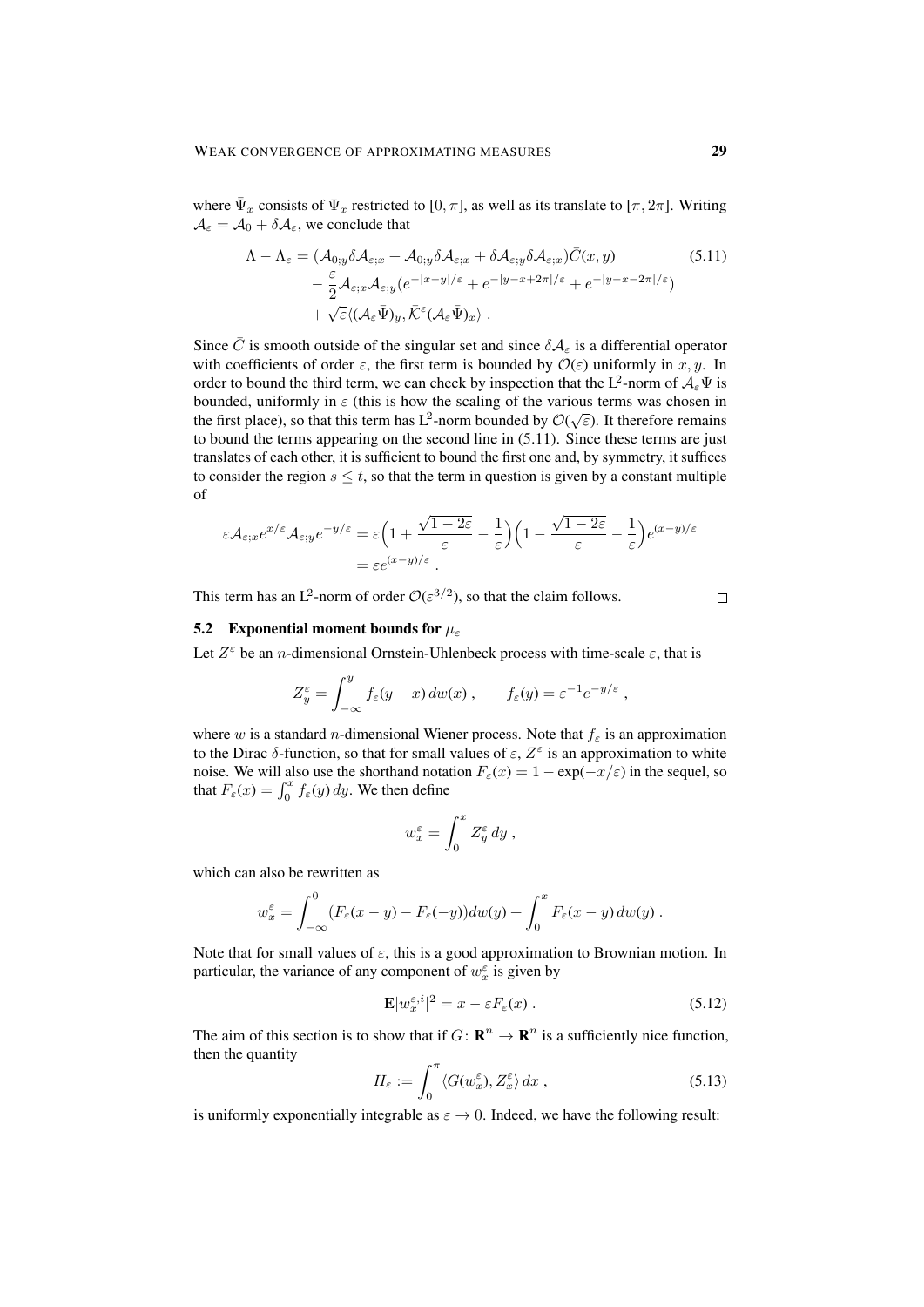**Proposition 5.10** Let  $G: \mathbb{R}^n \to \mathbb{R}^n$  be a bounded  $C^2$  function with bounded first and *second derivatives. Then, there exists*  $\varepsilon_0 > 0$  *such that* 

$$
\sup_{\varepsilon < \varepsilon_0} \mathbf{E} \exp \int_0^\pi \langle G(w_x^\varepsilon), Z_x^\varepsilon \rangle \, dx < \infty \; .
$$

*Proof.* Let  $H_{\varepsilon}$  be as in (5.13). It follows from the Clark-Ocone formula [Nua95] that we can represent  $H_{\varepsilon}$  as a stochastic integral:

$$
H_{\varepsilon} = \mathbf{E} H_{\varepsilon} + \int_{-\infty}^{\pi} \mathbf{E}(\mathcal{D}_x^j H_{\varepsilon} | \mathcal{F}_x) dw^j(x) , \qquad (5.14)
$$

(here and in the sequel, summation over repeated indices is implicit) where  $\mathcal{D}_x^j$  denotes the Malliavin derivative at point x with respect to  $w^j$  and  $\mathscr{F}_x$  is the filtration generated by the increments of w. Here, the convention we use in the definition of  $\mathscr{D}_x$  is such that if  $f$  is any smooth deterministic function, then

$$
\mathscr{D}_x^j \int_0^\pi \langle f(y) \, dw(y) \rangle = f^j(x) , \qquad x \in [0, \pi] .
$$

Since the second term in (5.14) is a martingale, the result then follows if we can show that  $\mathbf{E}H_{\varepsilon}$  is uniformly bounded as  $\varepsilon \to 0$  and that the quantity

$$
J_{\varepsilon}^{j} \stackrel{\text{def}}{=} \int_{-\infty}^{\pi} \left| \mathbf{E}(\mathcal{D}_{y}^{j} H_{\varepsilon} \mid \mathcal{F}_{y}) \right|^{2} dy \qquad (5.15)
$$

is uniformly exponentially integrable for every  $G$  satisfying the assumptions of the theorem.

The expectation of  $H_{\varepsilon}$  is relatively straightforward to bound. Indeed, we have the identity

$$
\mathbf{E}(Z_x^{\varepsilon} \,|\, w_x^{\varepsilon}) = w_x^{\varepsilon} \frac{\mathbf{E} Z_x^{\varepsilon} w_x^{\varepsilon}}{\mathbf{E} |w_x^{\varepsilon}|^2} = \frac{w_x^{\varepsilon}}{2} \frac{F_{\varepsilon}(x)}{t - \varepsilon F_{\varepsilon}(x)},
$$

which implies that

$$
|\mathbf{E} H_{\varepsilon}| \leq \frac{1}{2} \int_0^{\pi} \frac{F_{\varepsilon}(x)}{x - \varepsilon F_{\varepsilon}(x)} \mathbf{E}(\langle G(w_x^{\varepsilon}), w_x^{\varepsilon} \rangle) dx \leq C \int_0^{\pi} \frac{F_{\varepsilon}(x)}{\sqrt{x - \varepsilon F_{\varepsilon}(x)}} dx ,
$$

where we have used the boundedness of  $G$  together with  $(5.12)$  to obtain the second bound. Since  $F_{\varepsilon}(x) \approx \frac{x}{\varepsilon} - \frac{x^2}{2\varepsilon^2}$  $\frac{x^2}{2\varepsilon^2}$  for  $x \ll \varepsilon$  and  $F_\varepsilon(x) \approx 1$  for  $x \gg \varepsilon$ , one can check that bound. Since  $P_{\varepsilon}(x) \approx \frac{1}{\varepsilon} - \frac{1}{2\varepsilon^2}$  for  $x \ll \varepsilon$  and  $P_{\varepsilon}(x) \approx 1$  for  $x \gg \varepsilon$ , one can check that the integrand is uniformly bounded by  $C/\sqrt{t}$  for some  $C > 0$ , so that  $|EH_{\varepsilon}|$  is indeed bounded by a constant independently of the value of  $\varepsilon \leq 1$ .

Let us now turn to the bounds on  $\mathscr{D}_{x}H_{\varepsilon}$ . It follows immediately from the definition of the Malliavin derivative that one has the identities

$$
\mathscr{D}_y^i w_x^{\varepsilon,j} = \delta_{ij} (F_\varepsilon(x-y)\mathbf{1}_{y\leq x} - F_\varepsilon(-y)\mathbf{1}_{y\leq 0}), \quad \mathscr{D}_y^i Z_x^{\varepsilon,j} = \delta_{ij} f_\varepsilon(x-y)\mathbf{1}_{y\leq x} .
$$

We treat the case  $y < 0$  separately from the case  $y \ge 0$ . For  $y \ge 0$ , we have

$$
\mathbf{E}(\mathscr{D}_{y}^{j}H_{\varepsilon} | \mathscr{F}_{y}) = \int_{y}^{\pi} \mathbf{E}(\partial_{j}G_{i}(w_{x}^{\varepsilon})F_{\varepsilon}(x-y)Z_{\varepsilon}^{i}(x) + G_{j}(w_{x}^{\varepsilon})f_{\varepsilon}(x-y) | \mathscr{F}_{y}) dx
$$
  
\n
$$
\stackrel{\text{def}}{=} J_{1}^{j}(y) + J_{2}^{j}(y).
$$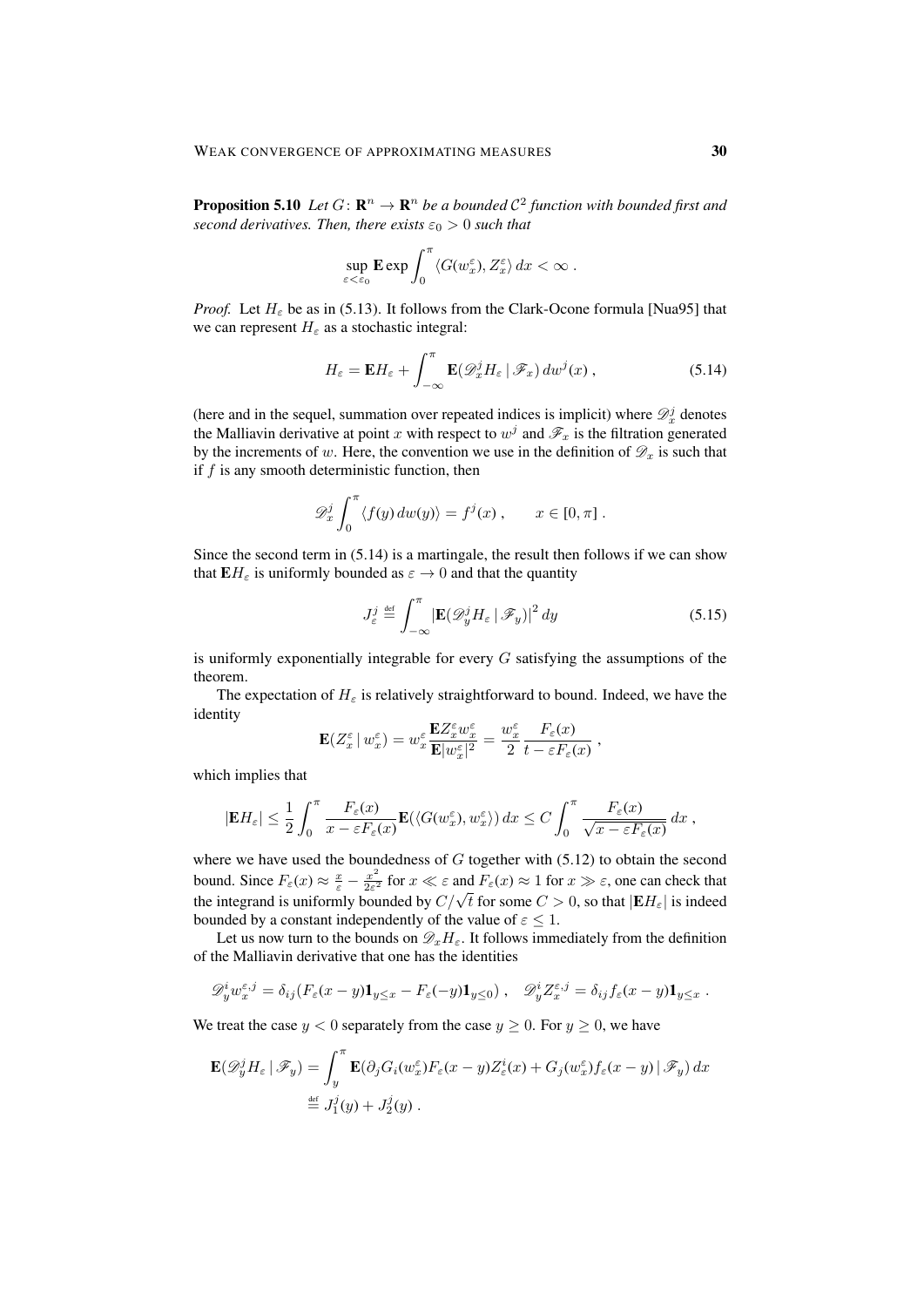The term  $J_2^j$  is easy to bound since G is bounded and the variation of  $f_\varepsilon$  is also bounded, uniformly in  $\varepsilon$ , so that

$$
|J_2(y)| \le ||G||_{\infty} \int_y^\pi f_\varepsilon(x-y) dx \le ||G||_{\infty}, \qquad (5.16)
$$

holds almost surely. The first term is much more tricky to bound. We write

$$
J_1^j(y) = \mathbf{E}\Big(\int_y^{2\pi} \partial_j G_i(w_x^{\varepsilon}) F_{\varepsilon}(x-y) \mathbf{E}(Z_x^{\varepsilon,i} | \mathscr{F}_y \vee w_x^{\varepsilon}) dx \Big| \mathscr{F}_y\Big), \qquad (5.17)
$$

and we note that we have the identities

$$
Z_x^{\varepsilon} = \partial_x a_y(x) + \int_y^x f_{\varepsilon}(x - z) dw(z) ,
$$
  

$$
w_x^{\varepsilon} = a_s(x) + \int_y^x F_{\varepsilon}(x - z) dw(z) ,
$$

where we introduced the shorthand notation

$$
a_y(x) = w_y^{\varepsilon} + \varepsilon F_{\varepsilon}(x - y) Z_y^{\varepsilon}.
$$

This implies that

$$
\mathbf{E}(Z_x^{\varepsilon} | \mathscr{F}_y \vee w_x^{\varepsilon}) = \partial_x a_y(x) + M_{\varepsilon}(x - y)(w_x^{\varepsilon} - a_y(x)),
$$
  

$$
M_{\varepsilon}(x) = \frac{F_{\varepsilon}^2(x)}{2x - \varepsilon F_{\varepsilon}(x)(2 + F_{\varepsilon}(x))}.
$$
 (5.18)

An important fact is that the function  $M<sub>\epsilon</sub>$  has the property that there exists a constant C such that the bound

$$
|M_{\varepsilon}(x)| \leq \frac{C}{x},\tag{5.19}
$$

holds for every  $x \ge 0$ , uniformly in  $\varepsilon > 0$ . Note that the scaling properties of  $F_{\varepsilon}$ imply that  $M_{\varepsilon}(x) = \varepsilon^{-1} M_1(x/\varepsilon)$ , so that this needs to be shown only for  $M_1$ . On the one hand, (5.19) clearly holds for  $x \to \infty$ . On the other hand, one can check that  $\lim_{x\to 0} xM_{\varepsilon}(x) = \frac{3}{2}$ . The claim then follows by noting that the numerator in the definition of  $M_{\epsilon}$  is bounded and that the denominator is an increasing function of x.

We now introduce the further shorthand notation

$$
T_{\varepsilon}(x) = \int_0^x F_{\varepsilon}^2(y) \, dy ,
$$

and we denote by  $\mathcal{P}_T$  the heat semigroup on  $\mathbb{R}^n$ . With these shorthands, we can combine  $(5.18)$  and  $(5.17)$  to obtain the following explicit expression for  $J_1$ :

$$
J_1^j(y) = \int_y^\pi \partial_x a_y^i(x) (\mathcal{P}_{T_\varepsilon(x-y)} \partial_j G_i)(a_y(x)) F_\varepsilon(x-y) dx
$$
  
+ 
$$
\frac{1}{2} \int_y^\pi M_\varepsilon(x-y) \sqrt{T_\varepsilon(x-y)} (\mathcal{P}_{T_\varepsilon(x-y)} \partial_{ij}^2 G_i)(a_y(x)) F_\varepsilon(x-y) dx
$$
  

$$
\stackrel{\text{def}}{=} J_{1,1}^j(y) + J_{1,2}^j(y) .
$$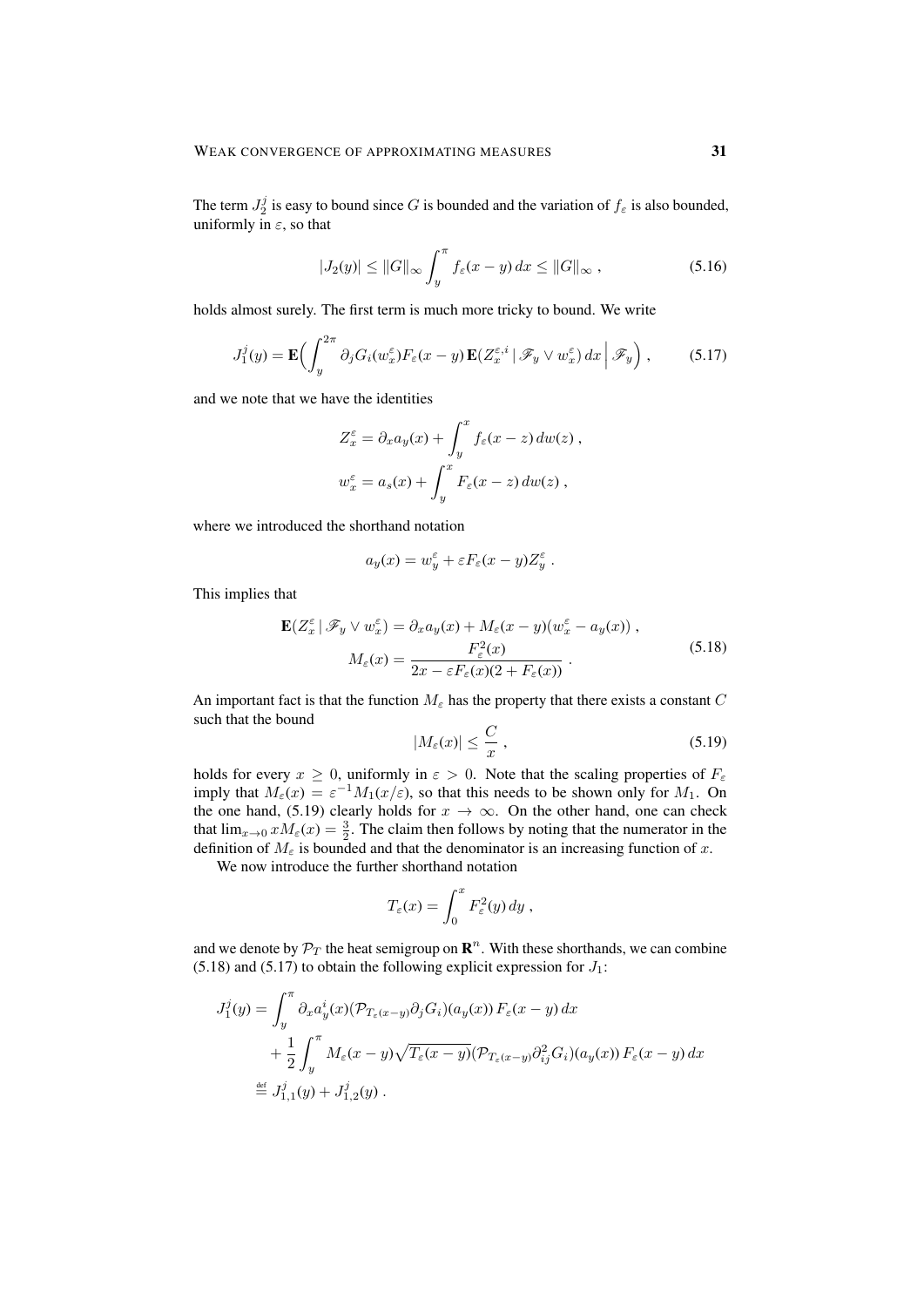Since  $\partial_j G_i$  is bounded by assumption, it follows immediately from the definition of  $J_{1,1}^{j}(y)$  that there exists a constant C such that the bound

$$
|J_{1,1}^j(y)| \le \varepsilon |Z_y^{\varepsilon}| \, \|DG\|_{\infty} \,,\tag{5.20}
$$

holds almost surely. In order to bound  $J_{1,2}^j$ , we note that  $M_{\varepsilon}(x-y)\sqrt{T_{\varepsilon}(x-y)} \leq$  $\frac{3}{2}|x-y|^{-1/2}$  so that the bound

$$
|J_{1,2}^{j}(y)| \le C \int_{y}^{\pi} \frac{\left| (\mathcal{P}_{T_{\varepsilon}(x-y)} \partial_{ij}^{2} G_{i})(a_{y}(x)) \right|}{\sqrt{x-y}} dx \le C \sqrt{\pi - y} \| D^{2} G \|_{\infty}, \quad (5.21)
$$

holds almost surely.

We now turn to the case  $y < 0$ . For this case, we have the identity

$$
\mathbf{E}(\mathscr{D}_s^j H_\varepsilon \mid \mathscr{F}_s) = \int_0^\pi \mathbf{E}(\partial_j G_i (w_x^\varepsilon)(F_\varepsilon(x-y))
$$
  
-  $F_\varepsilon(-y)) Z_\varepsilon^i(x) + G_j(w_x^\varepsilon) f_\varepsilon(x-y) \mid \mathscr{F}_y) dx$   

$$
\stackrel{\text{def}}{=} J_3^j(y) + J_4^j(y) .
$$

The term  $J_4^j$  is easy to bound as before, yielding

$$
|J_4^j(y)| \le e^{y/\varepsilon} ||G||_{\infty}, \qquad (5.22)
$$

so that

$$
\int_{-\infty}^0 |J_4^j(y)|^2 \le \frac{\varepsilon}{2} ||G||_{\infty}^2.
$$

In order to bound  $J_3^j$ , we note that we have the identities

$$
Z_x^{\varepsilon} = e^{-(x-y)/\varepsilon} Z_y^{\varepsilon} + \int_s^t f_{\varepsilon}(t-z) \, dw(z) ,
$$

as well as  $F_{\varepsilon}(x-y) - F_{\varepsilon}(-y) = e^{y/\varepsilon} F_{\varepsilon}(x)$ . It follows that

$$
|J_3^j| \le e^{2y/\varepsilon} \|\partial_j G\|_{\infty} \Big(\varepsilon |Z_y^{\varepsilon}| + \int_0^{\pi} \sqrt{\mathbf{E}\Big(\Big(\int_y^x f_{\varepsilon}(x-z) \, dw(z)\Big)^2 \Big| \mathcal{F}_y\Big)} \, dx\Big)
$$
  

$$
\le e^{2y/\varepsilon} \|\partial_j G\|_{\infty} (\varepsilon |Z_y^{\varepsilon}| + \varepsilon^{-1/2}) \stackrel{\text{def}}{=} e^{2y/\varepsilon} \tilde{J}_3^j(y) .
$$

In order to conclude, note that by (5.15) it remains to show that  $K \int_{0}^{\pi} |J_{k}^{j}(y)|^{2} dy$  is uniformly exponentially integrable for every  $K > 0$  and for  $k \in \{1, 2\}$ , and similarly for  $K \int_{-\infty}^{0} |J_k^j(y)|^2 dy$  with  $k \in \{3, 4\}$ . These bounds are trivial for  $k \in \{2, 4\}$  by (5.16) and (5.22). To bound the term involving  $J_1^j$ , we deduce from Jensen's inequality that

$$
\mathbf{E} \exp\Bigl(K \int_0^{\pi} |J_1^j(y)|^2 dy \Bigr) \leq \frac{1}{\pi} \int_0^{\pi} \mathbf{E} \exp(\pi K |J_1^j(y)|^2) dy.
$$

Since  $Z_y^{\varepsilon}$  is Gaussian with variance  $\varepsilon^{-1}$ , we deduce that for any  $K > 0$  we can choose  $\varepsilon_0$  small enough so that the bound  ${\bf E}\exp(\varepsilon^2 K|Z_y^\varepsilon|^2) < 2$  holds for every  $\varepsilon < \varepsilon_0$ . The requested bound for  $J_1$  thus follows from (5.20) and (5.21).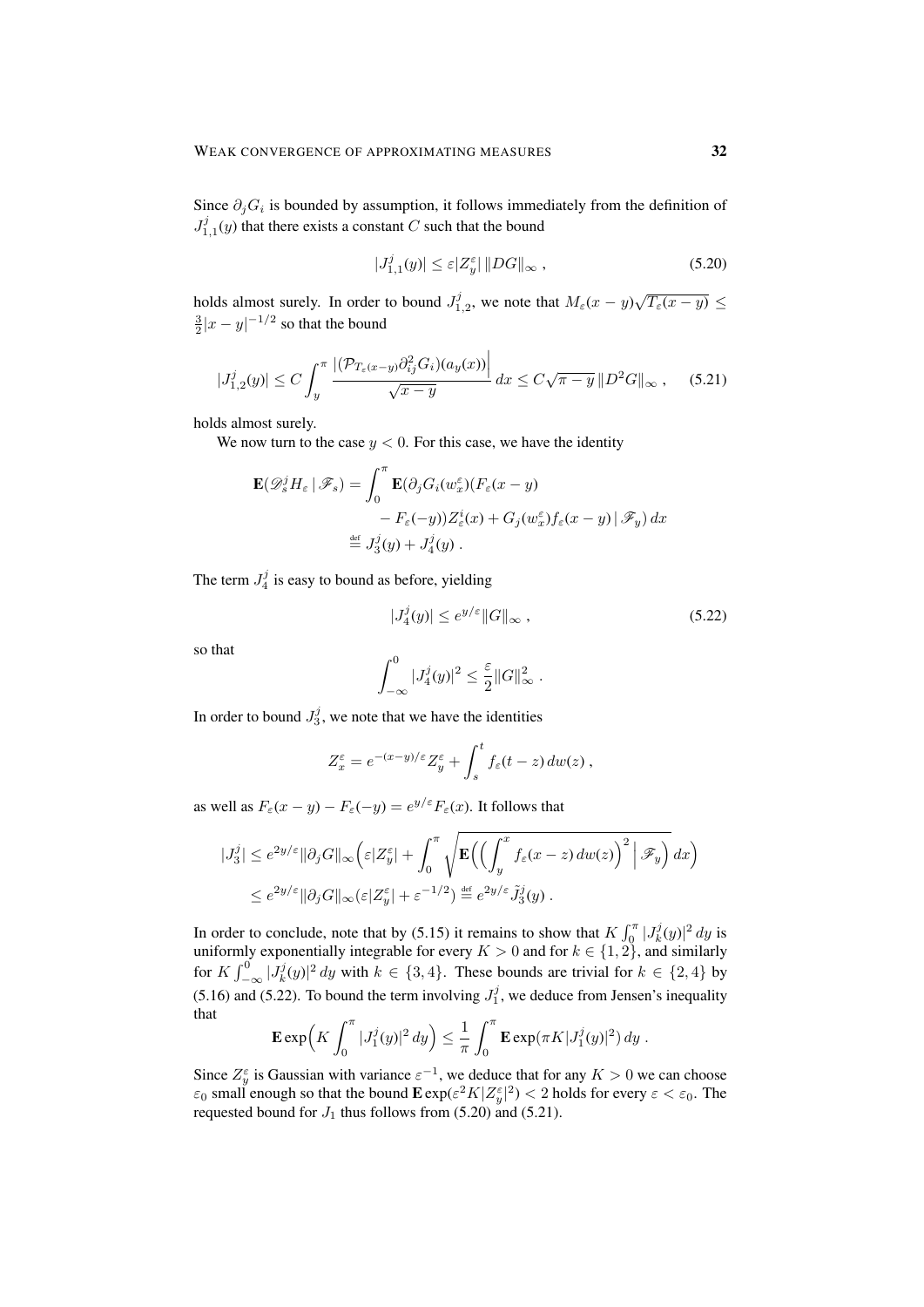It remains to bound the term involving  $J_3^j$ . We similarly obtain from Jensen's inequality that

$$
\mathbf{E} \exp\Bigl(K \int_{-\infty}^0 e^{4y/\varepsilon} |\tilde{J}_3^j(y)|^2 dy\Bigr) \leq \frac{4}{\varepsilon} \int_{-\infty}^0 e^{4y/\varepsilon} \mathbf{E} \exp\Bigl(\frac{K\varepsilon}{4} |\tilde{J}_3^j(y)|^2\Bigr) dy.
$$

The requested bound then follows as before, using the explicit form of  $\tilde{J}_3$ .

# Appendix A Semigroup bounds

In this appendix, we collect some elementary results on the way that the semigroup  $S_t^{\varepsilon}$ introduced in Section 4 approximates the damped heat semigroup  $S_t$ . To investigate this, we consider the semigroup  $\hat{S}_t$  generated by  $-\partial_x^4$  (always with periodic boundary conditions), and we use the fact that one has the identity

$$
S_t^{\varepsilon} = \hat{S}_{\varepsilon^2 t} S_t \tag{A.1}
$$

The semigroup  $\hat{S}$  can be described explicitly with the help of the kernel  $\varphi$  defined by

$$
\varphi(x) = \frac{1}{2\pi} \int_{\mathbf{R}} e^{-k^4 - ikx} dk.
$$

With this definition, one has the identity

$$
(\hat{S}_t u)(x) = t^{-1/4} \int_{\mathbf{R}} \varphi(y t^{-1/4}) u(x + y) dy , \qquad (A.2)
$$

where we identify  $u$  with its periodic continuation. As a consequence of this representation, one has:

**Proposition A.1** One has,  $\sup_{t\leq 1} \|\hat{S}_t\|_{\mathcal{C}^{\alpha}\to\mathcal{C}^{\alpha}} < \infty$ .

*Proof.* Since convolution with a periodic function  $\psi$  is an operation on  $\mathcal{C}^{\alpha}$  with norm bounded by the L<sup>1</sup>-norm of  $\psi$ , the claim now follows from (A.2), using the fact that  $\varphi$  is in  $L^1$  and that the scaling by  $t^{-1/4}$  does not change its  $L^1$  norm.  $\Box$ 

It follows that one has the following approximation result:

**Corollary A.2** *For every*  $\beta \in (0,1)$ *, every*  $T > 0$ *, and every*  $\alpha \in (0,\beta)$ *, there exists a constant* C > 0 *such that*

$$
||S_t^{\varepsilon}u - S_t u||_{\mathcal{C}^{\alpha}} \leq C \varepsilon^{\frac{\beta - \alpha}{2}},
$$

*uniformly for all*  $t \in [0, T]$  *and all*  $u \in C^{\beta}$ *.* 

*Proof.* We note that it follows from (A.2) that

$$
|(\hat{S}_{\varepsilon}u-u)(x)| \leq \varepsilon^{\beta/4} \|u\|_{\beta} \int_{\mathbf{R}} \varepsilon^{-1/4} |\varphi(x\varepsilon^{-1/4})| |x\varepsilon^{-1/4}|^{\beta} dx \leq C \varepsilon^{\beta/4} \|u\|_{\beta} . \tag{A.3}
$$

On the other hand, we know from Proposition A.1 that the bound

$$
\|\hat{S}_{\varepsilon}u - u\|_{\mathcal{C}^{\beta}} \leq C \|u\|_{\mathcal{C}^{\beta}},
$$

is valid for  $\epsilon$  < 1, say. Combining these bounds, we conclude that

$$
\|\hat{S}_{\varepsilon}u - u\|_{\mathcal{C}^{\alpha}} \leq C\|\hat{S}_{\varepsilon}u - u\|_{\mathcal{C}^{\beta}}^{\alpha/\beta}\|\hat{S}_{\varepsilon}u - u\|_{\infty}^{(\beta - \alpha)/\beta} \leq C\varepsilon^{\frac{\beta - \alpha}{4}}\|u\|_{\mathcal{C}^{\beta}}.
$$

The claim now follows from (A.1).

 $\Box$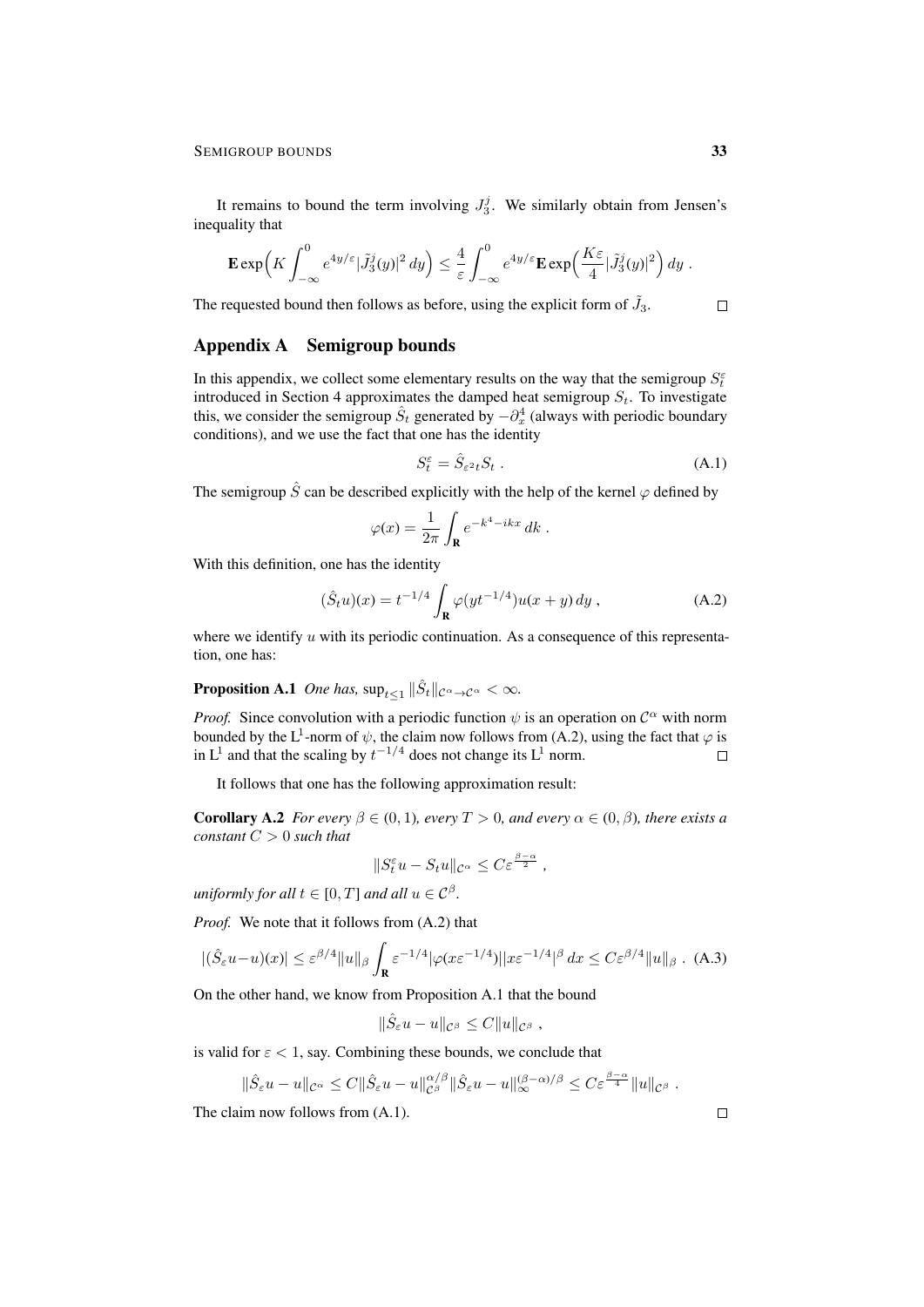# **References**

- [BG97] L. BERTINI and G. GIACOMIN. Stochastic Burgers and KPZ equations from particle systems. *Comm. Math. Phys.* 183, no. 3, (1997), 571–607.
- [BGN10] Z. BRZEŹNIAK, M. GUBINELLI, and M. NEKLYUDOV. Global evolution of random vortex filament equation. *ArXiv e-prints* (2010). 1008.1086.
- [Bil99] P. BILLINGSLEY. *Convergence of probability measures*. Wiley Series in Probability and Statistics: Probability and Statistics. John Wiley & Sons Inc., New York, second ed., 1999. A Wiley-Interscience Publication.
- [CF09] M. CARUANA and P. FRIZ. Partial differential equations driven by rough paths. *J. Differential Equations* 247, no. 1, (2009), 140–173.
- [CFO09] M. CARUANA, P. FRIZ, and H. OBERHAUSER. A (rough) pathwise approach to a class of non-linear stochastic partial differential equations, 2009. Preprint.
- [Cha00] T. CHAN. Scaling limits of Wick ordered KPZ equation. *Comm. Math. Phys.* 209, no. 3, (2000), 671–690.
- [CLL11] T. CASS, C. LITTERER, and T. LYONS. Integrability estimates for Gaussian rough differential equations. *ArXiv e-prints* (2011). 1104.1813.
- [CQ02] L. COUTIN and Z. QIAN. Stochastic analysis, rough path analysis and fractional Brownian motions. *Probab. Theory Related Fields* 122, no. 1, (2002), 108–140.
- [DPD03] G. DA PRATO and A. DEBUSSCHE. Strong solutions to the stochastic quantization equations. *Ann. Probab.* 31, no. 4, (2003), 1900–1916.
- [DPZ92] G. DA PRATO and J. ZABCZYK. *Stochastic Equations in Infinite Dimensions*, vol. 44 of *Encyclopedia of Mathematics and its Applications*. Cambridge University Press, 1992.
- [FR11] P. FRIZ and S. RIEDEL. Integrability of linear rough differential equations. *ArXiv e-prints* (2011). 1104.0577.
- [FV10a] P. FRIZ and N. VICTOIR. Differential equations driven by Gaussian signals. *Ann. IHP. (B) Prob. Stat.* 46, no. 2, (2010), 369–413.
- [FV10b] P. FRIZ and N. VICTOIR. *Multidimensional Stochastic Processes as Rough Paths*, vol. 120 of *Cambridge Studies in Advanced Mathematics*. Cambridge University Press, Cambridge, 2010.
- [GLT06] M. GUBINELLI, A. LEJAY, and S. TINDEL. Young integrals and SPDEs. *Potential Anal.* 25, no. 4, (2006), 307–326.
- [GT10] M. GUBINELLI and S. TINDEL. Rough evolution equations. *Ann. Probab.* 38, no. 1, (2010), 1–75.
- [Gub04] M. GUBINELLI. Controlling rough paths. *J. Funct. Anal.* 216, no. 1, (2004), 86–140.
- [Gub06] M. GUBINELLI. Rough solutions for the periodic Korteweg-de Vries equation. *ArXiv e-prints* (2006). math/0610006.
- [Hai09] M. HAIRER. An introduction to stochastic PDEs. *ArXiv e-prints* (2009). 0907.4178.
- [Hai11] M. HAIRER. Singular perturbations to semilinear stochastic heat equations. *Probab. Theo. Rel. Fields* (2011). To Appear.
- [HSV07] M. HAIRER, A. M. STUART, and J. VOSS. Analysis of SPDEs arising in path sampling. II. The nonlinear case. *Ann. Appl. Probab.* 17, no. 5-6, (2007), 1657–1706.
- [HSV11] M. HAIRER, A. M. STUART, and J. VOSS. Sampling conditioned hypoelliptic diffusions. *Ann. Appl. Probab.* 21, no. 2, (2011), 669–698.
- [HV11] M. HAIRER and J. VOSS. Approximations to the stochastic Burgers equation. *J. Nonlin. Sci.* (2011). To Appear.